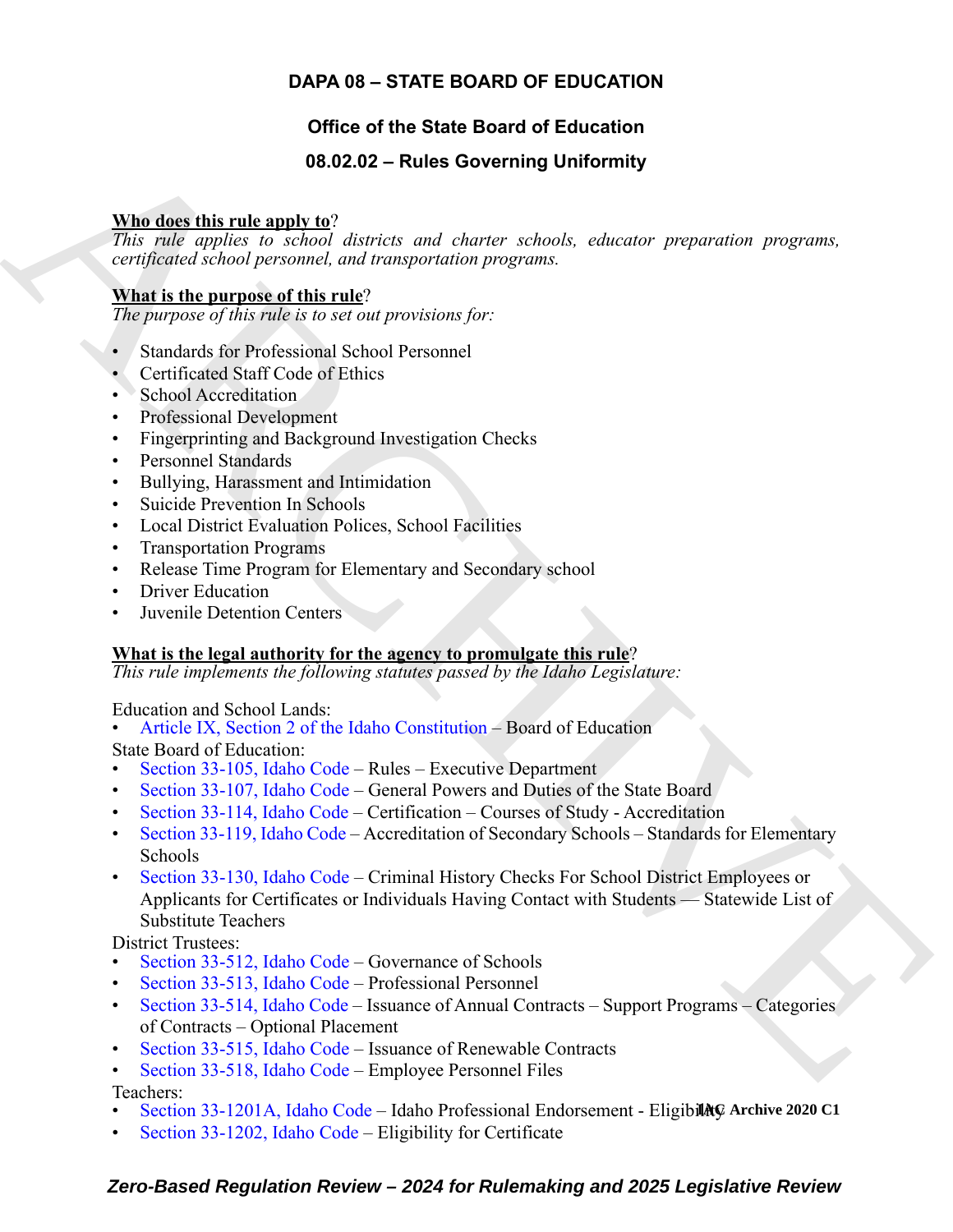- [Section 33-1203, Idaho Code](https://legislature.idaho.gov/statutesrules/idstat/Title33/T33CH12/SECT33-1203)  Accredited Teacher Training Requirements
- [Section 33-1204, Idaho Code](https://legislature.idaho.gov/statutesrules/idstat/Title33/T33CH12/SECT33-1204)  Validity, Duration, Renewal, and Lapse of Certificates
- Section 33-1205, Idaho Code Certificate Records and Fees
- Section 33-1210, Idaho Code Information on Past Job Performance
- Section 33-1212, Idaho Code School Counselors

## • Section 33-1280, Idaho Code – American Indian Languages Teaching Authorization

Transportation of Pupils:

- Section 33-1508, Idaho Code Operation of School Buses
- Section 33-1509, Idaho Code School Bus Drivers Definition Qualification Duties Liability

Courses of Instruction:

- Section 33-1612, Idaho Code Thorough System of Public Schools
- Section 33-1631, Idaho Code Requirements for Harassment, Intimidation and Bullying Information and Professional Development

Vocational Education – Federal aid:

• Section 33-2203, Idaho Code - Further Powers of Board

### **Who do I contact for more information on this rule**?

Section 33-1310 dalab Code – Individual on the Jab Ferminan control of the state of the Code – Information on Pac Lab Ferminans<br>
Section 33-1310 dalab Code – Information on Pac Lab Ferminans<br>
Section 33-1310 dalab Code – Idaho State Board of Education 8:00 am – 5:00 pm (Mountain Time) 650 W. State Street P.O. Box 83720 Boise, Idaho 83720-0037 Phone: (208) 334-2270 Fax:  $(208)$  334-2632 Email: tracie.bent@osbe.idaho.gov https://boardofed.idaho.gov/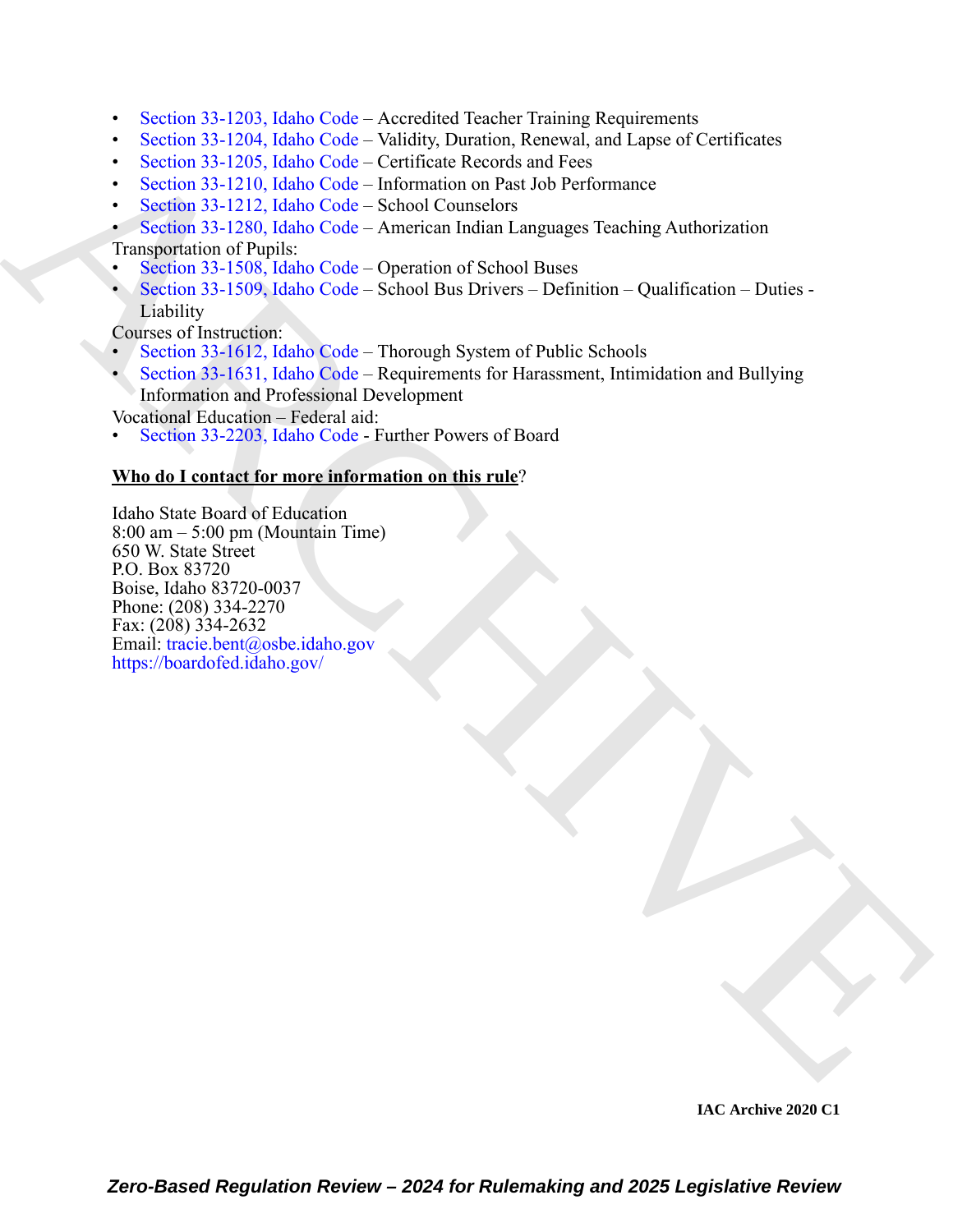# *Table of Contents*

# **DAPA 08 – STATE BOARD OF EDUCATION**

# **08.02.02 – Rules Governing Uniformity**

| <b>DAPA 08 - STATE BOARD OF EDUCATION</b>                                    |  |
|------------------------------------------------------------------------------|--|
| 08.02.02 - Rules Governing Uniformity                                        |  |
|                                                                              |  |
|                                                                              |  |
|                                                                              |  |
|                                                                              |  |
|                                                                              |  |
|                                                                              |  |
|                                                                              |  |
|                                                                              |  |
|                                                                              |  |
|                                                                              |  |
|                                                                              |  |
| 014. Certificates Issued To Applicants From Regionally                       |  |
|                                                                              |  |
|                                                                              |  |
|                                                                              |  |
| 017. Content, Pedagogy And Performance Assessment For Certification.  17     |  |
|                                                                              |  |
|                                                                              |  |
|                                                                              |  |
|                                                                              |  |
| 024. Instructional Certificate Endorsements M - Z. (musummanummanummanum 21) |  |
|                                                                              |  |
|                                                                              |  |
|                                                                              |  |
|                                                                              |  |
|                                                                              |  |
|                                                                              |  |
|                                                                              |  |
|                                                                              |  |
|                                                                              |  |
| 075. Fingerprinting And Background Investigation Checks                      |  |
| 076. Code Of Ethics For Idaho Professional Educators                         |  |
| 077. Definitions For Use With The Code Of Ethics For Idaho Professional      |  |
|                                                                              |  |
| 100. Official Vehicle For Approving Educator Preparation Programs.  36       |  |
|                                                                              |  |
|                                                                              |  |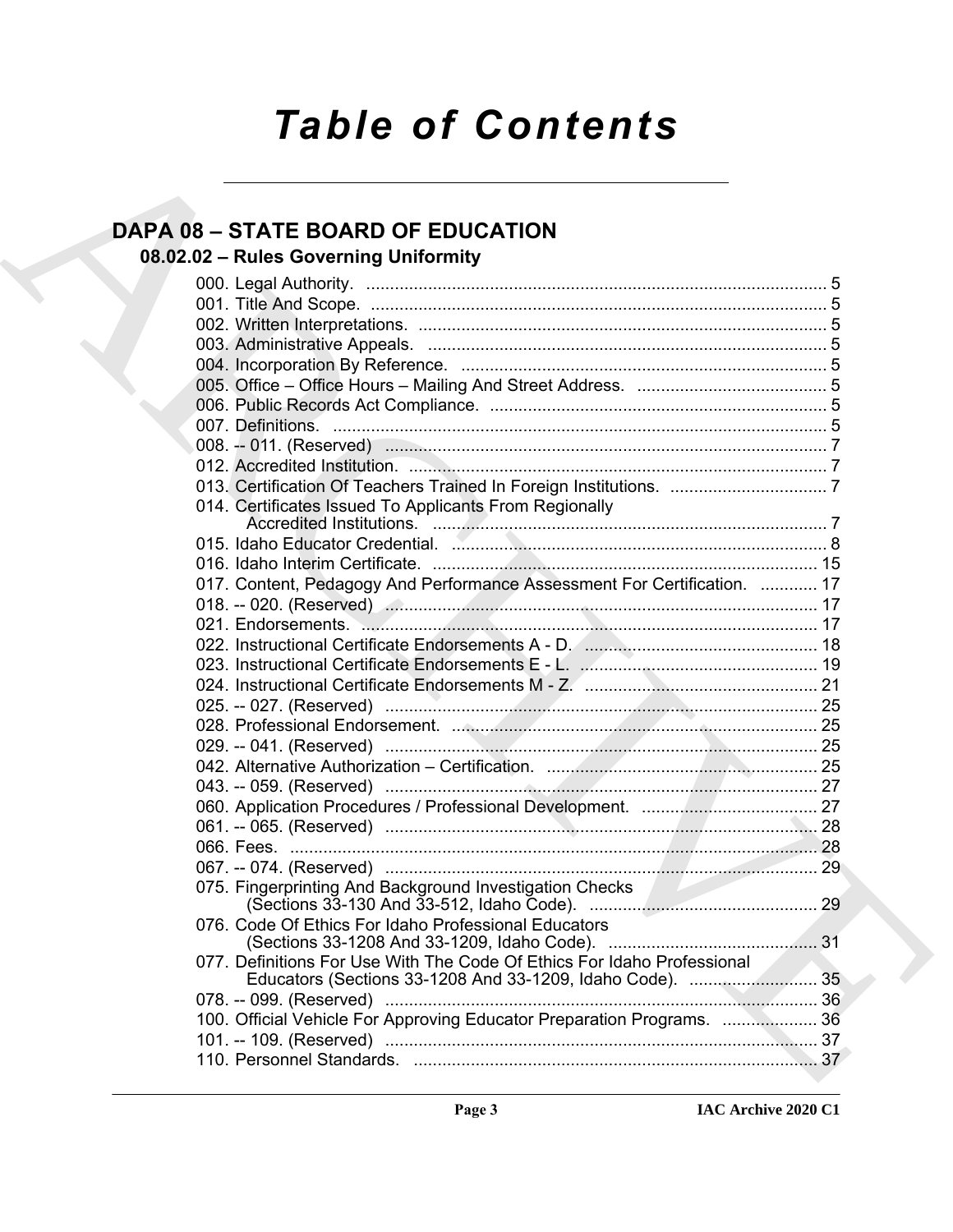| 111. Bullying, Harassment And Intimidation Prevention                |  |
|----------------------------------------------------------------------|--|
|                                                                      |  |
|                                                                      |  |
|                                                                      |  |
| 120. Local District Evaluation Policy --                             |  |
| Instructional Staff And Pupil Service Staff Certificate Holders.  39 |  |
| 121. Local District Evaluation Policy - School Administrator.  42    |  |
|                                                                      |  |
|                                                                      |  |
|                                                                      |  |
|                                                                      |  |
|                                                                      |  |
|                                                                      |  |
|                                                                      |  |
|                                                                      |  |
|                                                                      |  |
|                                                                      |  |
|                                                                      |  |
|                                                                      |  |
|                                                                      |  |
|                                                                      |  |
|                                                                      |  |
| 220. Release Time Program For Elementary                             |  |
|                                                                      |  |
|                                                                      |  |
|                                                                      |  |
|                                                                      |  |
|                                                                      |  |
|                                                                      |  |
|                                                                      |  |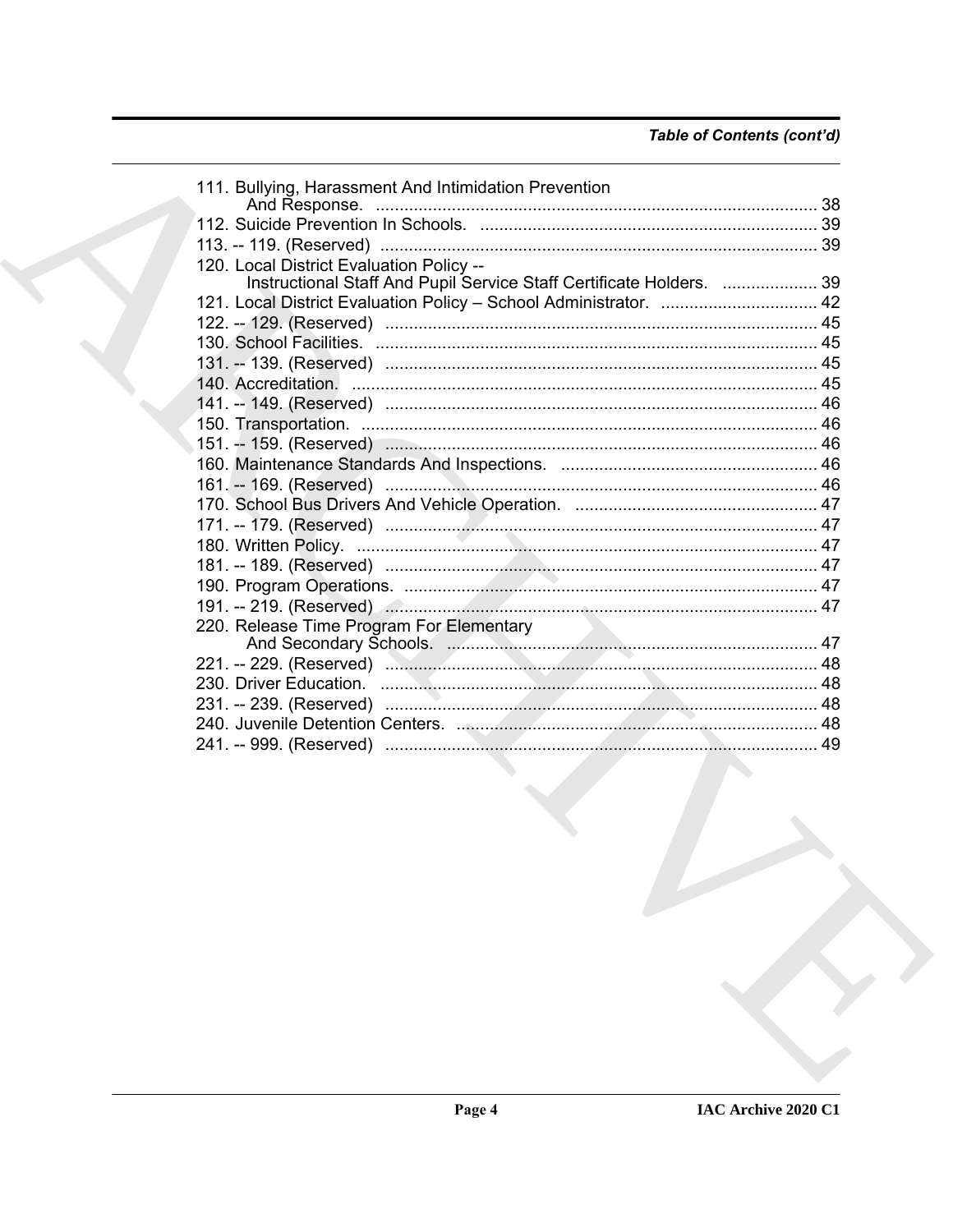#### **08.02.02 – RULES GOVERNING UNIFORMITY**

#### <span id="page-4-17"></span><span id="page-4-1"></span><span id="page-4-0"></span>**000. LEGAL AUTHORITY.**

All rules in IDAPA 08.02.02, "Rules Governing Uniformity," are promulgated pursuant to the authority of the State Board of Education under Article IX, Section 2 of the Idaho Constitution and under Sections 33-105, 33-107, 33-116, and 33-1612, Idaho Code. Specific statutory references for particular rules are also noted as additional authority where appropriate. (7-1-02)  $(7-1-0)$ 

#### <span id="page-4-2"></span>**001. TITLE AND SCOPE.**

<span id="page-4-19"></span>**01. Title**. These rules are titled IDAPA 08.02.02, "Rules Governing Uniformity." (4-5-00)

**02. Scope**. Uniform standards and governance by the State Board of Education pertinent to Teacher Certification, School Facilities, Accreditation, Transportation, School Release Time, Driver's Education and Juvenile Detention Centers. (7-1-02)

#### <span id="page-4-20"></span><span id="page-4-3"></span>**002. WRITTEN INTERPRETATIONS.**

In accordance with Section 67-5201(19)(b)(iv), Idaho Code, any written interpretations of the rules of this chapter are available at the Office of the State Board of Education located at 650 W. State St., Room 307, Boise, Idaho 83702.

 $(7-1-02)$ 

#### <span id="page-4-9"></span><span id="page-4-4"></span>**003. ADMINISTRATIVE APPEALS.**

Unless otherwise provided for in these rules, administrative appeals are by written application to the State Board of Education pursuant to IDAPA 08.01.01, "Rules of the State Board of Education and Board of Regents of the University of Idaho – Administrative Procedures and Records," Section 050. (3-14-05)

#### <span id="page-4-13"></span><span id="page-4-5"></span>**004. INCORPORATION BY REFERENCE.**

The State Board of Education adopts and incorporates by reference into its rules: (5-8-09)

<span id="page-4-14"></span>**01. Idaho Standards for the Initial Certification of Professional School Personnel as approved on June 9, 2019**. Copies of this document can be found on the Office of the State Board of Education website at https:// boardofed.idaho.gov. (3-20-20)

<span id="page-4-16"></span>**02. Standards for Idaho School Buses and Operations as approved on March 23, 2020**. The Standards for Idaho School Buses and Operations are available at the Idaho State Department of Education, 650 W. State St., Boise Idaho, 83702 and can also be accessed electronically at https://boardofed.idaho.gov. (4-1-20)T

<span id="page-4-15"></span>**03. Operating Procedures for Idaho Public Driver Education Programs as approved on June 16, 2016**. The Operating Procedures for Idaho Public Driver Education Programs are available at the Idaho State Department of Education, 650 W. State St., Boise, Idaho, 83702 and can also be accessed electronically at https:// boardofed.idaho.gov. (3-29-17)

#### <span id="page-4-18"></span><span id="page-4-6"></span>**005. OFFICE – OFFICE HOURS – MAILING AND STREET ADDRESS.**

ARC[H](https://boardofed.idaho.gov)IVE SURVEY CONTINUOUS CONTINUOUS CONTINUOUS CONTINUOUS CONTINUOUS CONTINUOUS CONTINUOUS CONTINUOUS CONTINUOUS CONTINUOUS CONTINUOUS CONTINUOUS CONTINUOUS CONTINUOUS CONTINUOUS CONTINUOUS CONTINUOUS CONTINUOUS CONTINUO The principal place of business of the State Board of Education (SBOE) and State Department of Education (SDE) is in Boise, Idaho. Both offices are located at 650 W. State, Boise Idaho 83702. The SDE is on the 2nd Floor, the SBOE is found in Room 307. Both offices are open from 8 a.m. to 5 p.m., except Saturday, Sunday, and legal holidays. The mailing address for the SBOE is PO Box 83720, Boise, ID 83720-0037. The mailing address for the SDE is PO Box 83720, Boise, ID 83720-0027. The SBOE phone number is (208) 334-2270 and the SDE phone number is (208) 332- 6800. (3-25-16)

#### <span id="page-4-7"></span>**006. PUBLIC RECORDS ACT COMPLIANCE.**

This rule has been promulgated in accordance with the Administrative Procedures Act, Title 67, Chapter 52, Idaho Code, and is a public record. (7-1-02)

#### <span id="page-4-10"></span><span id="page-4-8"></span>**007. DEFINITIONS.**

<span id="page-4-11"></span>**01. Clinical Experience**. Guided, hands-on, practical applications and demonstrations of professional knowledge of theory to practice, skills, and dispositions through collaborative and facilitated learning in field-based assignments, tasks, activities, and assessments across a variety of settings. Clinical experience includes field experience and clinical practice as defined in this section. (4-11-19) experience and clinical practice as defined in this section.

<span id="page-4-12"></span>**02. Clinical Practice**. Student teaching or internship opportunities that provide candidates with an intensive and extensive culminating field-based set of responsibilities, assignments, tasks, activities, and assessments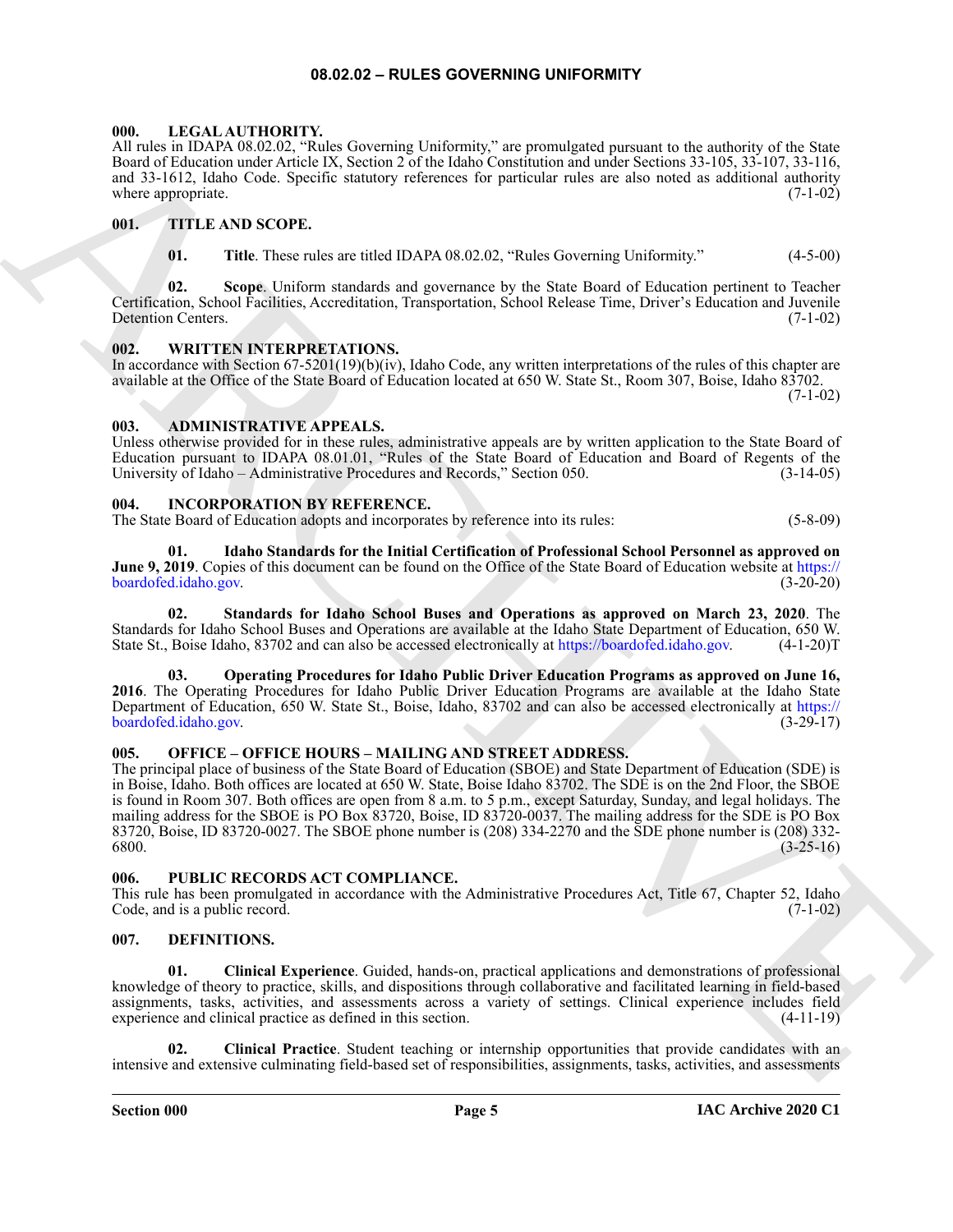| <b>IDAHO ADMINISTRATIVE CODE</b> | <b>IDAPA 08.02.02</b>             |
|----------------------------------|-----------------------------------|
| <b>State Board of Education</b>  | <b>Rules Governing Uniformity</b> |

that demonstrate candidates' progressive development of the professional knowledge, skills, and dispositions to be effective educators. Clinical practice includes student teaching and internship.

<span id="page-5-0"></span>**03. Credential**. The general term used to denote the document on which all of a person's educational certificates and endorsements are listed. The holder is entitled to provide educational services in any and/or all areas listed on the credential. (3-16-04)

<span id="page-5-1"></span>**04. Endorsement**. Term used to refer to the content area or specific area of expertise in which a holder is granted permission to provide services. (3-16-04)

<span id="page-5-2"></span>**05. Field Experience**. Early and ongoing practice opportunities to apply content and pedagogical knowledge in Pre-K-12 settings to progressively develop and demonstrate knowledge, skills, and dispositions.

(4-11-19)

<span id="page-5-3"></span>**06. Idaho Student Achievement Standards**. Standards of achievement for Idaho's K-12 students. See IDAPA 08.02.03, "Rules Governing Thoroughness." (3-16-04)

<span id="page-5-5"></span><span id="page-5-4"></span>**07. Individualized Professional Learning Plan**. An individualized professional development plan based on the Idaho framework for teaching evaluation as outlined in Section 120 of these rules to include interventions based on the individual's strengths and areas of needed growth. (3-28-18)

Since Brazilian in Finlands Theorems in the particular state Browning University in the state Brazilian in the state of the state of the state of the state of the state of the state of the state of the state of the state **08. Institutional Recommendation**. Signed form or written verification from an accredited institution with a state board approved educator preparation program stating that an individual has completed the program, received a basic or higher rating in all components of the approved Idaho framework for teaching evaluation, has an individualized professional learning plan, has demonstrated the ability to produce measurable student achievement or student success, has the ability to create student learning objectives, and is now being recommended for state certification. Institutional recommendations must include statements of identified competency areas and grade ranges. Institutional Recommendation for administrators must additionally include a competency statement indicating proficiency in conducting accurate evaluations of instructional practice based upon the state's framework for evaluation as outlined in Section 120 of these rules. (3-28-18) for evaluation as outlined in Section 120 of these rules.

<span id="page-5-6"></span>**09.** Internship. Full-time or part-time supervised clinical practice experience in Pre-K-12 settings ndidates progressively develop and demonstrate their knowledge, skills, and dispositions. (4-11-19) where candidates progressively develop and demonstrate their knowledge, skills, and dispositions.

<span id="page-5-7"></span>**10. Local Education Agency (LEA)**. An Idaho public school district or charter school pursuant to Section  $33-5203(8)$ , Idaho Code.

<span id="page-5-8"></span>**11. Paraprofessional**. A noncertificated individual who is employed by a local education agency to support educational programming. Paraprofessionals must work under the direct supervision of a properly certificated staff member for the areas they are providing support. Paraprofessionals cannot serve as the teacher of record and may not provide direct instruction to a student unless the paraprofessional is working under the direct supervision of a teacher. (3-20-20)

**a.** To qualify as a paraprofessional the individual must have a high school diploma or general equivalency diploma (GED) and: (3-29-17)

Demonstrate through a state board approved academic assessment knowledge of and the ability to assist in instructing or preparing students to be instructed as applicable to the academic areas they are providing support in; or (4-11-19) support in; or  $(4-11-19)$ 

ii. Have completed at least two (2) years of study at an accredited postsecondary educational institution,; or (3-29-17)

iii. Obtained an associate degree or higher level degree; demonstrate through a state board approved academic assessment knowledge of and the ability to assist in instructing or preparing students to be instructed as applicable to the academic areas they are providing support in. (4-11-19)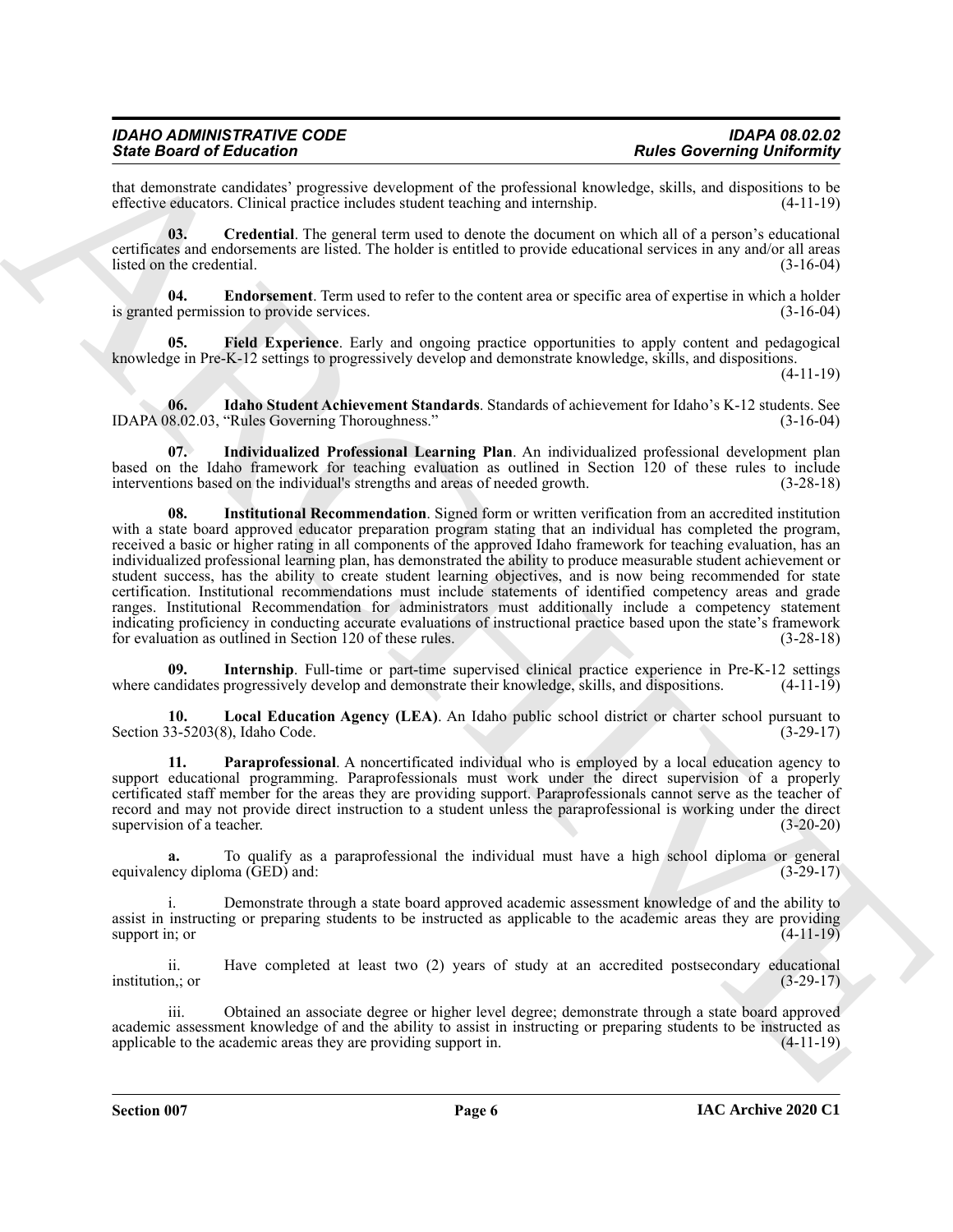**b.** Individuals who do not meet these requirements will be considered school or classroom aides. (3-29-17)

Since Board of Enkrementary and these transmissions of the same state of the same state of the same state of the same state of the same state of the same state of the same state of the same state of the same state of the **c.** Duties of a paraprofessional include, but are not limited to, one-on-one tutoring; assisting in classroom management; assisting in computer instruction; conducting parent involvement activities; providing instructional support in a library or media center; acting as a translator in instructional matters; and providing instructional support services. Non-instructional duties such as providing technical support for computers, personal care services, and clerical duties are generally performed by classroom or school aides, however, this does not preclude paraprofessionals from also assisting in these non-instructional areas. (3-29-17)

<span id="page-6-13"></span><span id="page-6-12"></span><span id="page-6-11"></span>**12. Pedagogy**. Teaching knowledge and skills. (3-16-04)

**13. Practicum**. Full-time or part-time supervised, industry-based experience in an area of intended career technical education teaching field to extend understanding of industry standards, career development opportunities, and application of technical skills. (4-11-19)

**14. Student Learning Objective (SLO)**. A measurable, long-term academic growth target that a teacher sets at the beginning of the year for all student or for subgroups of students. SLOs demonstrate a teacher's impact on student learning within a given interval of instruction based upon baseline data gathered at the beginning of the course.  $(3-25-16)$ 

<span id="page-6-14"></span>**15. Student Teaching**. Extensive, substantive, and supervised clinical practice in Pre-K-12 schools for es preparing to teach. (4-11-19) candidates preparing to teach.

<span id="page-6-15"></span>**16. Teacher Leader**. A teacher who facilitates the design and implementation of sustained, intensive, embedded professional learning based on identified student and teacher needs. (3-25-16) and job-embedded professional learning based on identified student and teacher needs.

#### <span id="page-6-0"></span>**008. -- 011. (RESERVED)**

#### <span id="page-6-4"></span><span id="page-6-1"></span>**012. ACCREDITED INSTITUTION.**

For purposes of educator certification, an accredited school, college, university, or other educator training institution is considered by the Idaho State Board of Education to be one that is accredited by a regional accrediting association recognized by the State Board of Education or an alternative or non-traditional model approved by the State Board of Education. (Sections 33-107; 33-114; 33-1203, Idaho Code) (4-11-19)

#### <span id="page-6-8"></span><span id="page-6-2"></span>**013. CERTIFICATION OF TEACHERS TRAINED IN FOREIGN INSTITUTIONS.**

Considering credentials for teacher certification submitted by persons trained in the institutions of foreign countries will be initiated by a translation and evaluation of the applicant's credentials.  $(4-1-97)$ 

<span id="page-6-9"></span>**01. Determination of Eligibility**. Determination of eligibility for certification will be made by the State Department of Education as the agent of the State Board of Education. Appeals may be made to the Professional Standards Commission, (PSC). (Section 33-1209, Idaho Code) (3-16-04)

<span id="page-6-10"></span>**02.** Other Procedures. All other procedures in effect at the time must be followed at the time of application. (4-1-97) application.  $(4-1-97)$ 

#### <span id="page-6-5"></span><span id="page-6-3"></span>**014. CERTIFICATES ISSUED TO APPLICANTS FROM REGIONALLY ACCREDITED INSTITUTIONS.**

<span id="page-6-6"></span>**01. The Department of Education**. The Department of Education is authorized to issue Idaho Certificates to applicants from regionally accredited institutions meeting requirements for certification or equivalent (i.e., those based on a baccalaureate degree) in other states when they substantially meet the requirements for the Ìdaho Certificate. (Sections 33-1203; 33-2203 Idaho Code)

<span id="page-6-7"></span>**02. The Division of Career Technical Education**. The Division of Career Technical Education is authorized to determine whether applicants meet the requirements for instructing or administering career technical programs at the secondary and postsecondary levels. (Section 33-2203, Idaho Code) (3-29-17) programs at the secondary and postsecondary levels. (Section 33-2203, Idaho Code)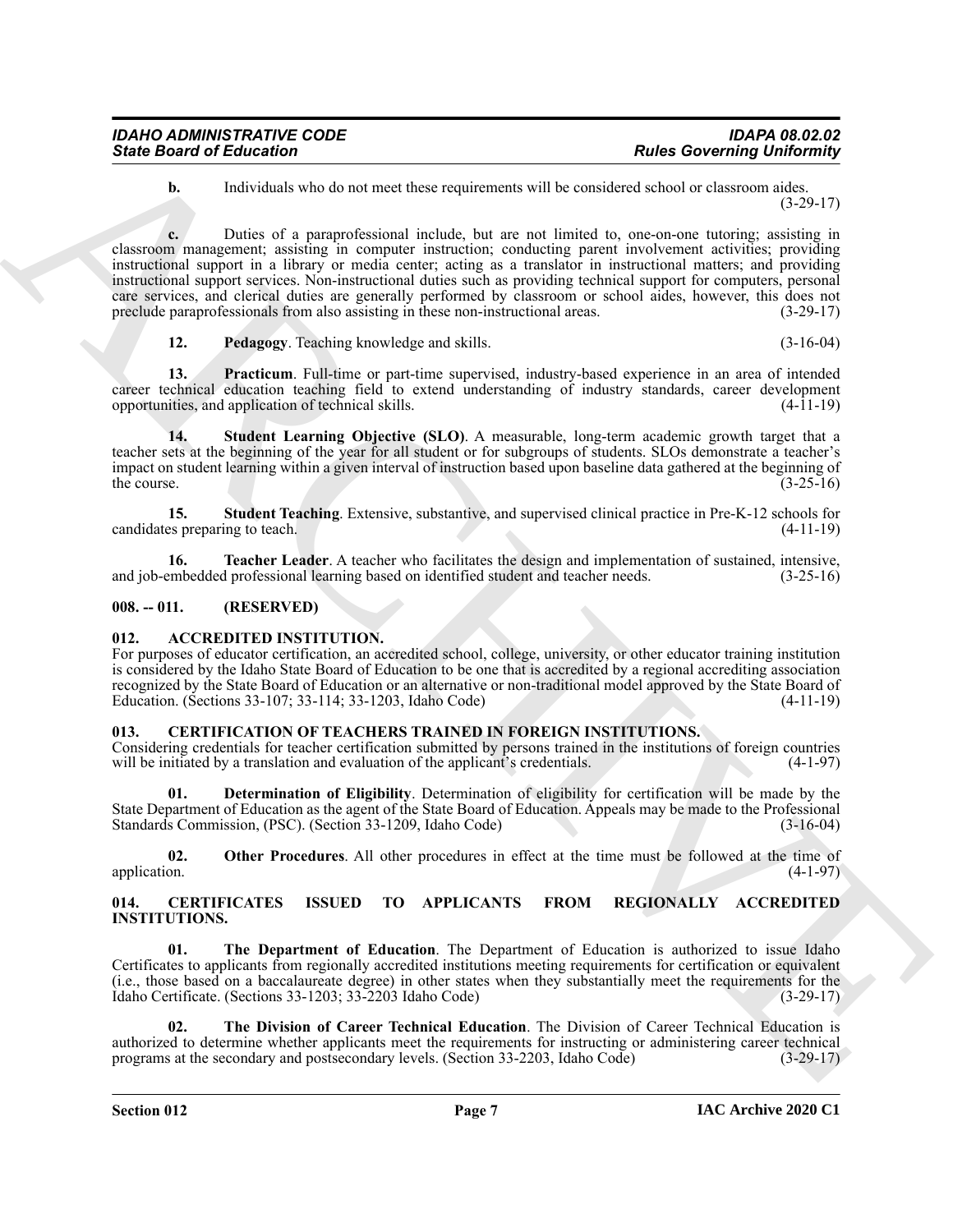# *IDAHO ADMINISTRATIVE CODE IDAPA 08.02.02*

#### <span id="page-7-1"></span><span id="page-7-0"></span>**015. IDAHO EDUCATOR CREDENTIAL.**

The State Board of Education authorizes the State Department of Education to issue certificates and endorsements to those individuals meeting the specific requirements for each area provided herein. (3-25-16)

**01. Standard Instructional Certificate**. A Standard Instructional Certificate makes an individual eligible to teach all grades, subject to the grade ranges and subject areas of the valid endorsement(s) attached to the certificate. A standard instructional certificate may be issued to any person who has a baccalaureate degree from an accredited college or university and who meets the following requirements: (3-29-17)

<span id="page-7-3"></span>**a.** Professional education requirements: (3-29-17)

i. Earned a minimum of twenty (20) semester credit hours, or thirty (30) quarter credit hours, in the philosophical, psychological, methodological foundations, instructional technology, and in the professional subject matter, which shall include at least three (3) semester credit hours, or four (4) quarter credit hours, in reading and its application to the content area;  $(3-29-17)$ 

ii. The required minimum credit hours must include at least six (6) semester credit hours, or nine (9) quarter credit hours, of student teaching in the grade range and subject areas as applicable to the endorsement; and (3-29-17)

**b.** Completed an approved educator preparation program and have an institutional recommendation from an accredited college or university specifying the grade ranges and subjects for which they are eligible to receive an endorsement in: (4-11-19) receive an endorsement in;

**c.** Individuals seeking endorsement must complete preparation in at least two (2) fields of teaching. One (1) of the teaching fields must consist of at least thirty (30) semester credit hours, or forty-five (45) quarter credit hours and a second field of teaching consisting of at least twenty (20) semester credit hours, or thirty (30) quarter credit hours. Preparation of not less than forty-five (45) semester credit hours, or sixty-seven (67) quarter credit hours, in a single subject area may be used in lieu of the two (2) teaching field requirements: (3-20-20) hours, in a single subject area may be used in lieu of the two (2) teaching field requirements;

**d.** Proficiency in areas noted above is measured by completion of the credit hour requirements provided herein. Additionally, each candidate must meet or exceed the state qualifying score on the state board approved content area and pedagogy assessments. (3-29-17)

**e.** The Standard Instructional Certificate is valid for five (5) years. Six (6) semester credit hours are every five (5) years in order to renew the certificate. (3-29-17) required every five  $(5)$  years in order to renew the certificate.

<span id="page-7-2"></span>**02. Pupil Service Staff Certificate**. Persons who serve as school counselors, school psychologists, speech-language pathologists, school social workers, school nurses and school audiologists are required to hold the Pupil Service Staff Certificate, with the respective endorsement(s) for which they qualify. Persons who serve as an occupational therapist or physical therapist may be required, as determined by the local educational agency, to hold the Pupil Service Staff Certificate with respective endorsements for which they qualify. (3-28-18)

School Counselor (K-12) Endorsement. To be eligible for a Pupil Service Staff Certificate - School Counselor (K-12) endorsement, a candidate must have satisfied the following requirements. The Pupil Service Staff Certificate with a School Counselor (K-12) endorsement is valid for five (5) years. Six (6) semester credit hours are required every five (5) years in order to renew the endorsement. (3-28-18)

Sinte Board of Entremotion COEDEN-TIAL, Ingenezera of Interdet to the Sinte Board Order of the Sinte Board of Entrepreneut of Interdet to the Sinte Board of the Sinte Board of the Sinte Board of the Sinte Board of the Sin Hold a master's degree and provide verification of completion of an approved program of graduate study in school counseling, including sixty (60) semester credits, from a college or university approved by the Idaho State Board of Education or the state educational agency of the state in which the program was completed. The program must include successful completion of seven hundred (700) clock hours of supervised field experience, seventy-five percent (75%) of which must be in a K-12 school setting. This K-12 experience must be in each of the following levels: elementary, middle/junior high, and high school. Previous school counseling experience may be considered to help offset the field experience clock hour requirement; and

**Section 015 Page 8**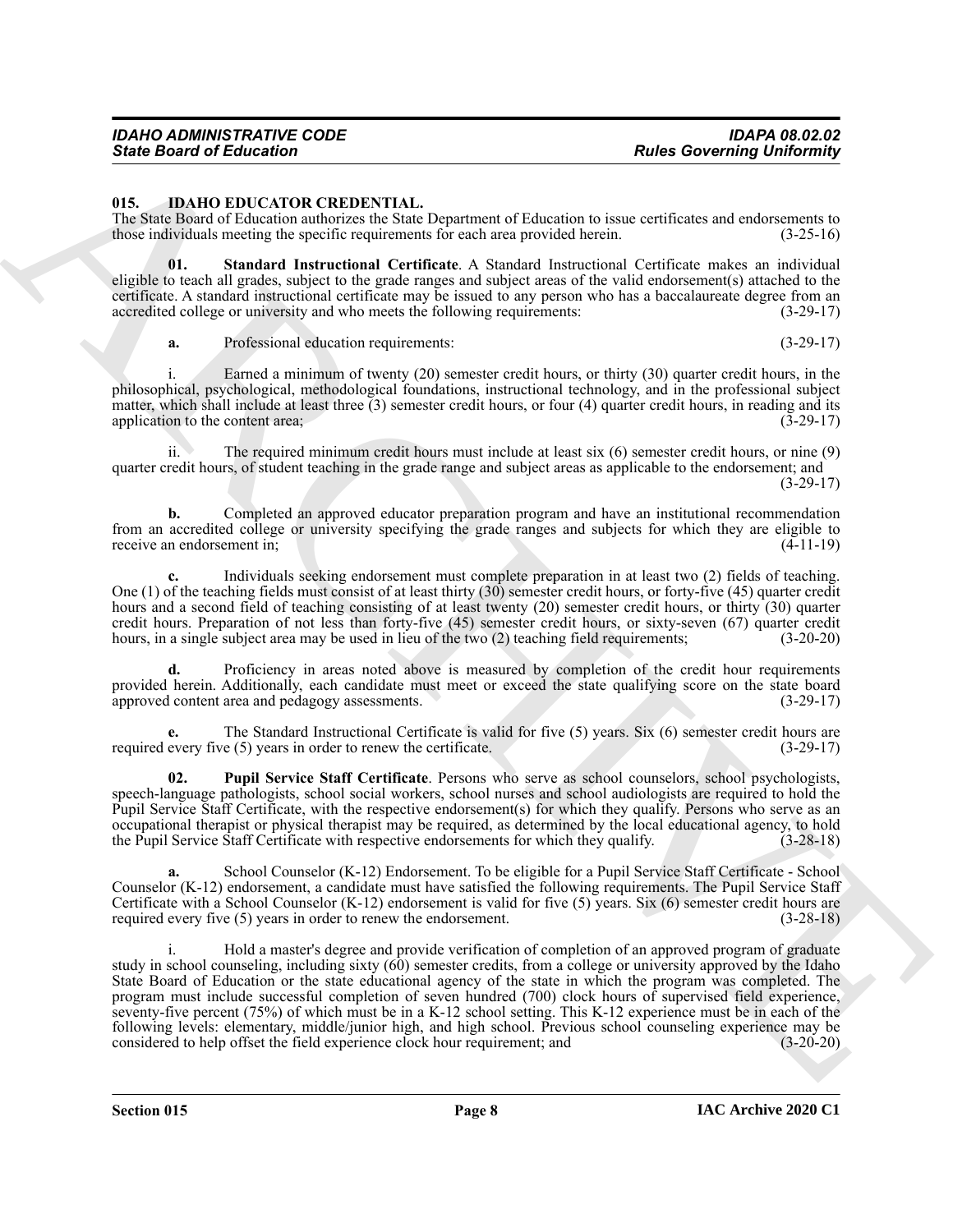| <b>IDAHO ADMINISTRATIVE CODE</b> | <b>IDAPA 08.02.02</b>             |
|----------------------------------|-----------------------------------|
| <b>State Board of Education</b>  | <b>Rules Governing Uniformity</b> |

ii. An institutional recommendation is required for a School Counselor (K-12) endorsement. (3-28-18)

**b.** School Counselor – Basic (K-12) Endorsement. (3-28-18)

Individuals serving as a school counselor pursuant to Section 33-1212, Idaho Code, shall be granted a Pupil Service Staff Certificate with a School Counselor – Basic (K-12) endorsement. The endorsement is valid for five (5) years or until such time as the holder no longer meets the eligibility requirements pursuant to Section 33-1212, Idaho Code. Six (6) semester credit hours are required every five (5) years in order to renew the endorsement. (4-11-19)

ii. Individuals who received their endorsement pursuant to Section 33-1212, Idaho Code, prior to July 1, 2018, will be transitioned into the School Counselor – Basic (K-12) endorsement. Renewal date will remain the same as the initial credential. (3-28-18)

Since Board of Echacation<br>
And Consentration Communication is request deviated by School Common Consentration (1973) (1983)<br>
Results of the state of the state of the state of the state of the state of the state of the sta **c.** School Psychologist Endorsement. This endorsement is valid for five (5) years. In order to renew the endorsement, six (6) professional development credits are required every five (5) years. The renewal credit requirement may be waived if the applicant holds a current valid National Certification for School Psychologists (NCSP) offered through the National Association of School Psychologists (NASP). To be eligible for initial endorsement, a candidate must complete a minimum of sixty (60) graduate semester credit hours which must be accomplished through one (1) of the following options: (3-25-16)

i. Completion of an approved thirty (30) semester credit hour, or forty-five (45) quarter credit hours, master's degree in education or psychology and completion of an approved thirty (30) semester credit hour, or fortyfive (45) quarter credit hour, School Psychology Specialist Degree program, and completion of a minimum of twelve hundred (1,200) clock-hour internship within a local education agency under the supervision of the training institution and direct supervision of a certificated school psychologist; (3-20-20)

Completion of an approved sixty (60) semester credit hour, or ninety (90) quarter credit hour, master's degree program in School Psychology, and completion of a minimum of twelve hundred (1,200) clock-hour internship within a local education agency under the supervision of the training institution and direct supervision of a certificated school psychologist; (3-20-20)

iii. Completion of an approved sixty (60) semester credit hour, or ninety (90) quarter credit hour, School Psychology Specialist degree program which did not require a master's degree as a prerequisite, with laboratory experience in a classroom, which may include professional teaching experience, student teaching or special education practicum, and completion of a minimum twelve hundred (1,200) clock-hour internship within a local education agency under the supervision of the training institution and direct supervision of a certificated school psychologist; and (3-20-20)

iv. Earn a current and valid National Certification for School Psychologists (NCSP) issued by the National Association of School Psychologists (NASP). (3-25-16)

**d.** Interim Endorsement – School Psychologist. This endorsement will be granted for those who do not meet the educational requirements but hold a master's degree in school psychology and are pursuing an educational specialist degree. This non-renewable endorsement will be issued for three (3) years while the applicant is meeting the educational requirements. (3-20-20)

**e.** School Nurse Endorsement. This endorsement is valid for five (5) years. Six (6) credits are required every five (5) years in order to renew the endorsement. Initial endorsement may be accomplished through completion of either requirements in Subsections 015.02.c.i. or 015.02.c.ii. (4-11-19) of either requirements in Subsections 015.02.c.i. or 015.02.c.ii.

i. The candidate must possess a valid professional nursing (RN) license issued by the Idaho State Board of Nursing, and a baccalaureate degree in nursing, education, or a health-related field from an accredited institution. (4-11-19)

ii. The candidate must possess a valid professional nursing (RN) license issued by the Idaho State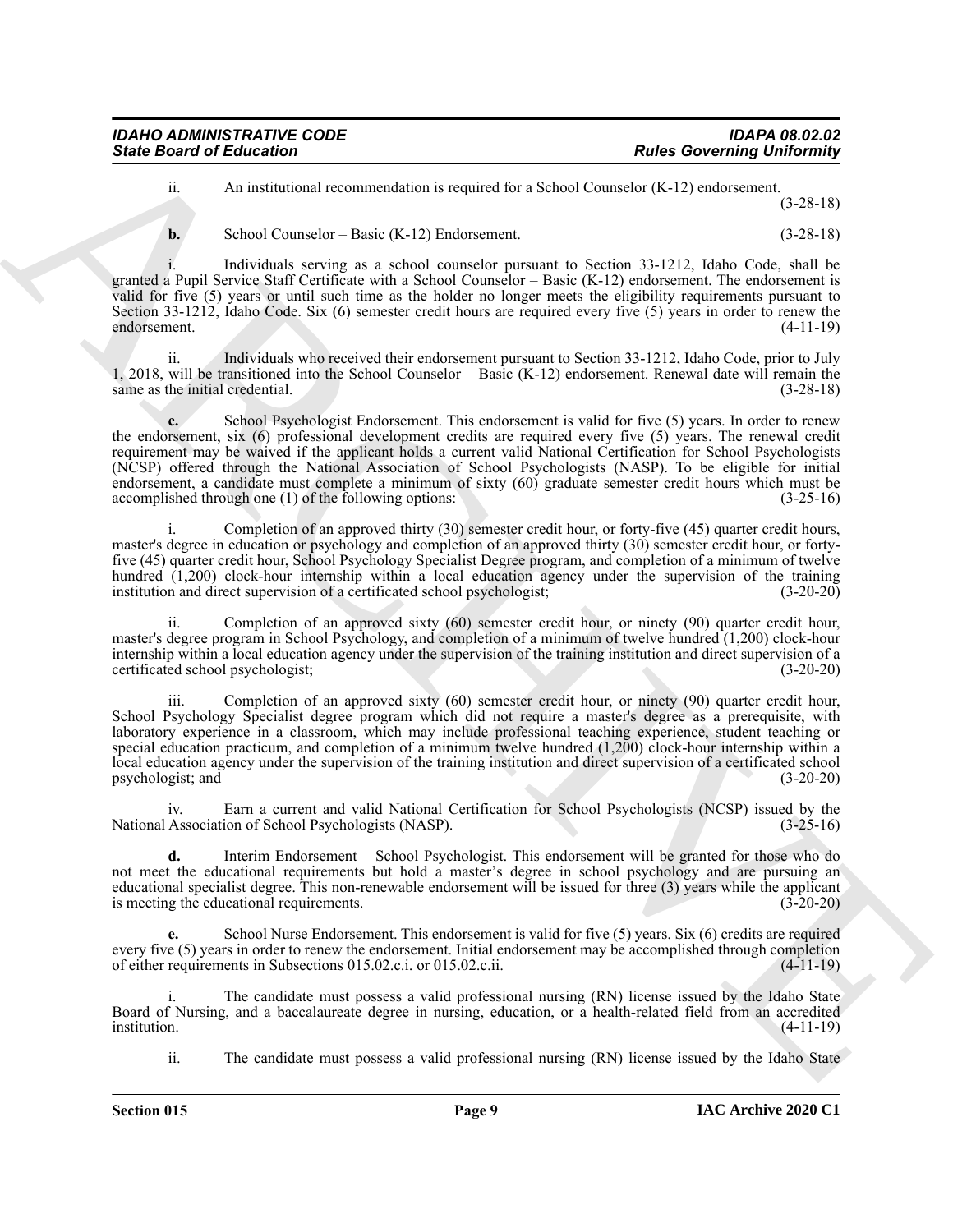# *IDAHO ADMINISTRATIVE CODE IDAPA 08.02.02*

| <b>State Board of Education</b>                                                                                                                                                                                                                                                                                                                                                                                                                                                                  | <b>Rules Governing Uniformity</b> |
|--------------------------------------------------------------------------------------------------------------------------------------------------------------------------------------------------------------------------------------------------------------------------------------------------------------------------------------------------------------------------------------------------------------------------------------------------------------------------------------------------|-----------------------------------|
| Board of Nursing; have two (2) years of full-time (or part-time equivalent) school nursing, community health nursing,<br>or any other area of pediatric, adolescent, or family nursing experience; and have completed six (6) semester credit<br>hours from a university or college in any of the following areas:                                                                                                                                                                               | $(4-11-19)$                       |
| (1)<br>Health program management.                                                                                                                                                                                                                                                                                                                                                                                                                                                                | $(3-25-16)$                       |
| (2)<br>Nursing leadership.                                                                                                                                                                                                                                                                                                                                                                                                                                                                       | $(4-11-19)$                       |
| (3)<br>Pediatric nursing or child development.                                                                                                                                                                                                                                                                                                                                                                                                                                                   | $(4-11-19)$                       |
| (4)<br>Population of community health.                                                                                                                                                                                                                                                                                                                                                                                                                                                           | $(4-11-19)$                       |
| (5)<br>Health care policy, ethics, or cultural competency.                                                                                                                                                                                                                                                                                                                                                                                                                                       | $(4-11-19)$                       |
| Research and/or statistics.<br>(6)                                                                                                                                                                                                                                                                                                                                                                                                                                                               | $(4-11-19)$                       |
| Interim Endorsement - School Nurse. This endorsement will be granted for those who do not meet<br>the educational and/or experience requirements but who hold a valid professional nursing (RN) license in Idaho. An<br>Interim School Nurse Endorsement will be issued for three (3) years while the applicant is meeting the educational or<br>experience requirements, or both, and it is not renewable.                                                                                      | $(4-11-19)$                       |
| Speech-Language Pathologist Endorsement. This endorsement is valid for five (5) years. Six (6)<br>credits are required every five $(5)$ years in order to renew the endorsement. The initial endorsement will be issued to<br>candidates who possess a master's degree from an accredited college or university in a speech/language pathology<br>program approved by the State Board of Education, and who receive an institutional recommendation from an<br>accredited college or university. | $(3-25-16)$                       |
| Interim Endorsement - Speech-Language Pathologist. This endorsement will be granted for those<br>h.<br>who do not meet the educational requirements but hold a baccalaureate degree in speech-language pathology and are<br>pursuing a master's degree. This endorsement will be issued for three (3) years while the applicant is meeting the<br>educational requirements, and is not renewable.                                                                                                | $(3-20-20)$                       |
| Audiology Endorsement. This endorsement is valid for five (5) years. Six (6) credits are required<br>i.<br>every five (5) years in order to renew the endorsement. The initial endorsement will be issued to candidates who<br>possess a master's degree from an accredited college or university in an audiology program approved by the State<br>Board of Education, and who receive an institutional recommendation from an accredited college or university.                                 | $(3-25-16)$                       |
| School Social Worker Endorsement. This endorsement is valid for five (5) years. Six (6) credit<br>hours are required every five (5) years in order to renew the endorsement. Initial endorsement shall be accomplished<br>by meeting the following requirements:                                                                                                                                                                                                                                 | $(3-20-20)$                       |
| A master's degree in social work (MSW) from a postsecondary institution accredited by an<br>organization recognized by the State Board of Education. The program must be currently approved by the state<br>educational agency of the state in which the program was completed; and                                                                                                                                                                                                              | $(3-29-17)$                       |
| ii.<br>An institution recommendation from an Idaho State Board of Education approved program; and                                                                                                                                                                                                                                                                                                                                                                                                | $(3-29-17)$                       |
| iii.<br>The successful completion of a school social work practicum in a preschool through grade twelve<br>12 (Pre-K-12) setting. Post-LMSW extensive experience working with children and families may be substituted for<br>the completion of a school social work practicum in a Pre-K-12 setting; and                                                                                                                                                                                        | $(3-20-20)$                       |
| A current and valid social work license pursuant to chapter 32, title 54, Idaho Code, and the rules of<br>iv.<br>the State Board of Social Work Examiners.                                                                                                                                                                                                                                                                                                                                       | $(3-20-20)$                       |
| Occupational Therapist Endorsement. A candidate with a current and valid Occupational Therapy<br>k.                                                                                                                                                                                                                                                                                                                                                                                              |                                   |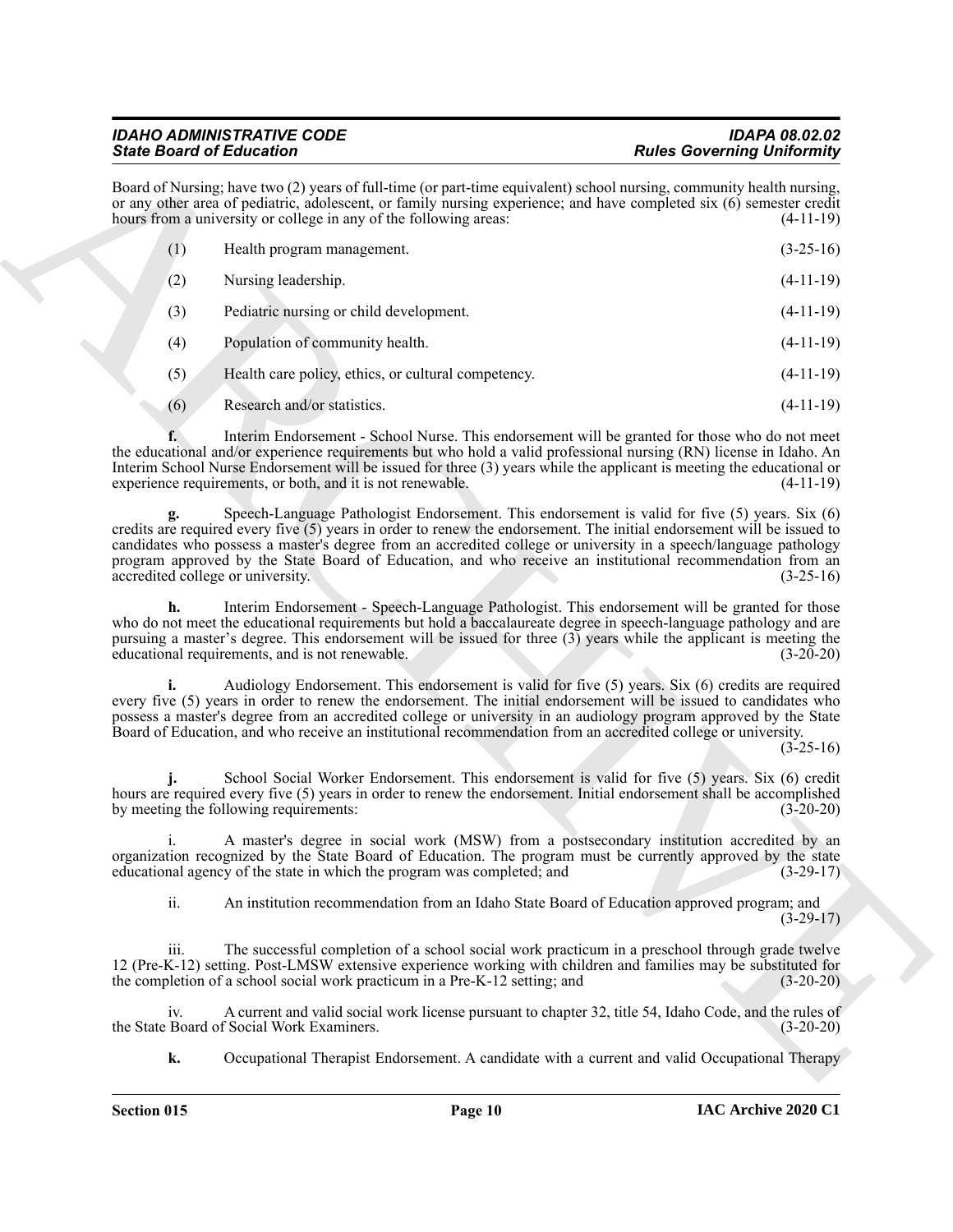| <b>IDAHO ADMINISTRATIVE CODE</b> | <b>IDAPA 08.02.02</b>             |
|----------------------------------|-----------------------------------|
| <b>State Board of Education</b>  | <b>Rules Governing Uniformity</b> |

license issued by the Occupational Therapy Licensure Board of Idaho will be granted an Occupational Therapist endorsement. The Pupil Service Staff Certificate with an Occupational Therapist endorsement is valid for five (5) years. Six (6) semester credit hours are required every five (5) years in order to renew the endorsement. Candidate must maintain current and valid Occupational Therapy Licensure for the endorsement to remain valid. (4-11-19)

<span id="page-10-0"></span>**l.** Physical Therapist Endorsement. A candidate with a current and valid Physical Therapy license issued by the Idaho Physical Therapy Licensure Board will be granted a Physical Therapist endorsement. The Pupil Service Staff Certificate with a Physical Therapist endorsement is valid for five (5) years. Six (6) semester credit hours are required every five (5) years in order to renew the endorsement. Candidate must maintain current and valid Physical Therapy Licensure for the endorsement to remain valid. (3-28-18)

Sink Bookmain of Editorion in the system of the US can be the system of the US can be the system of the US can be the system of the US can be the system of the US can be the system of the US can be the system of the US ca **03. Administrator Certificate**. Every person who serves as superintendent, director of special education, secondary school principal, or principal of an elementary school with eight (8) or more teachers (including the principal), or is assigned to conduct the summative evaluation of certified staff is required to hold an Administrator Certificate. The certificate may be endorsed for service as school principal, superintendent, or director of special education. Assistant superintendents are required to hold the Superintendent endorsement. Assistant principals or vice-principals are required to hold the School Principal endorsement. Directors of special education are required to hold the Director of Special Education endorsement. Possession of an Administrator Certificate does not entitle the holder to serve as a teacher at a grade level for which the educator is not qualified or certificated. All administrator certificates require candidates to meet the Idaho Standards for School Principals. The Administrator Certificate is valid for five  $(\hat{5})$  years. Six  $(6)$  semester credit hours are required every five  $(5)$  years in order to renew the certificate.  $(3\n-20\n-20)$ the certificate.  $(3-20-20)$ 

**a.** School Principal (Pre-K-12) Endorsement. To be eligible for an Administrator Certificate endorsed for School Principal (Pre-K-12), a candidate must have satisfied the following requirements: (3-28-18)

i. Hold a master's degree from an accredited college or university. (3-25-16)

ii. Have four (4) years of full-time certificated experience working with students, Pre-K-12, while ntract in an accredited school setting. (3-25-16) under contract in an accredited school setting.

iii. Have completed an administrative internship in a state-approved program, or have one (1) year of ce as an administrator in grades Pre-K-12. (3-25-16) experience as an administrator in grades Pre-K-12.

iv. Provide verification of completion of a state-approved program of at least thirty (30) semester credit hours, forty-five (45) quarter credit hours, of graduate study in school administration for the preparation of school principals at an accredited college or university. This program shall include the competencies of the Idaho Standards for School Principals. (3-28-18)

v. An institutional recommendation is required for a School Principal (Pre-K-12) Endorsement. (3-28-18)

**b.** Superintendent (Pre-K-12) Endorsement. To be eligible for an Administrator Certificate with a endent (Pre-K-12) endorsement, a candidate must have satisfied the following requirements: (3-28-18) Superintendent (Pre-K-12) endorsement, a candidate must have satisfied the following requirements:

i. Hold an education specialist or doctorate degree or complete a comparable post-master's sixth year program at an accredited college or university. (3-25-16)

ii. Have four (4) years of full-time certificated/licensed experience working with Pre-K-12 students der contract in an accredited school setting. (3-25-16) while under contract in an accredited school setting.

Have completed an administrative internship in a state-approved program for the superintendent endorsement or have one (1) year of out-of-state experience as an assistant superintendent or superintendent in grades<br>Pre-K-12. (3-25-16) Pre-K-12.  $(3-25-16)$ 

Provide verification of completion of an approved program of at least thirty (30) semester credit hours, or forty-five (45) quarter credit hours, of post-master's degree graduate study for the preparation of school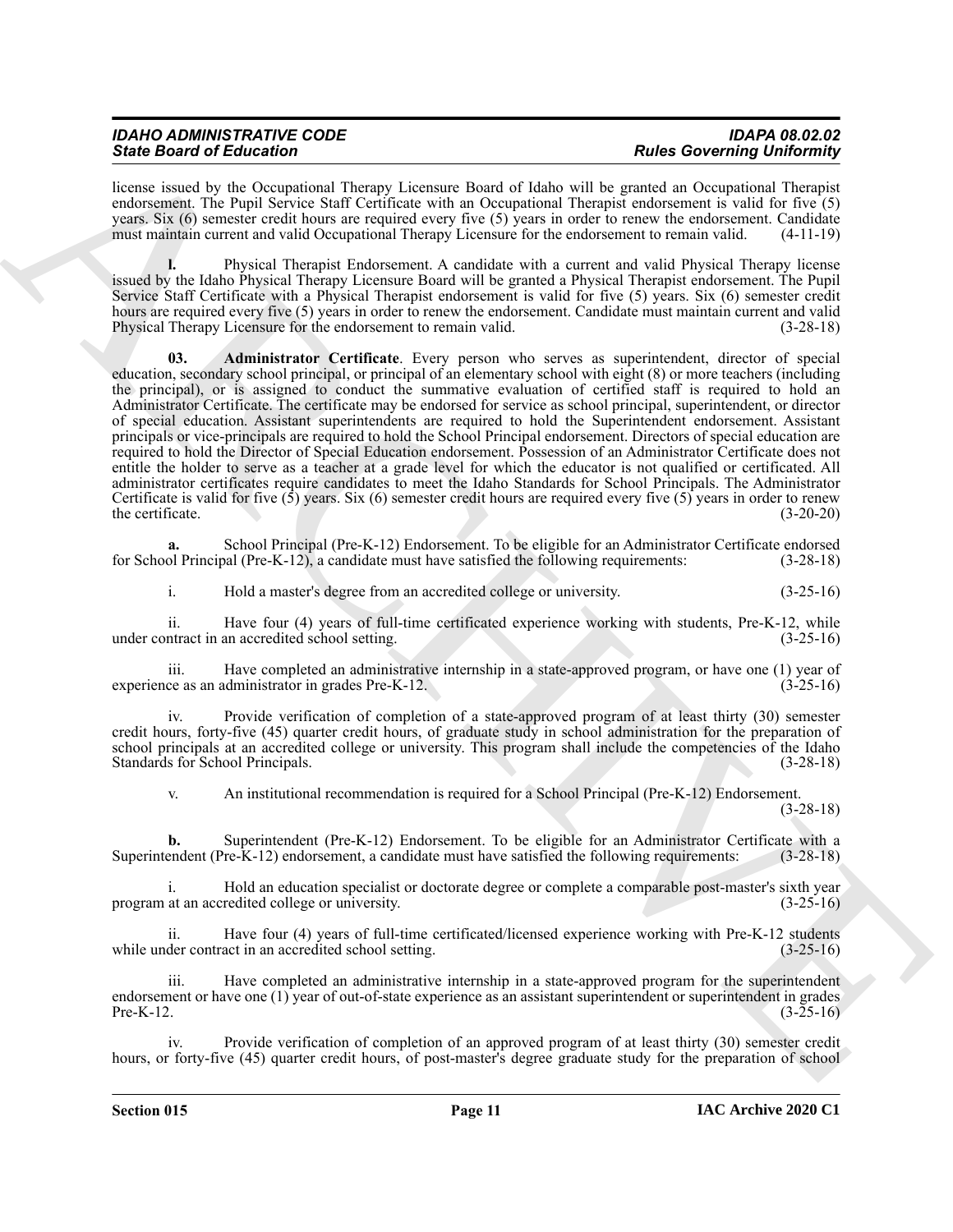# *IDAHO ADMINISTRATIVE CODE IDAPA 08.02.02*

superintendents at an accredited college or university. This program in school administration and interdisciplinary supporting areas shall include the competencies in Superintendent Leadership, in additional to the competencies in the Idaho Standards for School Principals. (3-28-18)

v. An institutional recommendation is required for a School Superintendent Endorsement (Pre-K-12). (3-28-18)

**c.** Director of Special Education (Pre-K-12) Endorsement. To be eligible for an Administrator Certificate endorsed for Director of Special Education (Pre-K-12), a candidate must have satisfied all of the following requirements: (3-28-18)

i. Hold a master's degree from an accredited college or university; (3-25-16)

ii. Have four (4) years of full-time certificated/licensed experience working with students Pre-K-12, while under contract in a school setting; (3-25-16)

iii. Obtain college or university verification of demonstrated the competencies of the Director of Education in Idaho Standards for Initial Certification of Professional School Personnel; (3-28-18) Special Education in Idaho Standards for Initial Certification of Professional School Personnel;

iv. Obtain college or university verification of demonstrated competencies in the following areas, in addition to the competencies in the Idaho Standards for School Principals: Concepts of Least Restrictive Environment; Post-School Outcomes and Services for Students with Disabilities Ages Three (3) to Twenty-one (21); Collaboration Skills for General Education Intervention; Instructional and Behavioral Strategies; Individual Education Programs (IEPs); Assistive and Adaptive Technology; Community-Based Instruction and Experiences; Data Analysis for Instructional Needs and Professional Training; Strategies to Increase Program Accessibility; Federal and State Laws and Regulations and School District Policies; Resource Advocacy; and Technology Skills for Referral Processes, and Record Keeping; (3-28-18) Referral Processes, and Record Keeping;

<span id="page-11-0"></span>v. Have completed an administrative internship in the area of administration of special education; and (4-11-19)

vi. An institutional recommendation is required for Director of Special Education (Pre-K-12) endorsement.

**04. Certification Standards For Career Technical Educators**. Teachers of career technical courses or programs in secondary schools must hold an occupational specialist certificate and an endorsement in an appropriate occupational discipline. All occupational certificates must be approved by the Division of Career Technical Education regardless of the route an individual is pursuing to receive the certificate. (3-28-18)

#### <span id="page-11-1"></span>**05. Degree Based Career Technical Certification**. (3-25-16)

Sink Board of Education <sup>2</sup> Calculation 11 Control 2 Calculation 12 Calculation 12 Calculation 2 Calculation 2 Calculation 2 Calculation 2 Calculation 2 Calculation 2 Calculation 2 Calculation 2 Calculation 2 Calculation **a.** Individuals graduating from an approved occupational teacher preparation degree program qualify to teach in the following five (5) disciplines: agricultural science and technology; business technology education; computer science technology; engineering; family and consumer sciences; marketing technology education; and technology education. Occupational teacher preparation course work must meet the Idaho Standards for the Initial Certification of Professional School Personnel. The occupational teacher education program must provide appropriate content to constitute a major in the identified field. Student teaching shall be in an approved program and include experiences in the major field. Applicants shall have accumulated one thousand (1,000) clock hours of related work experience or practicum in their respective field of specialization, as approved by the Division of Career Technical Education. The certificate is valid for five (5) years. Six (6) semester credit hours are required every five  $(5)$  years pursuant to Section 060 of these rules.

**b.** The Career Technical Administrator certificate is required for an individual serving as an administrator, director, or manager of career technical education programs at the state Division of Career Technical Education or in Idaho public schools. Individuals must meet one  $(1)$  of the two  $(2)$  following prerequisites to qualify for the Career Technical Administrator Certificate. The certificate is valid for five (5) years. Six (6) semester credit hours are required every five (5) years pursuant to Section 060 of these rules to renew.  $(3-28-18)$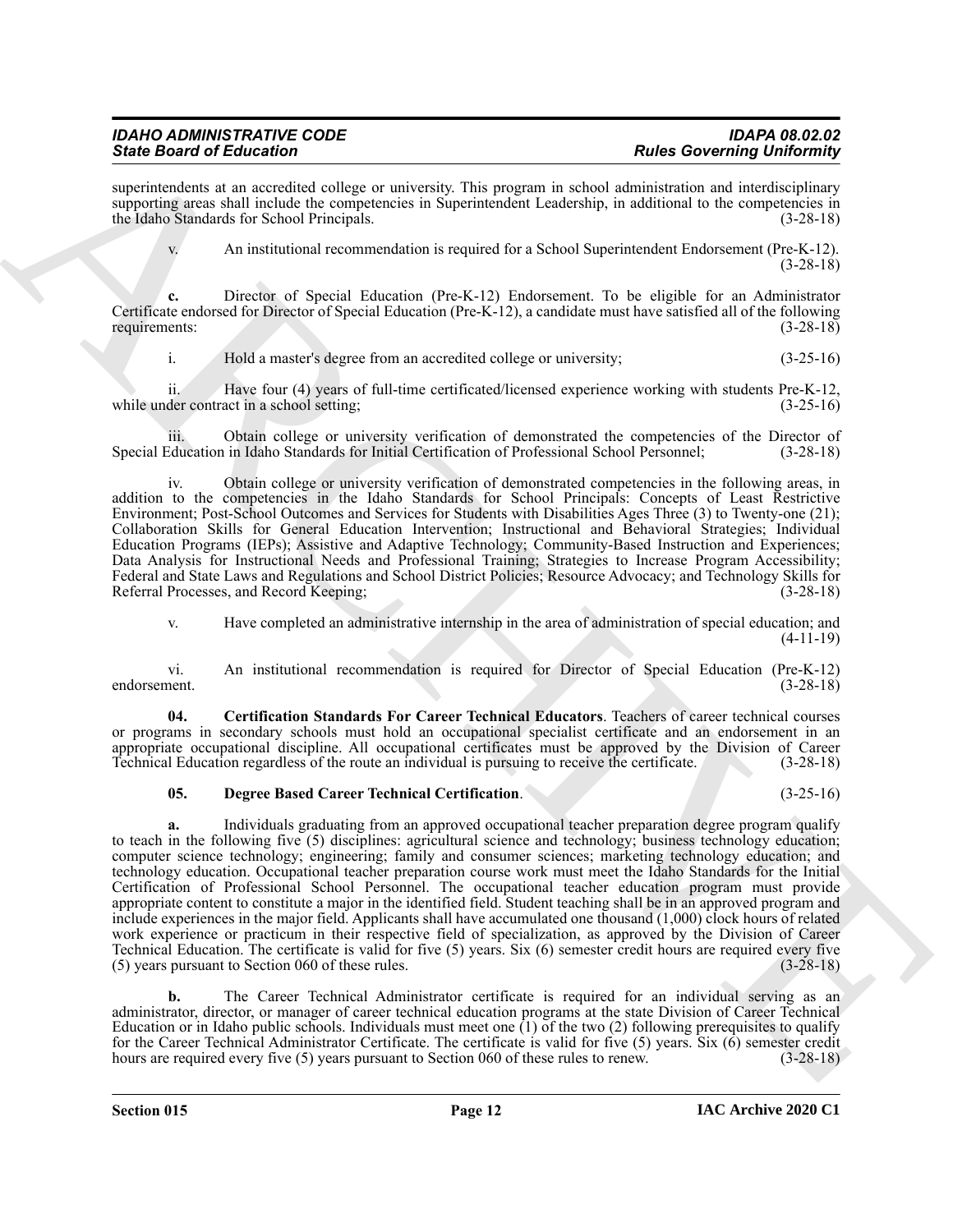i. Qualify for or hold an Advanced Occupational Specialist certificate or hold an occupational endorsement on a standard instructional certificate; provide evidence of a minimum of four (4) years teaching, three (3) of which must be in a career technical discipline; hold a master's degree; and complete at least fifteen (15) semester credits of administrative course work. (3-28-18)

(1) Applicants must have completed credits in: education finance, administration and supervision of personnel, legal aspects of education; and conducting evaluations using the statewide framework for teacher evaluations.  $(3-28-18)$ 

(2) Additional course work may be selected from any of the following areas: administration and supervision of occupational programs; instructional supervision; administration internship; curriculum development; curriculum evaluation; research in curriculum; school community relations; communication; teaching the adult learner; coordination of work-based learning programs; and/or measurement and evaluation. (3-28-18)

Hold a superintendent or principal (Pre-K-12) endorsement on a standard administrator certificate and provide evidence of a minimum or four (4) years teaching, three (3) of which must be in a career technical discipline or successfully complete the Division of Career Technical Education twenty-seven (27) month Idaho career technical education leadership institute. (3-28-18)

**c.** Work-Based Learning Coordinator Endorsement. Educators assigned to coordinate approved workbased experiences must hold the Work-Based Learning Coordinator endorsement. To be eligible, applicants must hold an occupational endorsement on the Standard Instructional Certificate or qualify for an Occupational Specialist<br>Certificate, plus complete course work in coordination of work-based learning programs. (3-29-17) Certificate, plus complete course work in coordination of work-based learning programs.

**d.** Career Counselor Endorsement. The endorsement for a Career Counselor may be issued to applicants who hold a current Pupil Service Staff Certificate with a School Counselor (K-12) endorsement, and who have satisfied the following career technical requirement: Career Pathways and Career Technical Guidance; Principles/Foundations of Career Technical Education; and Theories of Occupational Choice. (3-28-18)

<span id="page-12-0"></span>**06. Industry-Based Occupational Specialist Certificate**. The industry-based Occupational Specialist Certificates are industry-based career technical certifications issued in lieu of a degree-based career technical certificate. Certificate holders must meet the following eligibility requirements: (3-28-18)

Since Board of Entremotion Commute at the subsection of the subsection of the subsection of the subsection of the subsection of the subsection of the subsection of the subsection of the subsection of the subsection of the **a.** Be at least twenty-two (22) years of age; document recent, gainful employment in the area for which certification is requested; possess either a high school diploma or General Educational Development (GED) certificate; meet provisions of Idaho Code; and, verify technical skills through work experience, industry certification or testing as listed below. When applicable, requirements of occupationally related state agencies must also be met. Since educational levels and work experiences vary, applicants may be determined highly qualified under any one (1) of the following three (3) options: (3-28-18) of the following three  $(3)$  options:

i. Have six (6) years or twelve thousand (12,000) hours of recent, gainful employment in the occupation for which certification is requested. Up to forty-eight (48) months credit or up to eight thousand (8,000) hours can be counted toward the six (6) years or twelve thousand (12,000) hours on a month-to-month basis for journeyman training or completed postsecondary training in a career technical education program; or (3-28-18) journeyman training or completed postsecondary training in a career technical education program; or

ii. Have a baccalaureate degree in the specific occupation or related area, plus two (2) years or four thousand (4,000) hours of recent, gainful employment in the occupation for which certification is required, at least half of which must have been during the immediate previous five  $(5)$  years; or (3-28-18)

iii. Have completed a formal apprenticeship program in the occupation or related area for which certification is requested plus two (2) years or four thousand (4,000) hours of recent, gainful, related work experience, at least half of which must have been completed in the immediate previous five (5) years. (3-28-18)

**b.** Limited Occupational Specialist Certificate. This certificate is issued to individuals who are new to teaching in Idaho public schools or new to teaching in career technical education in Idaho public schools. The certificate is an interim certificate and is valid for three (3) years and is non-renewable. Applicants must meet all of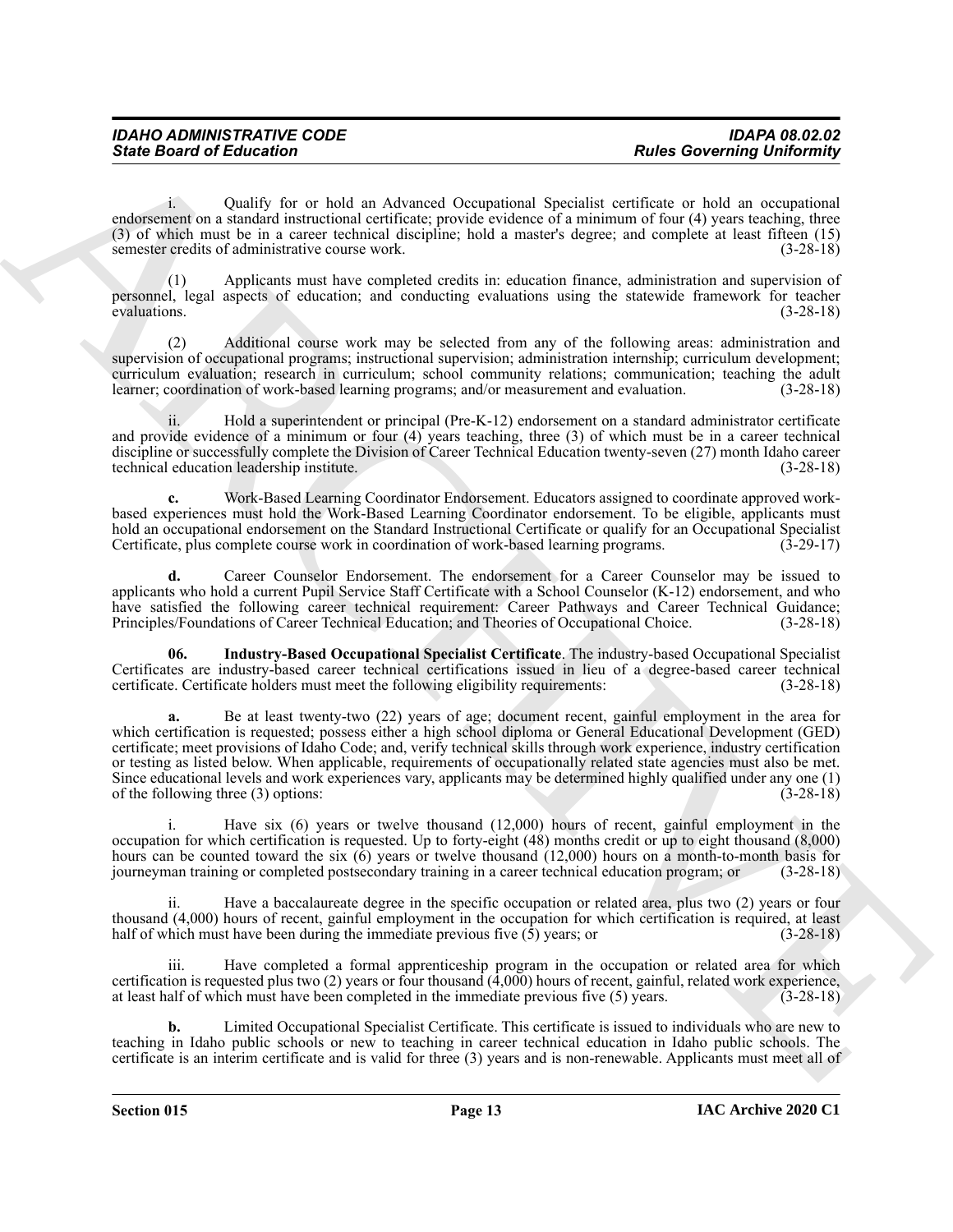| <b>IDAHO ADMINISTRATIVE CODE</b> | <b>IDAPA 08.02.02</b>             |
|----------------------------------|-----------------------------------|
| <b>State Board of Education</b>  | <b>Rules Governing Uniformity</b> |

the minimum requirements established in Subsection 015.06.a. of these rules. Individuals on a limited occupational specialist certificate must complete one (1) of the two (2) following pathways during the validity period of the certificate:  $(3-28-18)$ certificate: (3-28-18)

i. Pathway I - Coursework: Within the three-year period of the Limited Occupational Specialist Certificate, the instructor must satisfactorily complete the pre-service training prescribed by the Division of Career Technical Education and demonstrate competencies in principles/foundations of occupational education and methods of teaching occupational education. Additionally, the instructor must satisfactorily demonstrate competencies in two (2) of the following areas: career pathways and guidance; analysis, integration, and curriculum development; and measurement and evaluation. (3-28-18)

ii. Pathway II – Cohort Training: Within the first twelve (12) months, the holder must enroll in the Division of Career Technical Education sponsored two-year cohort training and complete the two (2) training within the three-year validity period of the interim certificate. (3-28-18)

**c.** Standard Occupational Specialist Certificate. (3-28-18)

i. This certificate is issued to individuals who have held a limited occupational specialist certificate and completed one (1) of the pathways for completions. (3-28-18)

Sink Board Of Education and the state of the State School Path and the State School Path and the State School Path and the State School Path and the State School Path and the State School Path and the State School Path an ii. The Standard Occupational Specialist Certificate is valid for five (5) years. Six (6) semester credit hours are required every five (5) years pursuant to Section 060 of these rules to renew. Credit equivalency will be based on verification of forty-five (45) hours of participation at approved technical conferences, institutes, or workshops where participation is prorated at the rate of fifteen (15) hours per credit; or one hundred twenty (120) hours of approved related work experience where hours worked may be prorated at the rate of forty (4) hours per credit; or any equivalent combination thereof, and having on file a new professional development plan for the next certification period. (3-28-18)

**d.** Advanced Occupational Specialist Certificate. This certificate is issued to individuals who:

(3-29-17)

i. Are eligible for the Standard Occupational Specialist Certificate; (3-28-18)

ii. Provide evidence of completion of a teacher training degree program or eighteen (18) semester credits of Division of Career Technical Education approved education or content-related course work in addition to the twelve (12) semester credits required for the Standard Occupational Specialist Certificate (a total of thirty (30) semester credits); and (3-28-18)

<span id="page-13-0"></span>iii. Have on file a new professional development plan for the next certification period. (3-28-18)

iv. The Advanced Occupational Specialist Certificate is valid for five (5) years. Six (6) semester credit hours are required every five (5) years pursuant to Section 060 of these rules to renew.  $(3-28-18)$ 

**07. Postsecondary Specialist**. A Postsecondary Specialist certificate will be granted to a current academic faculty member whose primary employment is with any accredited Idaho postsecondary institution. To be eligible to teach in the public schools under this postsecondary specialist certificate, the candidate must supply a recommendation from the employing institution (faculty's college dean). The primary use of this state-issued certificate is for distance education, virtual classroom programs, and public and postsecondary partnerships.

 $(3-20-20)$ 

**a.** Renewal. This certificate is good for five (5) years and is renewable. To renew the certificate, the renewal application must be accompanied with a new written recommendation from the postsecondary institution (faculty's college dean level or higher). (3-25-16)

**b.** Fees. The fee is the same as an initial or renewal certificate as established in Section 066 of these (3-20-20) rules. (3-20-20)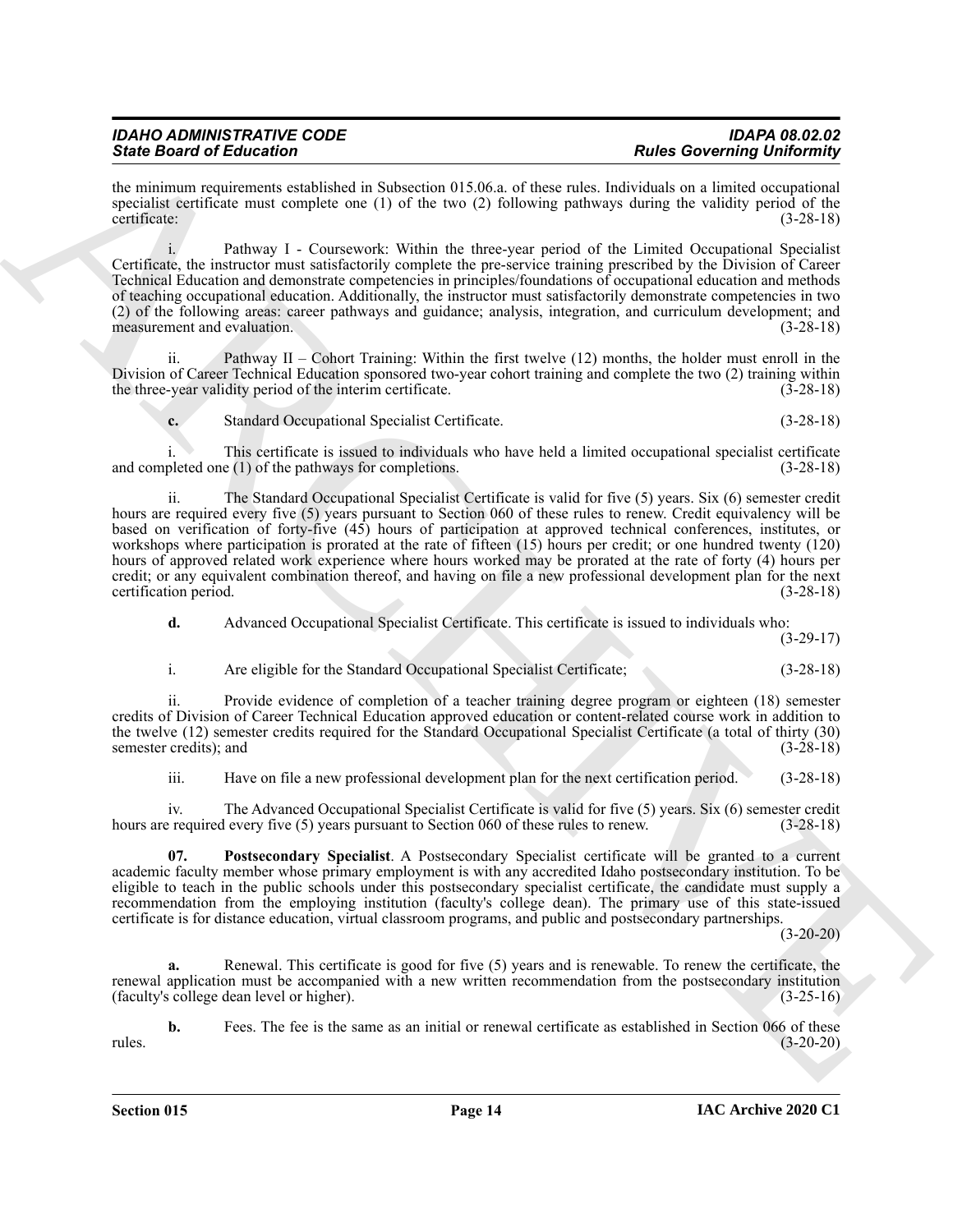<span id="page-14-2"></span>

| IDAHO ADMINISTRATIVE CODE       | <b>IDAPA 08.02.02</b>             |
|---------------------------------|-----------------------------------|
| <b>State Board of Education</b> | <b>Rules Governing Uniformity</b> |

| <b>State Board of Education</b>                                                                    | <b>Rules Governing Uniformity</b>                                                                                                                                                                                                                                                                                                                                                                                                                                                                                                                                                  |
|----------------------------------------------------------------------------------------------------|------------------------------------------------------------------------------------------------------------------------------------------------------------------------------------------------------------------------------------------------------------------------------------------------------------------------------------------------------------------------------------------------------------------------------------------------------------------------------------------------------------------------------------------------------------------------------------|
| The candidate must meet the following qualifications:<br>c.                                        | $(3-25-16)$                                                                                                                                                                                                                                                                                                                                                                                                                                                                                                                                                                        |
| Hold a master's degree or higher in the content area being taught;<br>1.                           | $(3-25-16)$                                                                                                                                                                                                                                                                                                                                                                                                                                                                                                                                                                        |
| ii.                                                                                                | Be currently employed by the postsecondary institution in the content area to be taught; and<br>$(3-25-16)$                                                                                                                                                                                                                                                                                                                                                                                                                                                                        |
| iii.<br>Code.                                                                                      | Complete and pass a criminal history background check as required by Section 33-130, Idaho<br>$(3-20-20)$                                                                                                                                                                                                                                                                                                                                                                                                                                                                          |
| 08.<br>Idaho American Indian Certificate as American Indian languages teachers.                    | American Indian Language. Each Indian tribe shall provide to the State Department of Education<br>the names of those highly and uniquely qualified individuals who have been designated to teach the tribe's native<br>language in accordance with Section 33-1280, Idaho Code. Individuals identified by the tribe(s) may apply for an<br>$(3-25-16)$                                                                                                                                                                                                                             |
| that has met the requirements of the Tribe(s) for an American Indian languages teacher.            | The Office of Indian Education at the State Department of Education will process an application<br>$(3-25-16)$                                                                                                                                                                                                                                                                                                                                                                                                                                                                     |
| b.<br>background investigation check pursuant to Section 33-130, Idaho Code.                       | Once an application with Tribal approval has been received, it will be reviewed and, if approved, it<br>will be forwarded to the Office of Certification for a criminal history background check as required in Section 33-<br>130, Idaho Code. The application must include a ten--finger fingerprint card or scan and a fee for undergoing a<br>$(3-28-18)$                                                                                                                                                                                                                      |
| Individuals may apply for a renewal certificate.                                                   | The Office of Certification will review the application and verify the applicant is eligible for an<br>Idaho American Indian Certificate. The State Department of Education shall authorize an eligible applicant as an<br>American Indian languages teacher. An Idaho American Indian Certificate is valid for not more than five (5) years.<br>$(3-25-16)$                                                                                                                                                                                                                       |
| 09.                                                                                                | Junior Reserved Officer Training Corps (Junior ROTC) Instructors.<br>$(3-25-16)$                                                                                                                                                                                                                                                                                                                                                                                                                                                                                                   |
| a.<br>ROTC instructors in high schools and a notarized copy of their certificate(s) of completion. | Each local education agency with a Junior ROTC program shall provide the State Department of<br>Education a list of individuals who have completed an official armed forces training program to qualify as Junior<br>$(3-20-20)$                                                                                                                                                                                                                                                                                                                                                   |
| b.                                                                                                 | Authorization Letter. Upon receiving the items identified in Subsection 015.09.a., the State<br>Department of Education shall issue a letter authorizing these individuals as Junior ROTC instructors.<br>$(3-20-20)$                                                                                                                                                                                                                                                                                                                                                              |
| 10.<br>requirements, applicants must meet the following renewal requirements as applicable:        | Additional Renewal Requirements. In addition to specific certificate or endorsement renewal<br>$(3-25-16)$                                                                                                                                                                                                                                                                                                                                                                                                                                                                         |
| a.<br>approved course must include the following competencies:                                     | Administrator certificate renewal. In order to recertify, holders of an administrator certificate must<br>complete a course consisting of a minimum of three (3) semester credits in the Idaho framework for teachers'<br>evaluation pursuant to Section 33-1204, Idaho Code. Credits must be earned through an approved educator<br>preparation program and include a laboratory component. The laboratory component must include in-person or video<br>observation and scoring of teacher performance using the statewide framework for teacher's evaluation. The<br>$(3-28-18)$ |
| 1.<br>advising teachers on individualized learning plan and portfolio development.                 | Understanding professional practice in Idaho evaluation requirements, including gathering accurate<br>evidence and artifacts, understanding and using the state framework for evaluation rubric with fidelity, proof of<br>calibration and interrater reliability, ability to provide effective feedback for teacher growth, and understanding and<br>$(3-28-18)$                                                                                                                                                                                                                  |
| ii.<br>proficiency in assessment literacy.                                                         | Understanding student achievement and growth in the Idaho evaluation framework, including<br>understanding how measurable student achievement and growth measures impact summative evaluation ratings and<br>$(3-28-18)$                                                                                                                                                                                                                                                                                                                                                           |
| <b>IDAHO INTERIM CERTIFICATE.</b><br>016.                                                          |                                                                                                                                                                                                                                                                                                                                                                                                                                                                                                                                                                                    |

#### <span id="page-14-3"></span><span id="page-14-1"></span>**09. Junior Reserved Officer Training Corps (Junior ROTC) Instructors**. (3-25-16)

#### <span id="page-14-4"></span><span id="page-14-0"></span>**016. IDAHO INTERIM CERTIFICATE.**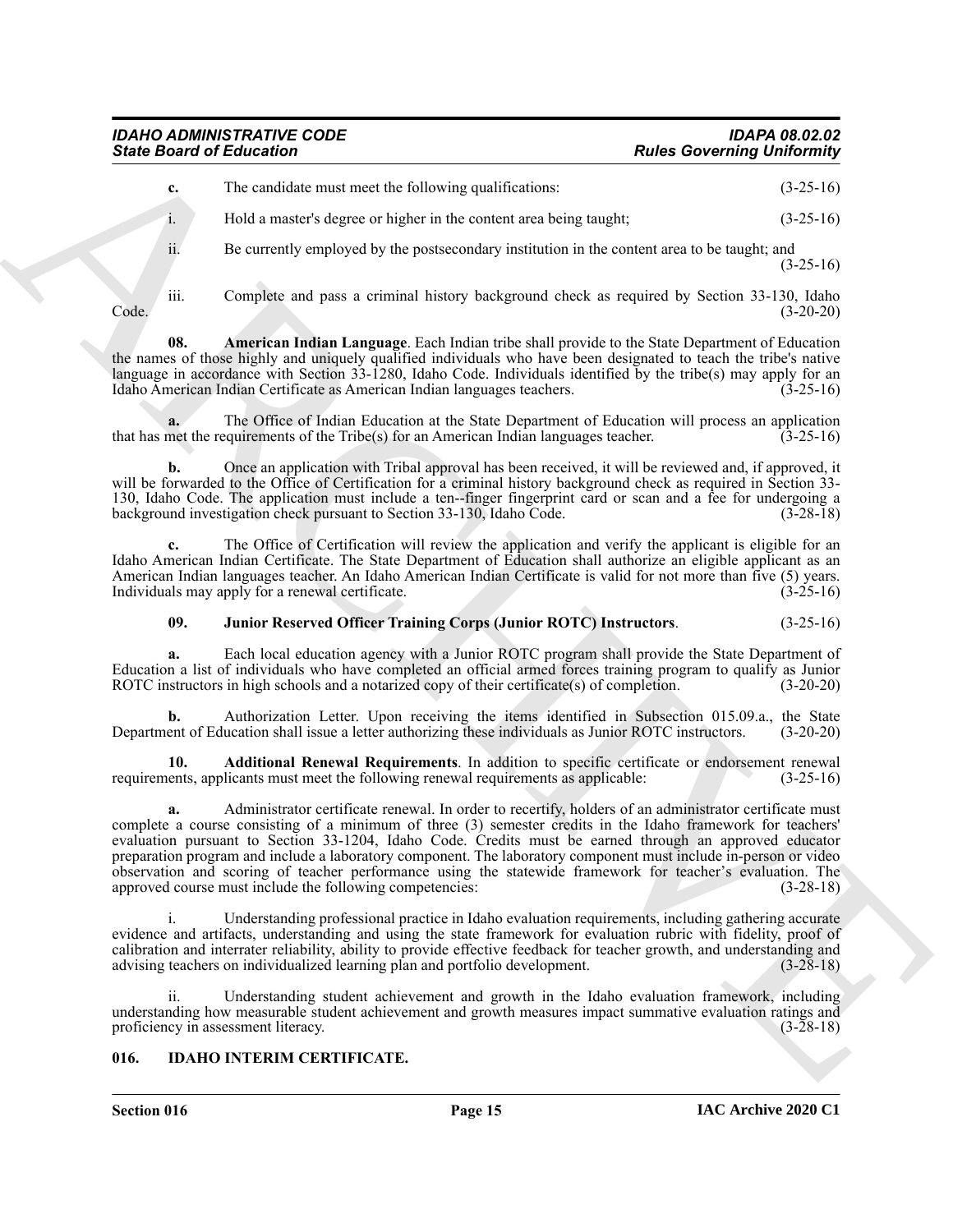## *IDAHO ADMINISTRATIVE CODE IDAPA 08.02.02 State Board of Education Rules Governing Uniformity*

The State Department of Education or the Division of Career Technical Education, as applicable to the certificate, is authorized to issue a three-year interim certificate to those applicants who hold a valid certificate/license from another state or other entity that participates in the National Association of State Directors of Teacher Education and Certification (NASDTEC) Interstate Agreement pursuant to Section 33-4104, Idaho Code, or engaged in nontraditional route to teacher certification as prescribed herein. (3-20-20)

<span id="page-15-1"></span>**01. Interim Certificate Not Renewable**. Interim certification is only available on a one-time basis except under extenuating circumstances approved by the State Department of Education. It will be the responsibility of the individual to meet the requirements of the applicable alternate authorization route and to obtain a full Idaho Educator Credential during the term of the interim certificate. (3-20-20)

<span id="page-15-3"></span>**02.** Non-Traditional Route to Teacher Certification. An individual may acquire interim certification a state board approved non-traditional route to teacher certification program. (3-20-20) through a state board approved non-traditional route to teacher certification program.

**a.** Individuals who possess a baccalaureate degree or higher from an accredited institution of higher education may utilize this non-traditional route to an interim instructional certificate. To complete this non-traditional route, the individual must:

| Complete a state board approved program; | $(3-20-20)$ |
|------------------------------------------|-------------|
|                                          |             |

ii. Pass the state board approved pedagogy and content area assessment; and (3-20-20)

iii. Complete the Idaho Department of Education background investigation check. (3-20-20)

**b.** Interim Certificate. Upon completion of this certification process, the individual will be awarded an interim certificate from the State Department of Education. During the term of the interim certificate, the individual must teach and complete a two (2) year state board approved teacher mentoring program and receive two (2) years of successful evaluations per Section 33-1001 (14), Idaho Code. (3-20-20)

**c.** Interim Certificate Not Renewable. This interim certification is available on a one (1) time basis. The individual is responsible for obtaining a valid renewable standard instructional certificate during the three (3) year interim certification term. (3-20-20)

**d.** Types of Certificates and Endorsements. The non-traditional route may be used for first-time ion, subsequent certificates, and additional endorsements. (3-20-20) certification, subsequent certificates, and additional endorsements.

<span id="page-15-0"></span>**03. Idaho Comprehensive Literacy Course**. For all Idaho teachers working on interim certificates, (alternate authorizations, nontraditional routes, reinstatements or coming from out of the state), completion of a state board approved Idaho Comprehensive Literacy course or assessment, or approved secondary equivalent shall be a one-time requirement for full certification.

<span id="page-15-2"></span>**a.** Those individuals who qualify for an Idaho certificate through state reciprocity shall be granted a three-year, non-renewable interim certificate to allow time to meet the Idaho Comprehensive Literacy Course requirement. (3-25-16) requirement.  $(3-25-16)$ 

Since Bookmain of Education in the Division is Cover Legions and Reads Correlation in the Bookmain of Education in the Bookmain of Cover Legions based on the Correlation in the Cover Legions and the Correlation in the Cov **04. Mathematical Thinking for Instruction**. For all Idaho teachers or administrators working on interim certificates (alternate authorizations, nontraditional routes, reinstatements or coming from out of the state), with an All Subjects (K-8) endorsement, any mathematics endorsement, Exceptional Child Generalist endorsement, Blended Early Childhood/Early Childhood Special Education endorsement, or Administrator certificate must complete a state board approved Mathematical Thinking for Instruction, or another State Department of Education approved alternative course, as a one-time requirement for full certification. (4-11-19) approved alternative course, as a one-time requirement for full certification.

<span id="page-15-5"></span>**05. Technology**. Out-of-state applicants may be reviewed by the hiring local education agency for technology deficiencies and may be required to take technology courses to improve their technology skills. (3-20-20)

<span id="page-15-4"></span>**06. Reinstatement of Expired Certificate**. An individual holding an expired Idaho certificate may be issued a nonrenewable three-year interim certificate. During the validity period of the interim certificate, the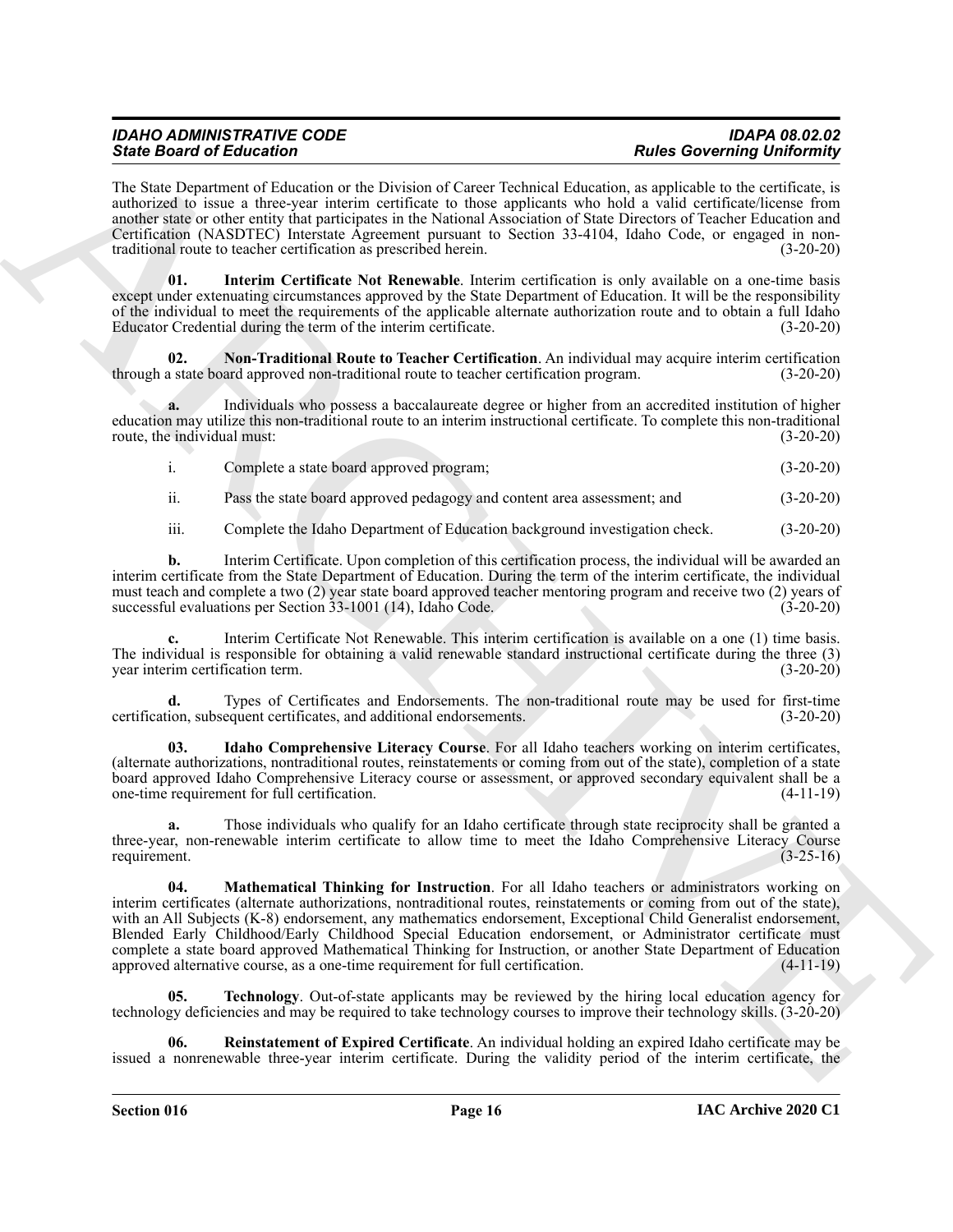applicant must meet the following requirements to obtain full certification during the term of the interim certificate: (3-20-20)

**a.** Two (2) years of successful evaluations as per Section 33-1001(14), Idaho Code. (3-28-18)

**b.** Measured annual progress on specific goals identified on Individualized Professional Learning (3-28-18) Plan. (3-28-18)

<span id="page-16-9"></span>**c.** Six (6) credit renewal requirement. (3-28-18)

**d.** Any applicable requirement for Idaho Comprehensive Literacy Course or Mathematical Thinking action as indicated in Subsections 016.02 and 016.03. (3-28-18) for Instruction as indicated in Subsections 016.02 and 016.03.

**07. Foreign Institutions.** An educator having graduated from a foreign institution may be issued a non-renewable, three-year interim certificate. The applicant must also complete the requirements listed in Section 013 of these rules.  $(3-28-18)$ 

<span id="page-16-8"></span>**08. Codes of Ethics**. All laws and rules governing standard certificated staff with respect to conduct, discipline, and professional standards shall apply to all certified staff serving in an Idaho public school, including those employed under an interim certificate. (3-28-18)

#### <span id="page-16-3"></span><span id="page-16-0"></span>**017. CONTENT, PEDAGOGY AND PERFORMANCE ASSESSMENT FOR CERTIFICATION.**

<span id="page-16-4"></span>**01. Assessments**. State Board of Education approved content, pedagogy and performance area assessments shall be used to ensure qualified teachers are employed in Idaho's classrooms. The Professional Standards Commission shall recommend assessments and qualifying scores to the State Board of Education for approval. (3-20-20) approval. (3-20-20)

<span id="page-16-6"></span><span id="page-16-5"></span>**02. Out-of-State Waivers**. An out-of-state applicant for Idaho certification holding a current certificate may request a waiver from the above requirement. The applicant shall provide evidence of passing a state board approved content, pedagogy and performance area assessment(s) or hold current National Board for Professional Standards Teaching Certificate. (4-11-19)

**Since Board of Eclipsical** Constraints is essiminal scaling the state over the properties of the state of the state of the state of the state of the state of the state of the state of the state of the state of the state **03. Idaho Comprehensive Literacy Assessment**. All applicants for initial Idaho certification (K-12) from a state board-approved educator preparation program must demonstrate competency in comprehensive literacy. Areas to be included in the assessment are: phonological awareness, phonics, fluency, vocabulary, comprehension, writing, and assessments and intervention strategies. Each Idaho public higher education institution shall be responsible for the assessment of teacher candidates in its educator preparation program. The assessment must measure teaching skills and knowledge congruent with current research on best literacy practices for elementary students or secondary students (adolescent literacy) dependent upon level of certification and English Language Learners. In addition, the assessment must measure understanding and the ability to apply strategies and beliefs about language, literacy instruction, and assessments based on current research and best practices congruent with International Reading Association/National Council of Teachers of English standards, National English Language Learner's Association professional teaching standards, National Council for Accreditation of Teacher Education standards, (3-20-20) standards, and state accreditation standards.

#### <span id="page-16-1"></span>**018. -- 020. (RESERVED)**

#### <span id="page-16-7"></span><span id="page-16-2"></span>**021. ENDORSEMENTS.**

Holders of an Instructional Certificate or Occupational Specialist Certificate may be granted endorsements in areas as provided herein. Instructional staff are eligible to teach in the grades and content areas of their endorsements. Idaho preparation programs shall prepare candidates for endorsements in accordance with the Idaho Standards for Initial Certification of Professional School Personnel. An official statement from the college of education of competency in a teaching area or field is acceptable in lieu of required credits if such statements are created in consultation with the department or division of the accredited college or university in which the competency is established and are approved by the director of teacher education of the recommending college or university. Statements must include the number of credits the competency evaluation is equivalent to. To add an endorsement to an existing certificate, an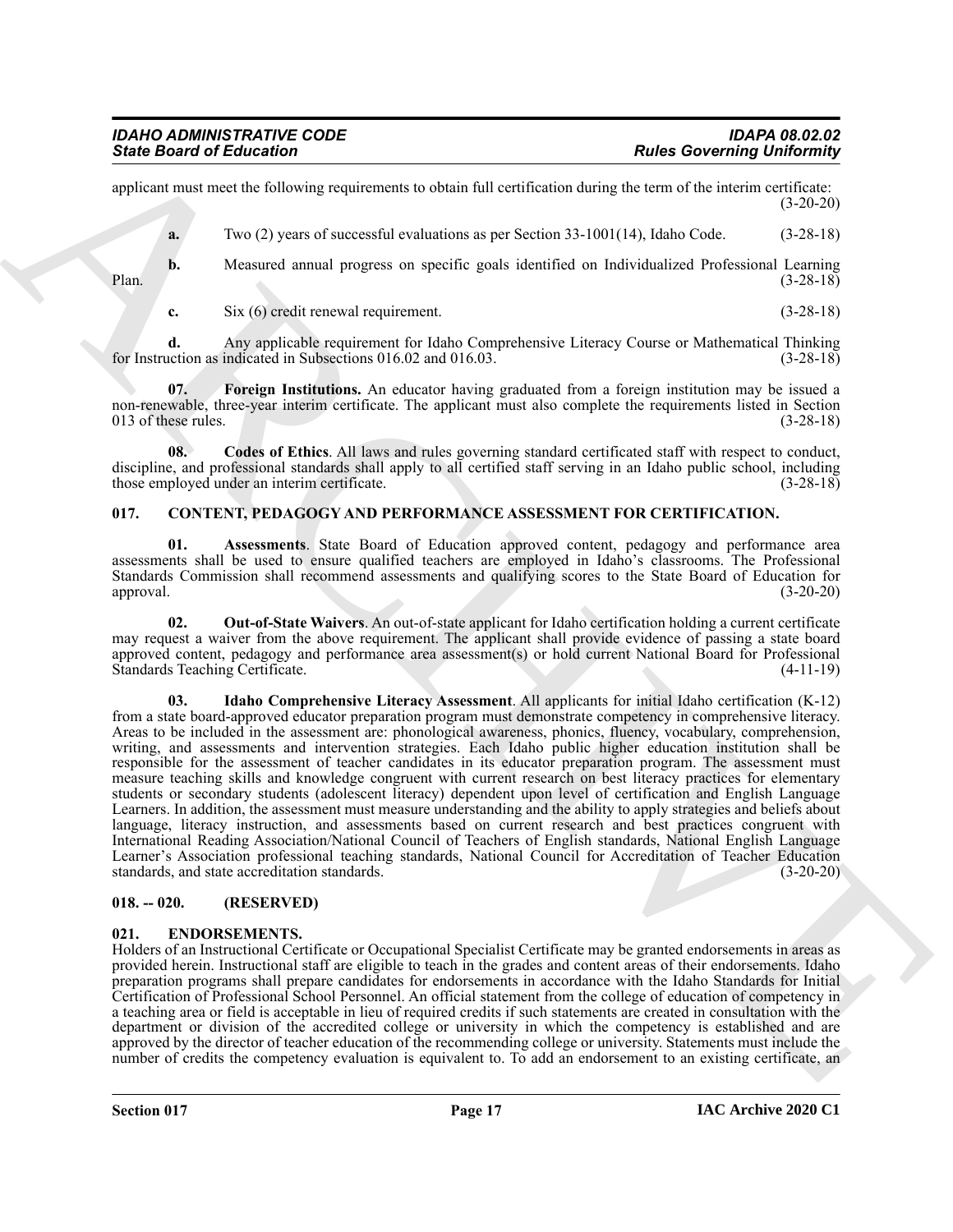### *IDAHO ADMINISTRATIVE CODE IDAPA 08.02.02 State Board of Education Rules Governing Uniformity*

individual shall complete the credit hour requirements as provided herein and also meet or exceed the state qualifying score on appropriate, state approved content, pedagogy and performance assessments. When converting semester credit hours to quarter credit hours, two (2) semester credit hours is equal to three (3) quarter credit hours. (3-20-20)

<span id="page-17-2"></span>**01. Clinical Experience Requirement**. All endorsements require supervised clinical experience in the relevant content area, or a State Department of Education or Division of Career Technical Education approved alternative clinical experience as applicable to the area of endorsement. (4-11-19) alternative clinical experience as applicable to the area of endorsement.

<span id="page-17-1"></span>**02. Alternative Authorization - Teacher to New Endorsement**. This alternative authorization allows a local education agency to request additional endorsement for a candidate. This authorization is valid for one (1) year and may be renewed for two (2) additional years with evidence of satisfactory progress. The candidate shall provide evidence of pursuing one of the following options: (3-20-20)

**a.** Option I -- An official statement of competency in a teaching area or field from the college of education of an accredited college or university is acceptable in lieu of courses if the statement is created in consultation with the department or division in which the competency is established and is approved by the director of teacher education of the recommending college or university. (3-20-20)

Option II -- National Board. By earning National Board Certification in content specific areas, endorsement in a corresponding subject area. (3-29-17) teachers may gain endorsement in a corresponding subject area.

**c.** Option III -- Master's degree or higher. By earning a graduate degree in a content specific area, es may add an endorsement in that same content area to a valid instructional certificate. (3-28-18) candidates may add an endorsement in that same content area to a valid instructional certificate.

**d.** Option IV -- Content area assessment and mentoring. An endorsements may be added by successfully completing a state board-approved content areas assessment within the first year of authorization and a one-year, state board-approved mentoring. (3-20-20) one-year, state board-approved mentoring.

#### <span id="page-17-4"></span><span id="page-17-3"></span><span id="page-17-0"></span>**022. INSTRUCTIONAL CERTIFICATE ENDORSEMENTS A - D.**

**01. All Subjects (K-8)**. Allows one to teach in any educational setting (K-8). Twenty (20) semester credit hours, or thirty (30) quarter credit hours in the philosophical, psychological, methodological foundations, instructional technology, and professional subject matter must be in elementary education including at least six (6) semester credit hours, or nine (9) quarter credit hours, in developmental reading. This endorsement must be accompanied by at a minimum one (1) additional subject area endorsement allowing teaching of that subject through grade 9 or kindergarten through grade 12. (3-29-17)

<span id="page-17-6"></span><span id="page-17-5"></span>**02. American Government /Political Science (5-9 or 6-12)**. Twenty (20) semester credit hours to include: a minimum of six (6) semester credit hours in American government, six (6) semester credit hours in U.S. history survey, and a minimum of three (3) semester credit hours in comparative government. Remaining course work must be selected from political science. Course work may include three (3) semester credit hours in world history survey.  $(3-28-18)$ 

Sink Board of Education Constitution and the strengthenial proposalistics and the matrix canonical proposalistics and the strength of the strength of the strength of the strength of the strength of the strength of the str **03. Bilingual Education (K-12)**. Twenty (20) semester credit hours leading toward competency as defined by Idaho Standards for Bilingual Education Teachers to include all of the following: upper division coursework in one (1) modern language other than English, including writing and literature, and advanced proficiency according to the American Council on the Teaching of Foreign Languages guidelines; cultural diversity; ESL/bilingual methods; linguistics, second language acquisition theory and practice; foundations of ESL/bilingual education, legal foundations of ESL/bilingual education, identification and assessment of English learners, biliteracy; at least one (1) semester credit hour in bilingual clinical field experience. (4-11-19) at least one  $(1)$  semester credit hour in bilingual clinical field experience.

<span id="page-17-7"></span>**04. Biological Science (5-9 or 6-12)**. Twenty (20) semester credit hours including coursework in each of the following areas: molecular and organismal biology, heredity, ecology and biological adaptation. (3-29-17)

<span id="page-17-8"></span>**05. Blended Early Childhood Education/Early Childhood Special Education (Birth - Grade 3)**. The Blended Early Childhood Education/Early Childhood Special Education (Birth - Grade 3) endorsement allows one to teach in any educational setting birth through grade three (3). To be eligible, a candidate must have satisfied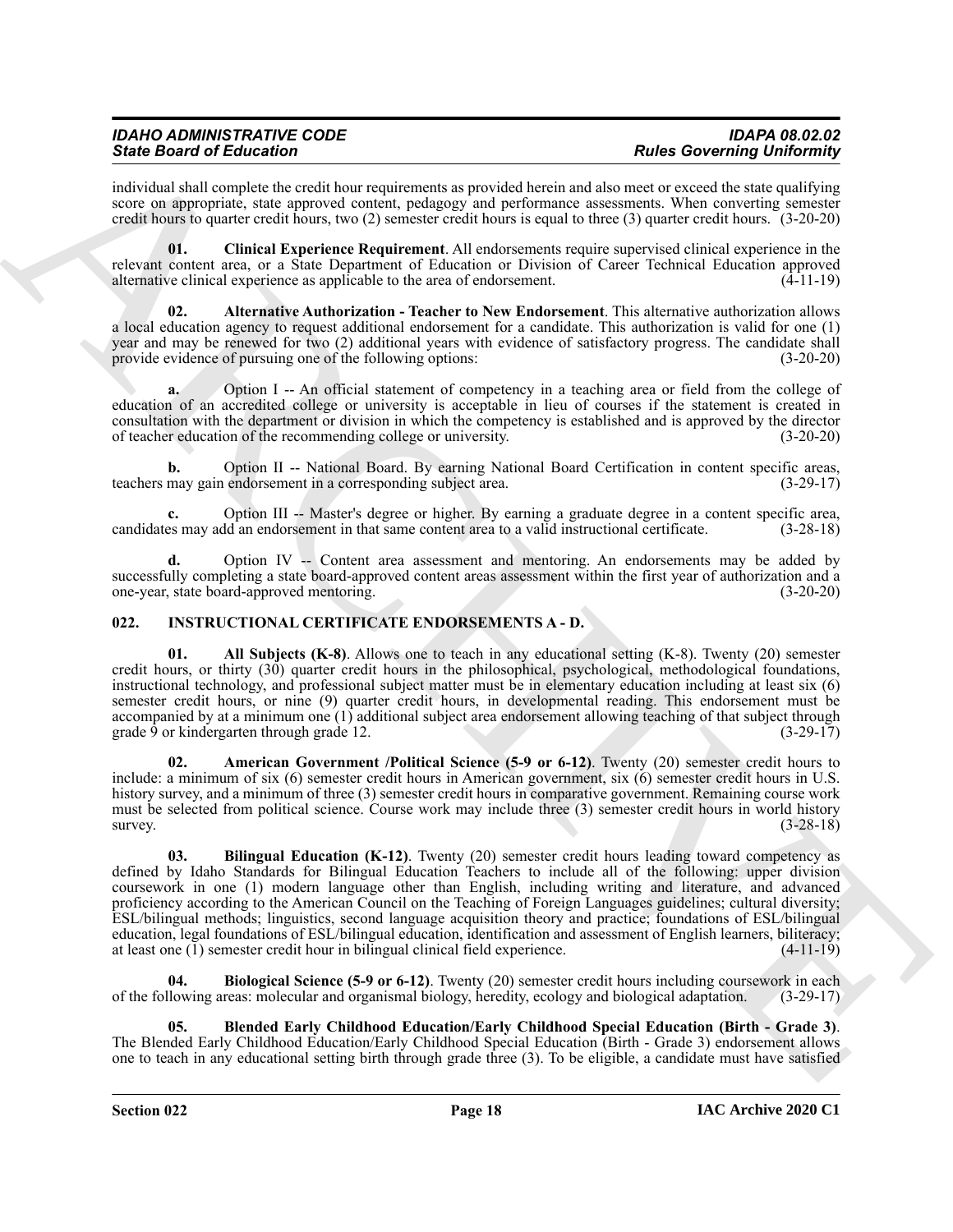<span id="page-18-1"></span>the following requirements a minimum of thirty (30) semester credit hours in the philosophical, psychological, and methodological foundations, in instructional technology, and in the professional subject matter of early childhood and early childhood-special education. The professional subject matter shall include course work specific to the child from birth through grade three (3) in the areas of child development and learning; curriculum development and implementation; family and community relationships; assessment and evaluation; professionalism; clinical experience including a combination of general and special education in the following settings: birth to age three (3), ages three to five (3-5), and grades K-3 general education. (3-20-20) ages three to five  $(3-5)$ , and grades K-3 general education.

Since Boston of Education communication (A) at the CO) system of the boston of the since the since the since the since the since the since the since the since the since the since the since the since the since the since th **06. Blended Elementary Education/Elementary Special Education (Grade 4 - Grade 6)**. The Blended Elementary Education/Elementary Special Education (Grade 4 - Grade 6) endorsement allows one to teach in any grade four (4) through grade six (6) education setting, except in a middle school setting. This endorsement may only be issued in conjunction with the Blended Early Childhood Education/Early Childhood Special Education (Birth - Grade 3) endorsement. To be eligible for a Blended Elementary Education/Elementary Special Education (Grade 4 - Grade 6) endorsement, a candidate must have satisfied the following requirements: Completion of a program of a minimum of twenty (20) semester credit hours in elementary education and special education coursework to include: methodology and content knowledge (mathematics, literacy, science, health, physical education art), technology, assessment, and clinical experiences in grades four (4) through six (6). (3-20-20) assessment, and clinical experiences in grades four  $(4)$  through six  $(6)$ .

**07. Chemistry (5-9 or 6-12)**. Twenty (20) semester credit hours in the area of chemistry, to include coursework in each of the following areas: inorganic and organic chemistry. (3-29-17)

<span id="page-18-3"></span><span id="page-18-2"></span>**08. Communication (5-9 or 6-12)**. Follow one (1) of the following options: (3-29-17)

**a.** Option I -- Twenty (20) semester credit hours to include methods of teaching speech/ communications plus course work in at least four (4) of the following areas: interpersonal communication/human relations; argumentation/personal persuasion; group communications; nonverbal communication; public speaking; journalism/mass communications; and drama/theater arts. (3-29-17) journalism/mass communications; and drama/theater arts.

**b.** Option II -- Possess an English endorsement plus at least twelve (12) semester credit hours distributed among the following: interpersonal communication/human relations, public speaking, journalism/mass<br>communications, and methods of teaching speech/communication. (3-29-17) communications, and methods of teaching speech/communication.

#### <span id="page-18-4"></span>**09. Computer Science (5-9 or 6-12)**. (3-29-17)

**a** Twenty (20) semester credit hours of course work in computer science, including course work in the following areas: data representation and abstraction; design, development, and testing algorithms; software development process; digital devices systems network; and the role of computer science and its impact on the modern world; or  $(3-29-17)$ 

<span id="page-18-5"></span>**b.** Occupational teacher preparation pursuant to Subsections 015.04 through 015.06. (3-29-17)

**10. Deaf/Hard of Hearing (Pre-K-12)**. Completion of a minimum of thirty-three (33) semester credit hours in the area of deaf/hard of hearing with an emphasis on instruction for students who use sign language or completion of a minimum thirty-three (33) semester credit hours in the area of deaf/hard of hearing with an emphasis on instruction for students who use listening and spoken language. Coursework to include: American Sign Language, listening and spoken language development, hearing assessment, hearing assistive technology, students with disabilities, pedagogy for teaching students who are deaf or hard of hearing, assessments, and clinical practice.

 $(3-20-20)$ 

#### <span id="page-18-6"></span><span id="page-18-0"></span>**023. INSTRUCTIONAL CERTIFICATE ENDORSEMENTS E - L.**

**01. Early Childhood Special Education (Pre-K-3**). The Early Childhood Special Education (Pre-K-3) endorsement is non-categorical and allows one to teach in any Pre-K-3 special education setting. This endorsement may only be added to the Exceptional Child Generalist (K-8 or K-12) endorsement. To be eligible a candidate must have satisfied the following requirements: (3-28-18)

<span id="page-18-7"></span>**a.** Completion of a program of a minimum of twenty (20) semester credit hours in the area of early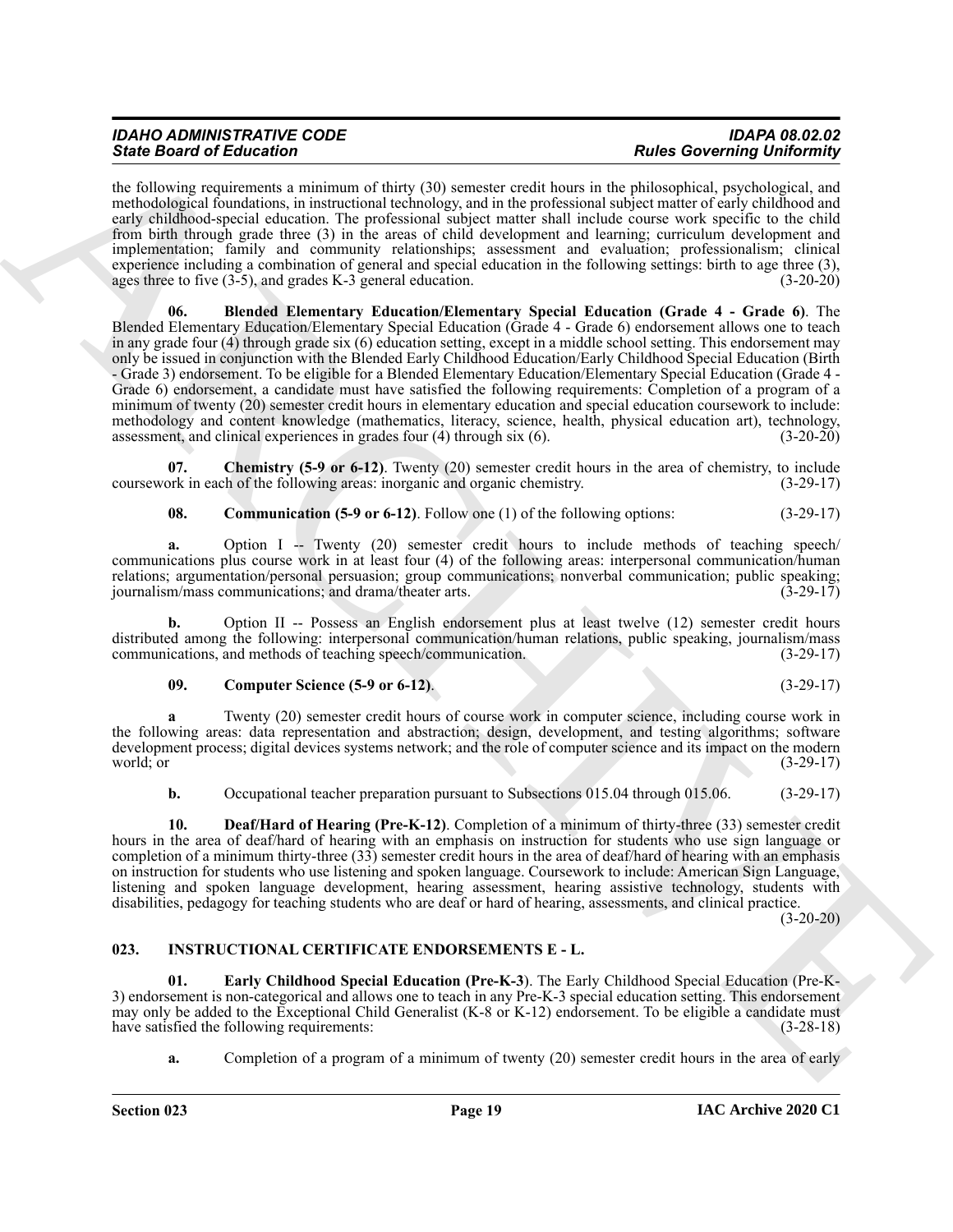| <b>IDAHO ADMINISTRATIVE CODE</b> | <b>IDAPA 08.02.02</b>             |
|----------------------------------|-----------------------------------|
| <b>State Board of Education</b>  | <b>Rules Governing Uniformity</b> |

childhood education to include course work in each of the following areas: child development and behavior with emphasis in cognitive-language, physical, social and emotional areas, birth through age eight (8); curriculum and program development for young children ages three to eight (3-8); transitional services; methodology: planning, implementing and evaluating environments and materials for young children ages three to eight (3-8); guiding young children's behavior: observing, assessing and individualizing ages three to eight (3-8); identifying and working with atypical young children ages three to eight (3-8) parent-teacher relations; and clinical practice at the Pre-K - 3 grades. (3-20-20)

<span id="page-19-0"></span>**02. Earth and Space Science (5-9 or 6-12)**. Twenty (20) semester credit hours including course work in each of the following areas: earth science, astronomy, and geology. (3-29-17)

**03. Economics (5-9 or 6-12)**. Twenty (20) semester credit hours to include a minimum of three (3) semester credit hours of micro-economics, a minimum of three (3) semester credit hours of macro-economics, and a minimum of six (6) semester credit hours of personal finance/consumer economics/economics methods. Remaining course work may be selected from business, economics, or finance course. (3-28-18)

<span id="page-19-3"></span><span id="page-19-2"></span><span id="page-19-1"></span>**04. Engineering (5-9 or 6-12)**. Twenty (20) semester credit hours of engineering course work. (3-20-20)

**05. English (5-9 or 6-12)**. Twenty (20) semester credit hours, including coursework in all of the following areas: grammar, American literature, British literature, multicultural/world literature, young adult literature, and literary theory. Additionally, a course in advanced composition, excluding the introductory sequence designed to meet general education requirements, and a course in secondary English language arts methods are required. (4-11-19) required. (4-11-19)

<span id="page-19-5"></span><span id="page-19-4"></span>**06. English as a Second Language (ESL) (K-12)**. Twenty (20) semester credit hours leading toward competency as defined by Idaho Standards for ESL Teachers to include all of the following: a modern language other than English; cultural diversity; ESL methods; linguistics; second language acquisition theory and practice; foundations of ESL/bilingual education, legal foundations of ESL/bilingual education, identification and assessment of English learners; and at least one (1) semester credit in ESL clinical field experience. (4-11-19)

Sink Bookmain of European Control is a specific or the specific or the specific or the specific or the specific or the specific or the specific or the specific or the specific or the specific or the specific or the specif **07. Exceptional Child Generalist (K-8, 6-12, or K-12)**. The Exceptional Child Generalist endorsement is non-categorical and allows one to teach in any special education setting, applicable to the grade range of the endorsement. Regardless of prior special education experience, all initial applicants must provide an institutional recommendation that an approved special education program has been completed, with clinical experience to include student teaching in an elementary or secondary special education setting. To be eligible, a candidate must complete thirty (30) semester credit hours in special education, or closely related areas, as part of an approved special education program. (3-20-20)

**08. Geography (5-9 or 6-12)**. Twenty (20) semester credit hours including course work in cultural geography and physical geography, and a maximum of six (6) semester credit hours in world history survey. The remaining semester credit hours must be selected from geography. (3-29-17) remaining semester credit hours must be selected from geography.

<span id="page-19-8"></span><span id="page-19-7"></span><span id="page-19-6"></span>**09. Geology (5-9 or 6-12)**. Twenty (20) semester credit hours in the area of geology. (3-29-17)

**10.** Gifted and Talented (K-12). Twenty (20) semester credit hours leading toward competency as defined by Idaho Standards for Teachers of Gifted and Talented Students, to include coursework in the following areas of gifted and talented education: foundations, creative and critical thinking, social and emotional needs, curriculum, instruction, assessment and identification, differentiated instruction, program design, and clinical  $practive.$  (4-11-19)

<span id="page-19-9"></span>**11. Health (5-9, 6-12, or K-12)**. Twenty (20) semester credit hours to include course work in each of the following areas: organization/administration/planning of a school health program; health, wellness, and behavior change; secondary methods of teaching health, to include field experience in a traditional classroom; mental/ emotional health; nutrition; human sexuality; substance use and abuse. Remaining semester credits must be in healthrelated course work. To obtain a Health K-12 endorsement, applicants must complete an elementary health methods course. (3-29-17)  $\frac{1}{3}$  course. (3-29-17)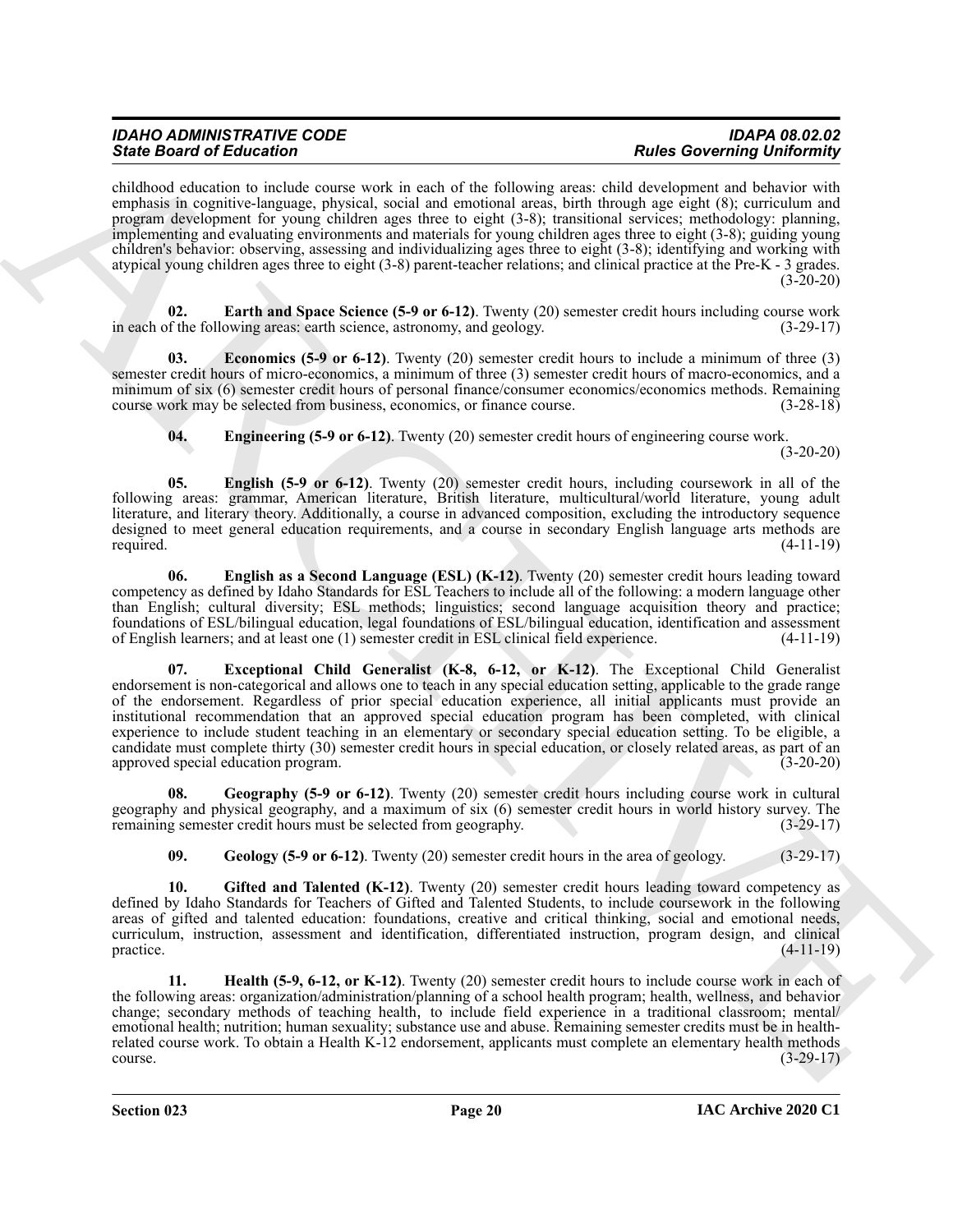<span id="page-20-1"></span>**12. History (5-9 or 6-12)**. Twenty (20) semester credit hours to include a minimum of six (6) semester credit hours of U.S. history survey and a minimum of six (6) semester credit hours of world history survey. Remaining course work must be in history. Course work may include three (3) semester credit hours in American government. (3-29-17)

**13. Humanities (5-9 or 6-12)**. An endorsement in English, history, music, visual art, drama, or foreign language and twenty (20) semester credit hours in one of the following areas or ten (10) semester credit hours in each of two (2) of the following areas: literature, music, foreign language, humanities survey, history, visual art, philosophy, drama, comparative world religion, architecture, and dance. (3-29-17)

<span id="page-20-3"></span><span id="page-20-2"></span>**14. Journalism (5-9 or 6-12)**. Follow one (1) of the following options: (3-29-17)

**a.** Option I -- Twenty (20) semester credit hours to include a minimum of fourteen (14) semester credit hours in journalism and six (6) semester credit hours in English and/or mass communication. (3-29-17)

<span id="page-20-4"></span>**b.** Option II -- Possess an English endorsement with a minimum of six (6) semester credit hours in journalism.  $(3-16-04)$ journalism. (3-16-04)

Since Board of Eclication<br>
Like Covereing University and A ready CPI sensor credit here. Here is a convenient to the transmitted in the transmitted in the convenient of the state of the state of the state of the state of **15. Literacy (K-12)**. Twenty (20) semester credit hours leading toward competency as defined by Idaho Standards for Literacy Teachers to include the following areas: foundations of literacy (including reading, writing, listening, speaking, viewing, and language); development and diversity of literacy learners; literacy in the content area; literature for youth; language development; corrective/diagnostic/remedial reading; writing methods; and reading methods. To obtain a Literacy endorsement, applicants must complete the Idaho Comprehensive Literacy Course or the Idaho Comprehensive Literacy Assessment. (4-11-19)

#### <span id="page-20-5"></span><span id="page-20-0"></span>**024. INSTRUCTIONAL CERTIFICATE ENDORSEMENTS M - Z.**

<span id="page-20-7"></span>**01. Mathematics (6-12)**. Twenty (20) semester credit hours including course work in each of the following areas: Euclidean and transformational geometry, linear algebra, discrete mathematics, statistical modeling and probabilistic reasoning, and the first two (2) courses in a standard calculus sequence. A minimum of two (2) of these twenty (20) credits must be focused on secondary mathematics pedagogy. Statistics course work may be taken from a department other than the mathematics department. (3-20-20)

<span id="page-20-6"></span>**02. Mathematics - Middle Level (5-9)**. Twenty (20) semester credit hours in Mathematics content course work in algebraic thinking, functional reasoning, Euclidean and transformation geometry and statistical modeling and probabilistic reasoning. A minimum of two (2) of these twenty (20) credits must be focused on secondary mathematics pedagogy. Six (6) semester credit hours of computer programming may be substituted for six (6) semester credits in mathematics content. (3-20-20)

<span id="page-20-8"></span>**03. Music (5-9 or 6-12 or K-12)**. Twenty (20) semester credit hours leading toward competency as defined by Idaho Standards for Music Teachers to include course work in the following: theory and harmony; aural skills, music history; conducting; applied music; and piano proficiency (class piano or applied piano), and secondary music methods/materials. To obtain a Music K-12 endorsement, applicants must complete an elementary music methods course. (3-29-17) methods course.

<span id="page-20-9"></span>**04. Natural Science (5-9 or 6-12)**. Follow one (1) of the following options: (3-29-17)

**a.** Option I -- Must hold an existing endorsement in one of the following areas: biological science, chemistry, Earth science, geology, or physics; and complete a total of twenty-four (24) semester credit hours as follows: (4-7-11) follows: (4-7-11)

i. Existing Biological Science Endorsement. Eight (8) semester credit hours in each of the following version changes (3-29-17) areas: physics, chemistry, and Earth science or geology.

Existing Physics Endorsement. Eight (8) semester credit hours in each of the following areas:<br>y, and Earth science or geology. (3-29-17) biology, chemistry, and Earth science or geology.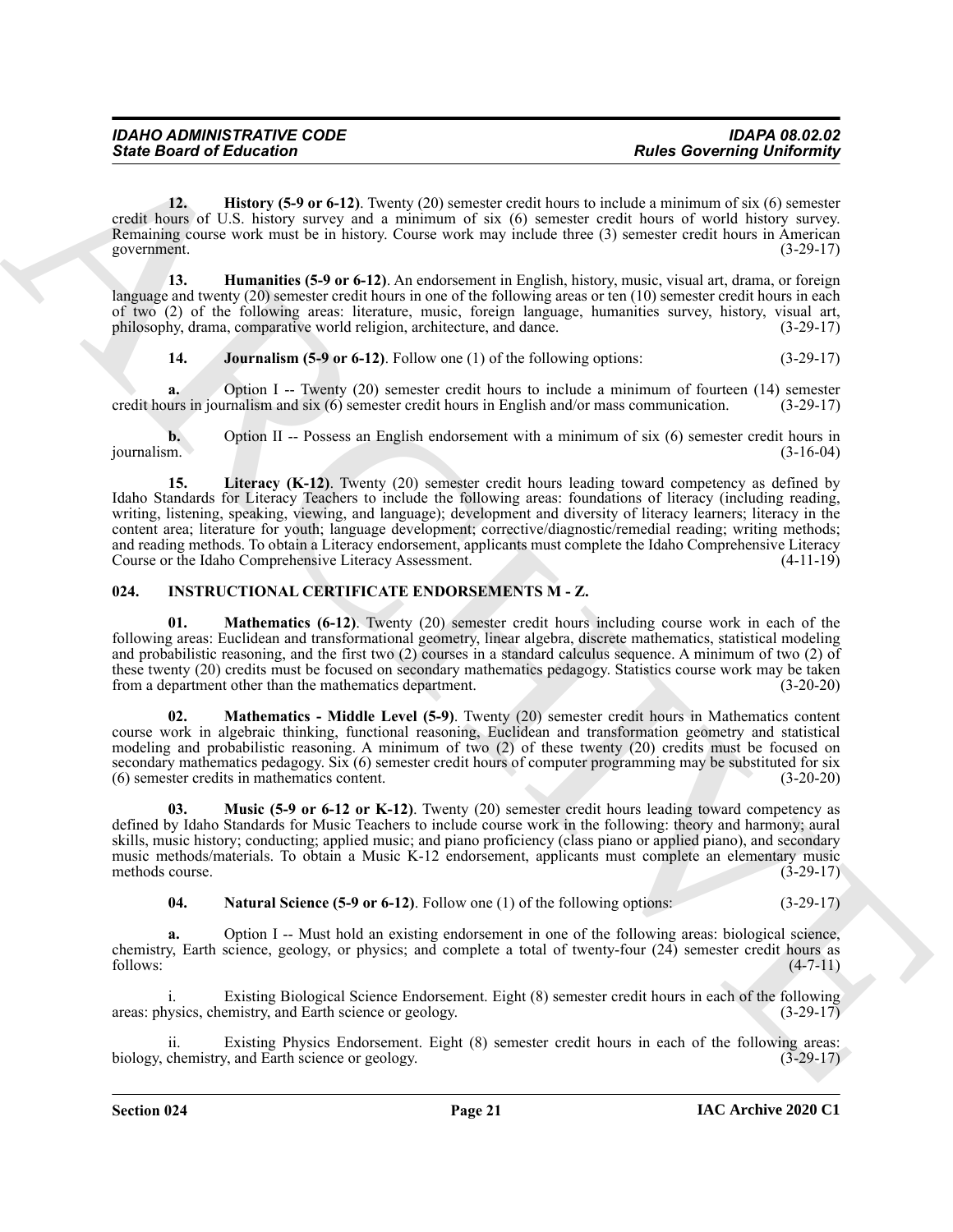iii. Existing Chemistry Endorsement. Eight (8) semester credit hours in each of the following areas:<br>physics, and Earth science or geology. (3-29-17) biology, physics, and Earth science or geology.

iv. Existing Earth science or Geology Endorsement. Eight (8) semester credit hours in each of the following areas: biology, physics, and chemistry. (3-29-17)

**b.** Option II -- Must hold an existing endorsement in Agriculture Science and Technology; and complete twenty-four (24) semester credit hours with at least six (6) semester credit hours in each of the following areas: biology, chemistry, Earth science or geology, and physics. (3-29-17)

<span id="page-21-0"></span>**05. Online-Teacher (K-12)**. To be eligible for an Online-Teacher (K-12) endorsement, a candidate ve satisfied the following requirements: (3-28-18) must have satisfied the following requirements:

**a.** Meets the state's professional teaching and/or licensure standards and is qualified to teach in his/her tudy.  $(3-25-16)$ field of study.

**b.** Provides evidence of online course time as a student and demonstrates online learning experience. (4-11-19)

**c.** Has completed an eight (8) week online clinical practice in a K-12 program, or has one (1) year of verifiable and successful experience as a teacher delivering curriculum online in grades K-12 within the past three (3)  $\gamma$  years. (4-11-19)

**d.** Provides verification of completion of a state-approved program of at least twenty (20) semester credit hours of study in online teaching and learning at an accredited college or university or a state-approved equivalent. (3-25-16)

<span id="page-21-1"></span>**e.** Demonstrates proficiency in the Idaho Standards for Online Teachers. (4-11-19)

Sinks Board of Entrance Company and Equivalent Right (8) converte coeffit home to each of the Chives principle in the Equivalent Sinks and the sink of the sink of the sink of the sink of the sink of the sink of the sink o **06. Physical Education (PE) (5-9 or 6-12 or K-12)**. Twenty (20) semester credit hours to include course work in each of the following areas: personal and teaching competence in sport, movement, physical activity, and outdoor skills; secondary PE methods; administration and curriculum to include field experiences in physical education; student evaluation in PE; safety and prevention of injuries; fitness and wellness; PE for special populations; exercise physiology; kinesiology/biomechanics; motor behavior; and current CPR and first aid certification. To obtain a PE K-12 endorsement, applicants must complete an elementary PE methods course.

(3-29-17)

**07. Physical Science (5-9 or 6-12)**. Twenty (20) semester credit hours in the area of physical science to minimum of eight (8) semester credit hours in each of the following: chemistry and physics. (3-29-17) include a minimum of eight (8) semester credit hours in each of the following: chemistry and physics.

<span id="page-21-3"></span><span id="page-21-2"></span>**08. Physics (5-9 or 6-12)**. Twenty (20) semester credit hours in the area of physics. (3-28-18)

<span id="page-21-7"></span><span id="page-21-5"></span><span id="page-21-4"></span>**09. Psychology (5-9 or 6-12)**. Twenty (20) semester credit hours in the area of psychology. (3-29-17)

**10. Science – Middle Level (5-9)**. Twenty-four (24) semester credit hours in science content coursework including at least eight (8) credits in each of the following: biology, earth science, and physical science to include lab components. Science foundation standards must be met. (4-11-19)

**11. Social Studies (6-12)**. Must have an endorsement in history, American government/political science, economics, or geography plus a minimum of twelve (12) semester credit hours in each of the remaining core endorsements areas: history, geography, economics, and American government/political science. (4-11-19)

<span id="page-21-6"></span>**12. Social Studies – Middle Level (5-9)**. Twenty (20) Semester credit hours in social studies content coursework including at least five (5) credits in each of the following: history, geography, and American government/<br>political science or economics. Social studies foundations must be met. (4-11-19) political science or economics. Social studies foundations must be met.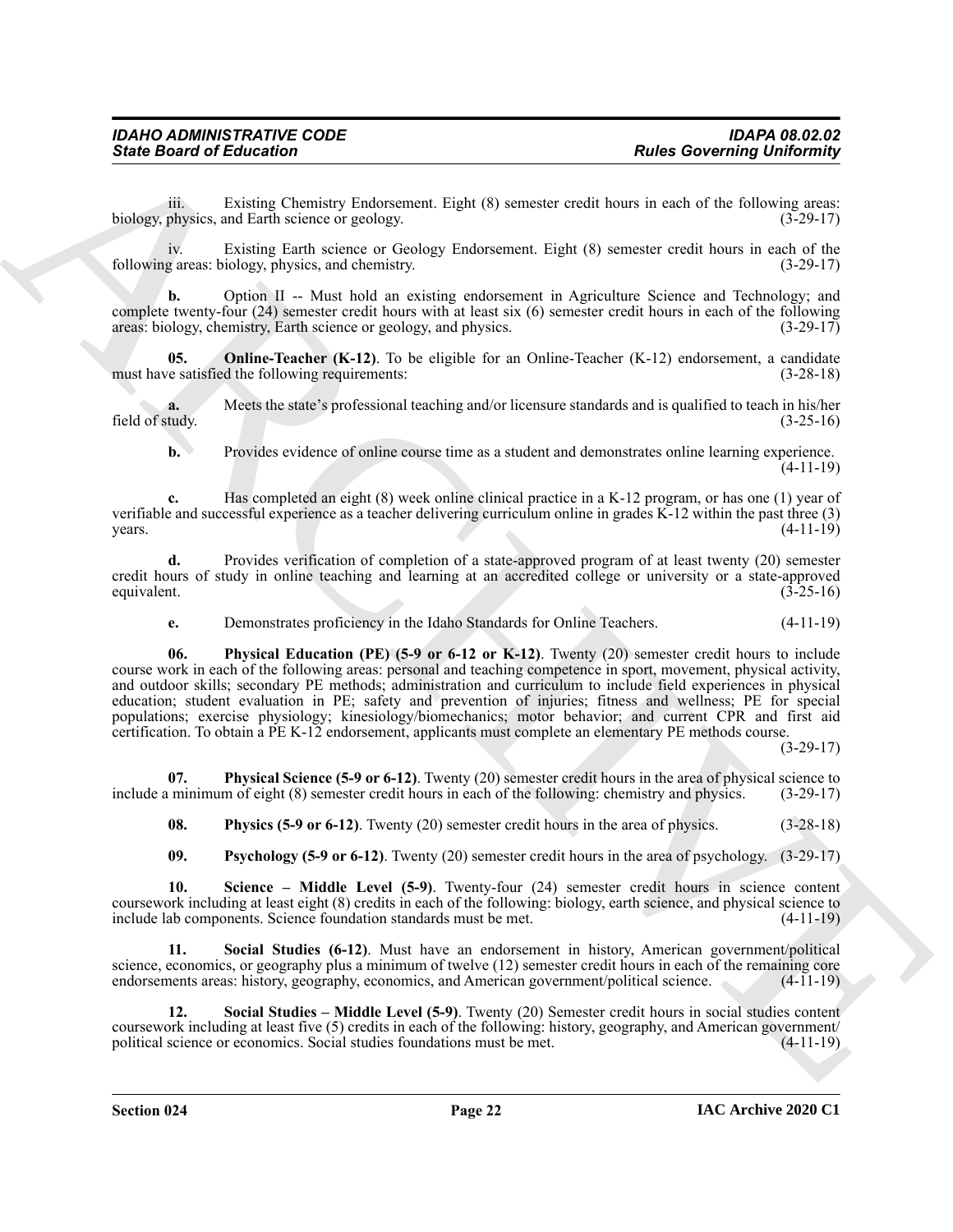| <b>IDAHO ADMINISTRATIVE CODE</b> | <b>IDAPA 08.02.02</b>             |
|----------------------------------|-----------------------------------|
| <b>State Board of Education</b>  | <b>Rules Governing Uniformity</b> |

<span id="page-22-2"></span><span id="page-22-1"></span><span id="page-22-0"></span>**13. Sociology (5-9 or 6-12)**. Twenty (20) semester credit hours in the area of sociology. (3-29-17)

**14.** Sociology/Anthropology (5-9 or 6-12). Twenty (20) semester credit hours including a minimum of mester credit hours in each of the following: anthropology and sociology. (3-29-17) six  $(6)$  semester credit hours in each of the following: anthropology and sociology.

**15. Teacher Leader**. Teacher leaders provide technical assistance to teachers and other staff in the local education agency with regard to the selection and implementation of appropriate teaching materials, instructional strategies, and procedures to improve the educational outcomes for students. Candidates who hold this endorsement facilitate the design and implementation of sustained, intensive, and job-embedded professional learning based on identified student and teacher needs. (3-20-20)

Teacher Leader – Instructional Specialist – Eligibility of Endorsement. To be eligible for a Teacher Leader – Instructional Specialist endorsement on the Standard Instructional Certificate, a candidate must have satisfied the following requirements:  $(4-11-19)$ 

Since Board of Eclication (5-9 km) and 2013 ventors valid bonus and the succession contribution of the succession of the succession of the succession of the succession of the succession of the succession of the succession i. Education requirement: Hold a Standard Instructional Certificate. Content within coursework to include clinical supervision, instructional leadership, and advanced pedagogical knowledge, and have demonstrated competencies in the following areas: providing feedback on instructional episodes; engaging in reflective dialogue centered on classroom instruction, management, and/or experience; focused goal-setting and facilitation of individual and collective professional growth; understanding the observation cycle; and knowledge and expertise in data management platforms. (4-11-19) management platforms.

ii. Experience: Completion of a minimum of three (3) years' full-time certificated teaching experience while under contract in an accredited school setting.

iii. Provides verification of completion of a state-approved program of at least twenty (20) post baccalaureate semester credit hours of study at an accredited college or university or a state-approved equivalent. Program shall include ninety (90) supervised contact hours to include a combination of face-to-face and field-based professional development activities and evidence that knowledge gained and skills acquired are aligned with Idaho<br>(4-11-19) Teacher Leader Standards.

**b.** Teacher Leader – Literacy – Eligibility for Endorsement. To be eligible for a Teacher Leader – Literacy endorsement on the Standard Instructional Certificate, a candidate must have satisfied the following requirements: (4-11-19)

i. Education Requirements: Hold a Standard Instructional Certificate and have demonstrated content competencies in the Idaho Literacy Standards. Coursework and content domains required include foundational literacy concepts; fluency, vocabulary development, and comprehension; literacy assessment concepts; and writing process, which are all centered on the following emphases: specialized knowledge of content and instructional methods; data driven decision making to inform instruction; research-based differentiation strategies; and culturally responsive pedagogy for diverse learners.  $(4-11-19)$ 

ii. Experience: Completion of a minimum of three (3) years' full-time certificated experience while under contract in an accredited school setting.

iii. Provides verification of completion of a state-approved program of at least twenty (20) post baccalaureate semester credit hours of study at an accredited college or university or a state-approved equivalent. Program shall include ninety (90) supervised contact hours to include a combination of face-to-face and field-based professional development activities and evidence that knowledge gained and skills acquired are aligned with Idaho Teacher Leader Standards. The candidate must meet or exceed the state qualifying score on appropriate state approved literacy content assessment. (4-11-19) approved literacy content assessment.

**c.** Teacher Leader – Mathematics – Eligibility for Endorsement. To be eligible for a Teacher Leader – Mathematics endorsement on the Standard Instructional Certificate, a candidate must have satisfied the following requirements: (4-11-19) requirements:

i. Education Requirements: Hold a Standard Instructional Certificate and have demonstrated content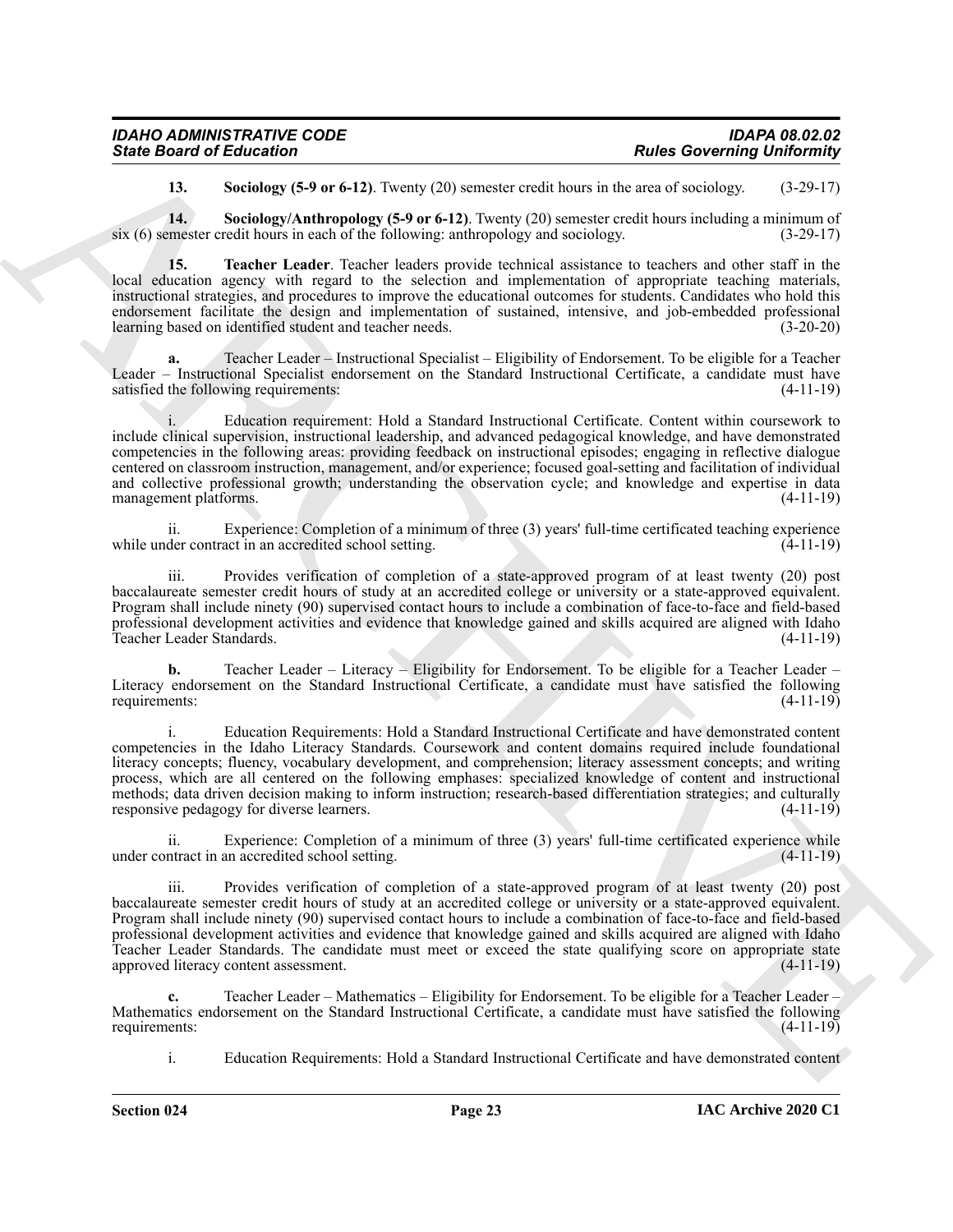| <b>IDAHO ADMINISTRATIVE CODE</b> | <b>IDAPA 08.02.02</b>             |
|----------------------------------|-----------------------------------|
| <b>State Board of Education</b>  | <b>Rules Governing Uniformity</b> |

competencies. Coursework and content domains required include number and operation, geometry, algebraic reasoning, measurement and data analysis, and statistics and probability, which are centered on the following emphases: structural components of mathematics; modeling, justification, proof, and generalization; and specialized mathematical knowledge for teaching. (4-11-19)

ii. Experience: Completion of a minimum of three (3) years' full-time certificated teaching experience while under contract in an accredited school setting.

iii. Provides verification of completion of a state-approved program of at least twenty (20) post baccalaureate semester credit hours of study at an accredited college or university or a state-approved equivalent. Program shall include ninety (90) supervised contact hours to include a combination of face-to-face and field-based professional development activities and evidence that knowledge gained and skills acquired are aligned with Idaho Teacher Leader Standards. The candidate must meet or exceed the state qualifying score on appropriate state approved math content assessment. (4-11-19)

**d.** Teacher Leader – Special Education – Eligibility for Endorsement. To be eligible for a Teacher Leader – Special Education endorsement on the Standard Instructional Certificate, a candidate must have satisfied the following requirements: (4-11-19)

Since Brazil is the three control in the same state of the same state and the same state of the same state of the same state of the same state of the same state of the same state of the same state of the same state of the i. Education Requirements: Hold a Standard Instructional Certificate endorsed Generalist K-12, K-8, or 5-9 and have demonstrated content competencies in the following areas: assessment of learning behaviors; individualization of instructional programs based on educational diagnosis; behavioral and/or classroom management techniques; program implementation and supervision; use of current methods, materials, and resources available and management and operation of special education management platforms; identification and utilization of community or agency resources and support services; counseling, guidance, and management of professional staff; and special education law, including case law. education law, including case law.

ii. Experience: Completion of a minimum of three (3) years' full-time certificated experience, at least two (2) years of which must be in a special education classroom setting, while under contract in an accredited school setting. (4-11-19)

iii. Provides verification of completion of a state-approved program of at least twenty (20) post baccalaureate semester credit hours of study at an accredited college or university or a state-approved equivalent. Program shall include ninety (90) supervised contact hours to include a combination of face-to-face and field-based professional development activities and evidence that knowledge gained and skills acquired are aligned with Idaho Teacher Leader Standards. (4-11-19)

<span id="page-23-0"></span>**16. Teacher Librarian (K-12)**. Twenty (20) semester credit hours of coursework leading toward competency as defined by Idaho Standards for Teacher Librarians to include the following: collection development/ materials selection; literature for children and/or young adults; organization of information to include cataloging and classification; school library administration/management; library information technologies; information literacy; and reference and information service. (4-11-19)

<span id="page-23-1"></span>**17. Theater Arts (5-9 or 6-12)**. Twenty (20) semester credit hours leading toward competency as defined by Idaho Standards for Theater Arts Teacher, including coursework in each of the following areas: acting and directing, and a minimum of six (6) semester credits in technical theater/stagecraft. To obtain a Theater Arts (6-12) endorsement, applicants must complete a comprehensive methods course including the pedagogy of acting, directing and technical theater. (3-29-17)

<span id="page-23-2"></span>**18. Visual Arts (5-9, 6-12, or K-12)**. Twenty (20) Semester credit hours leading toward competency as defined by Idaho Standards for Visual Arts Teachers to include a minimum of nine (9) semester credit hours in: foundation art and design. Additional course work must include secondary arts methods, 2-dimensional and 3 dimensional studio areas. To obtain a Visual Arts (K-12) endorsement, applicants must complete an elementary art methods course. (3-29-17)

<span id="page-23-3"></span>**19. Visual Impairment (Pre-K-12)**. Completion of a program of a minimum of thirty (30) semester credit hours in the area of visual impairment. An institutional recommendation specific to this endorsement is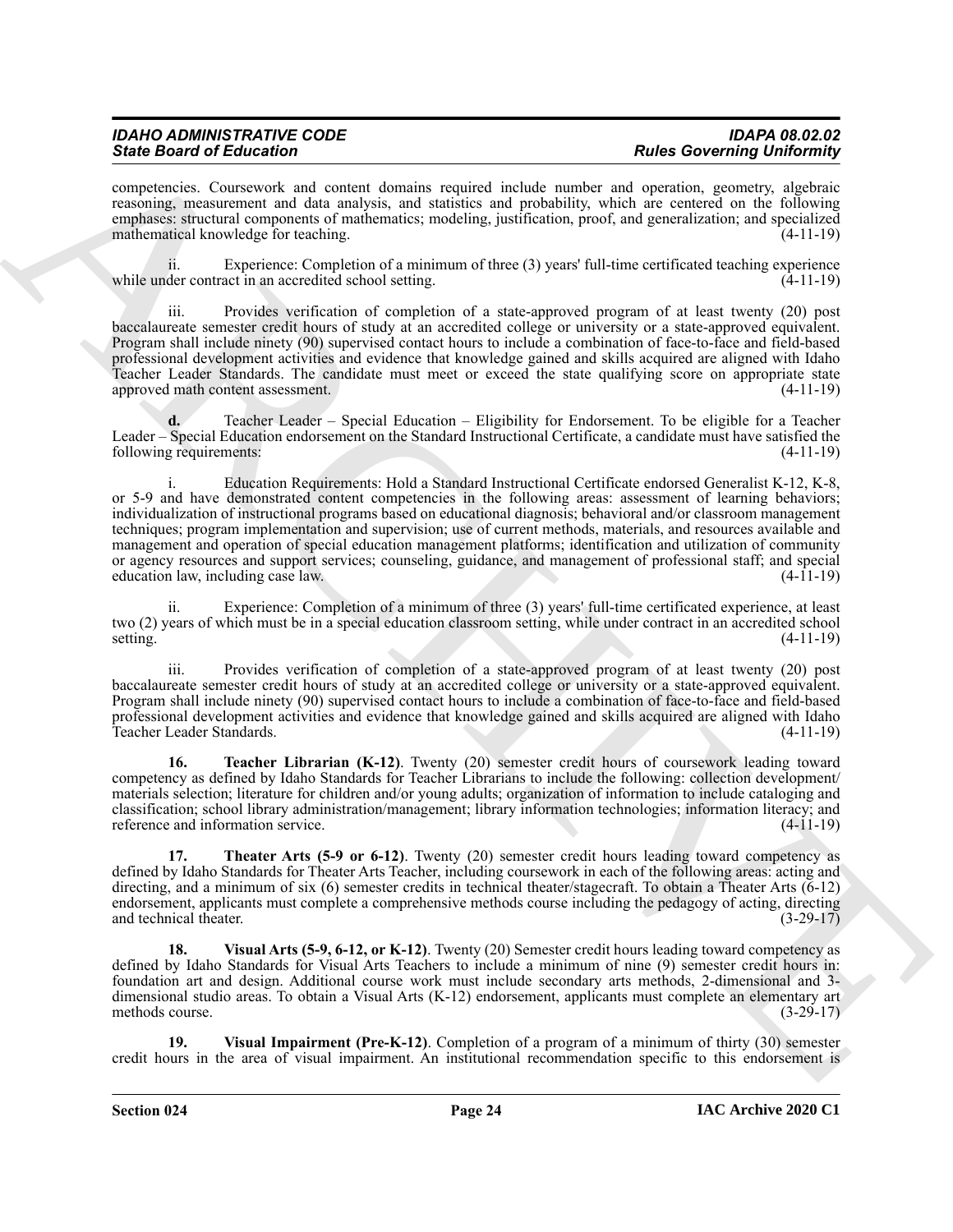required. To be eligible for a Visually Impaired endorsement, a candidate must have satisfied the following requirements: (3-20-20) requirements: (3-20-20)

<span id="page-24-5"></span>**20. World Language (5-9, 6-12 or K-12)**. Twenty (20) semester credit hours to include a minimum of twelve (12) intermediate or higher credits in a specific world language. Course work must include two (2) or more of the following areas: grammar, conversation, composition, culture, or literature; and course work in foreign language methods. To obtain an endorsement in a specific foreign language (K-12), applicants must complete an elementary methods course. To obtain an endorsement in a specific foreign language, applicants must complete the following:

(3-28-18)

**a.** Score an intermediate high (as defined by the American Council on the Teaching of Foreign Languages or equivalent) on an oral proficiency assessment conducted by an objective second party; and (3-28-18)

**b.** A qualifying score on a state approved specific foreign language content assessment, or if a specific foreign language content assessment is not available, a qualifying score on a state approved world languages pedagogy assessment) (3-28-18)

#### <span id="page-24-0"></span>**025. -- 027. (RESERVED)**

#### <span id="page-24-6"></span><span id="page-24-1"></span>**028. PROFESSIONAL ENDORSEMENT.**

Eligibility for the professional endorsement pursuant to Section 33-1201A, Idaho Code, may be established by providing additional evidence demonstrating effective teaching for the purpose of determining proficiency and student achievement in the event required standards for the professional endorsement are not met. (4-11-19) student achievement in the event required standards for the professional endorsement are not met.

<span id="page-24-8"></span>**01. Measurable Student Achievement and Student Success Indicators**. Evidence of a majority of the applicable staff person's students meeting measurable student achievement targets, or student success indicator targets, may be demonstrated by the certificated staff member providing evidence that students from an accredited private or out-of-state public school have met targets set by the certificated staff member. The measurable student achievement or student success indicators must be comparable to the measurable student achievement or student success indicator targets established by the hiring school for certificated staff in similar employment areas and similar grade ranges. (4-11-19) grade ranges. (4-11-19)

<span id="page-24-9"></span>**02. Performance Criteria**. Evidence of an overall rating of proficient, and no components rated as unsatisfactory on the state framework for teaching evaluation, may be provided through the submittal of annual evaluations showing standards aligned to the Idaho framework for teaching evaluation standards. (4-11-19) evaluations showing standards aligned to the Idaho framework for teaching evaluation standards.

<span id="page-24-10"></span><span id="page-24-7"></span>**Validity of Evidence**. Evidence provided must show that the certificated staff member met each of d student achievement requirements in each year required. (4-11-19) the proficiency and student achievement requirements in each year required.

Since Bookmain of Ethical is a vessel) humanical variables to sensing the sensing builder of the sensing of the sensing term in the sensing of the sensing of the sensing of the sensing of the sensing of the sensing of the **04. Evaluation of Evidence**. The local education agency administrator shall be responsible for evaluating the evidence provided and determining alignment with the school district or charter schools measurable student achievement and student success indicators and alignment with the Idaho framework for teaching evaluation standards. The reviewing administrator shall sign an affidavit stating the evidence meets the district and state standards for measurable student achievement and student success indicators and performance criteria. The local education agency shall report the equivalent performance criteria rating the certificated staff member received and indicate if any equivalent components were rated as unsatisfactory and the measurable student achievement or student success indicator used with verification that the majority of their students have met the measurable student achievement targets or student success indicators. Targets must be comparable to targets set for like groups of students at the hiring school. The state board of education or state department of education may request to review the evidence provided for determining proficiency and student achievement. (4-11-19) evidence provided for determining proficiency and student achievement.

#### <span id="page-24-2"></span>**029. -- 041. (RESERVED)**

#### <span id="page-24-4"></span><span id="page-24-3"></span>**042. ALTERNATIVE AUTHORIZATION – CERTIFICATION.**

Alternative authorization – certification allows a local education agency to request certification for a candidate when a professional position cannot be filled with someone who has the correct certification in an area of need identified by the local education agency. This authorization grants an interim certificate that allows individuals to serve as the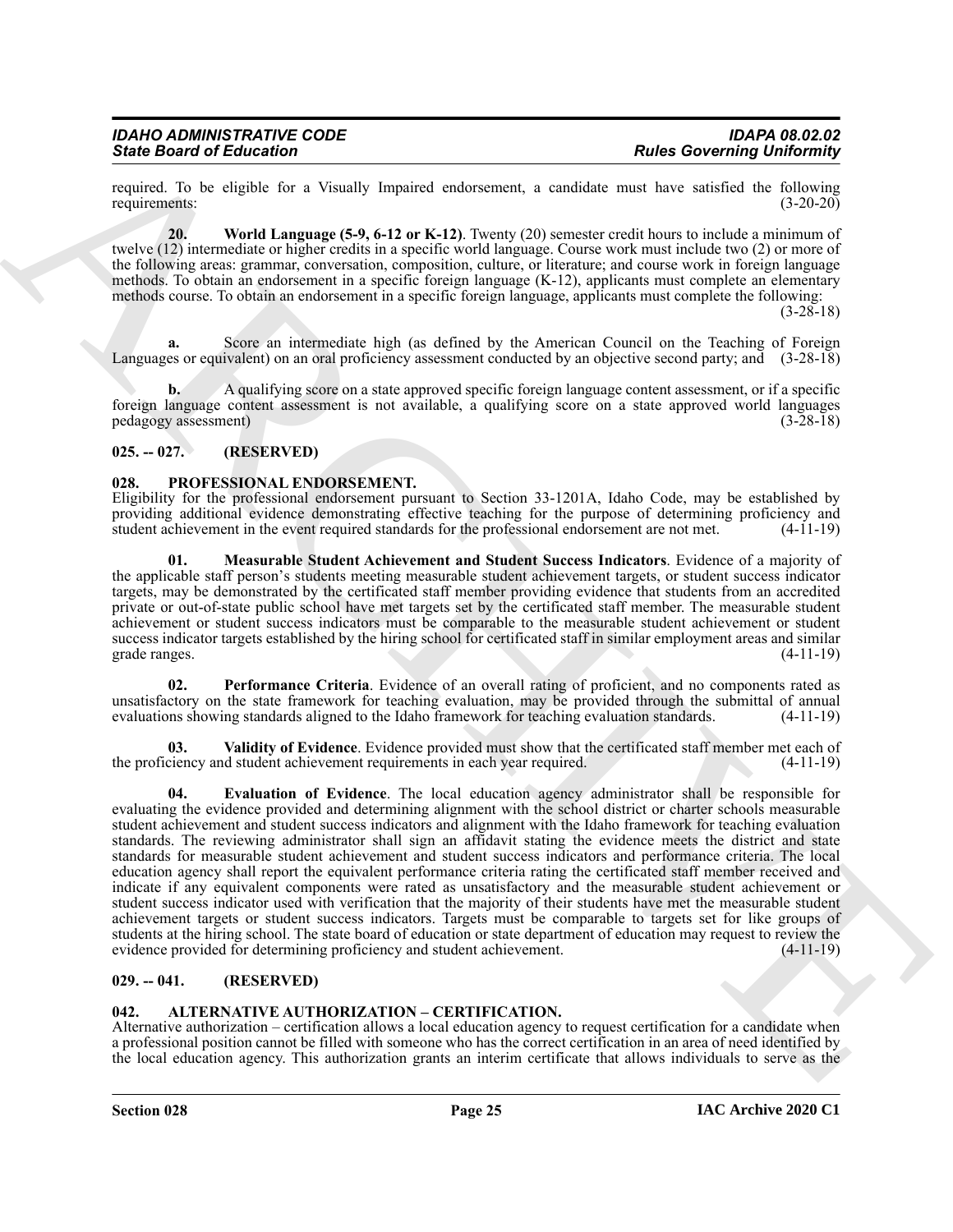educator of record while pursuing certification. The educator of record is defined as the person who is primarily responsible for planning instruction, delivering instruction, assessing students formatively and summatively, and designating the final grade. Alternative authorization is valid for one (1) year and may be renewed for two (2) additional years with evidence of satisfactory progress. Interim certification is valid for no more than three (3) years total. Individuals who are currently certificated to teach but who are in need of an endorsement in another area may obtain an endorsement through an alternative authorization – teacher to new endorsement as described in Subsection  $021.02$  of these rules.

<span id="page-25-1"></span>**01. Alternative Authorization -- Teacher To New Certification**. This alternative authorization allows a local education agency to request additional certification for a candidate who already holds a current and valid Idaho instructional certificate when a professional position cannot be filled with someone who has the correct certification. (3-20-20)

**a.** Prior to application, a candidate must hold a baccalaureate degree and a current and valid Idaho instructional certificate. The local education agency must attest to the candidate's ability to fill the position.

(3-20-20)

*State Board of Education Rules Governing Uniformity*

**b.** A candidate must participate in a state board- approved educator preparation program. (3-20-20)

i. The candidate will work toward completion of a state board-approved educator preparation program. The candidate must complete a minimum of nine (9) semester credits annually to maintain eligibility for renewal; and (3-20-20) (3-20-20)

ii. The participating educator preparation program shall provide procedures to assess and credit equivalent knowledge, dispositions, and relevant life/work experiences. (3-20-20)

**02. Alternative Authorization -- Content Specialist**. This alternative authorization allows a local education agency to request an instructional certificate for an individual who possesses distinct content knowledge and skills to teach in an area of need identified by the local education agency. (3-20-20)

<span id="page-25-0"></span>**a.** Initial Qualifications. (3-20-04)

i. A candidate must hold a baccalaureate degree or have completed all of the requirements of a baccalaureate degree except the student teaching portion; and (4-11-19)

ii. Prior to entering the classroom, the local education agency shall ensure the candidate is qualified to teach in the area of identified need. The candidate shall meet or exceed the state qualifying score on the appropriate state board-approved content or pedagogy assessment, or the candidate shall demonstrate content knowledge through a combination of employment experience and education. (3-20-20)

**b.** State Board Approved Education Preparation Program. (3-20-20)

Since Book of Editorion of Controlling and solicities and the state of the state of the state of the state of the state of the state of the state of the state of the state of the state of the state of the state of the sta i. Prior to authorization, a consortium comprised of a state board-approved educator preparation program representative, a local education agency representative, and the candidate shall determine the preparation needed and develop a plan to meet the Idaho Standards for Initial Certification of Professional School Personnel. The educator preparation program shall provide procedures to assess and credit: equivalent knowledge, dispositions, and relevant life/work experiences. The plan must include a state board-approved mentoring program. While teaching under the alternative authorization, the mentor shall provide a minimum of one (1) classroom observation per month, which will include feedback and reflection. The plan must include annual progress goals that must be met for annual renewal; (3-20-20) renewal; (3-20-20)

The candidate must complete a minimum of nine (9) semester credit hours or its equivalent of accelerated study in education pedagogy prior to the end of the first year of authorization. The number of required credits will be specified in the consortium developed plan; and (3-20-20)

At the time of authorization the candidate must enroll in and work toward completion of the plan. The candidate must complete a minimum of nine (9) semester credits annually to maintain eligibility for renewal. The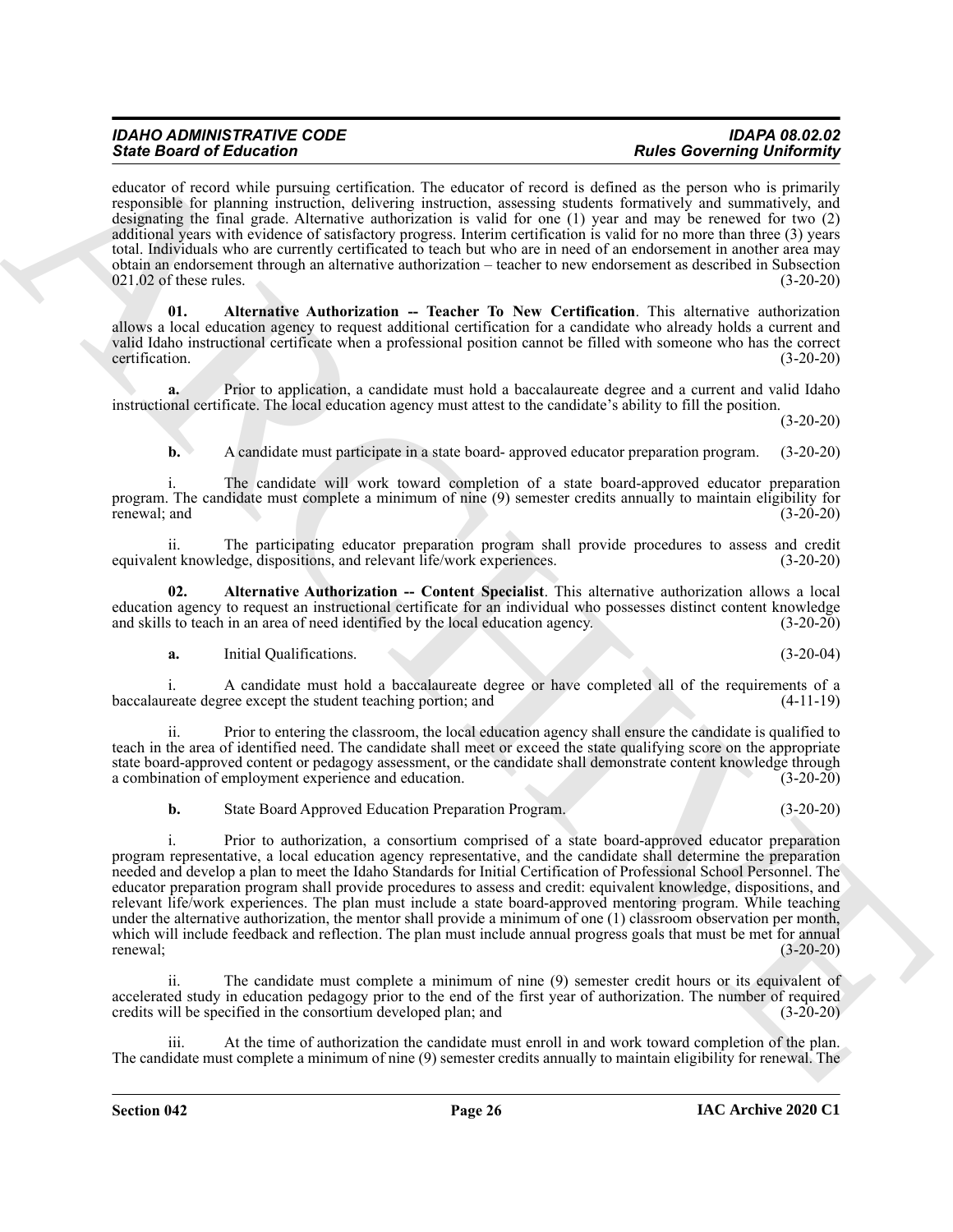# *IDAHO ADMINISTRATIVE CODE IDAPA 08.02.02*

candidate must complete the plan to receive a certificate of completion. (3-20-20)

**03. Alternative Authorization - Pupil Service Staff**. This alternative authorization allows a local education agency to request endorsement/certification when a position requiring the Pupil Service Staff Certificate cannot be filled with someone who has the school counselor or school social worker endorsement. (3-20-20)

<span id="page-26-2"></span>

|  | Initial Qualifications. The applicant must complete the following: | $(4-2-08)$ |
|--|--------------------------------------------------------------------|------------|
|--|--------------------------------------------------------------------|------------|

i. Prior to application, a candidate must hold a baccalaureate degree or higher; and (3-20-20)

ii. The local education agency must attest to the ability of the candidate to fill the position. (3-20-20)

**b.** Educator Preparation Program. (3-20-20)

At the time of authorization the candidate must enroll in and work toward completion of a state board approved educator preparation program through a participating college/university and the local education agency. The educator preparation program must include annual progress goals. (3-20-20) agency. The educator preparation program must include annual progress goals.

ii. The candidate must complete a minimum of nine (9) semester credits annually to maintain eligibility for renewal. (3-20-20)

iii. The participating educator preparation program will provide procedures to assess and credit the knowledge, dispositions, and relevant life/work experiences. (3-20-20) equivalent knowledge, dispositions, and relevant life/work experiences.

<span id="page-26-3"></span>iv. The candidate must meet all requirements for the endorsement/certificate as provided herein.

(4-2-08)

**04. Alternative Authorization Renewal**. Annual renewal will be based on the school year and ory progress toward completion of the applicable alternate authorization requirements. (3-25-16) satisfactory progress toward completion of the applicable alternate authorization requirements.

#### <span id="page-26-0"></span>**043. -- 059. (RESERVED)**

#### <span id="page-26-4"></span><span id="page-26-1"></span>**060. APPLICATION PROCEDURES / PROFESSIONAL DEVELOPMENT.**

Since Board of Eclication<br>
consider the result of the state of the state of the state of the state of the state of the state of the state of the state of the state of the state of the state of the state of the state of th To obtain a new, renew, or reinstate an Idaho Educator Credential, the applicant must submit an application on a form supplied by the State Department of Education or the Division of Career Technical Education as applicable to the type of certificate. All applications for new, renewed, or reinstated occupational specialist certificates must be submitted to the Division of Career Technical Education. The following requirements must be met to renew or reinstate an Idaho Educator Credential. (3-29-17)

<span id="page-26-5"></span>

| 01. | <b>State Board of Education Requirements for Professional Growth.</b> |  | $(4-1-97)$ |
|-----|-----------------------------------------------------------------------|--|------------|
|-----|-----------------------------------------------------------------------|--|------------|

**a.** Credits taken for recertification must be educationally related to the individualized professional learning plan or related to the professional practice of the applicant. (3-28-18)

i. Credits must be specifically tied to content areas and/or an area of any other endorsement; or  $(5-8-09)$ 

ii. Credits must be specific to pedagogical best practices or for administrative/teacher leadership; or  $(4-2-08)$ 

iii. Credits must be tied to a specific area of need designated by local education agency administration. (3-20-20)

iv. Credits must be taken during the validity period of the certificate. (3-28-18)

**b.** Graduate or undergraduate credit will be accepted for recertification. Credit must be transcripted and completed through a college or university accredited by an entity recognized by the State Board of Education.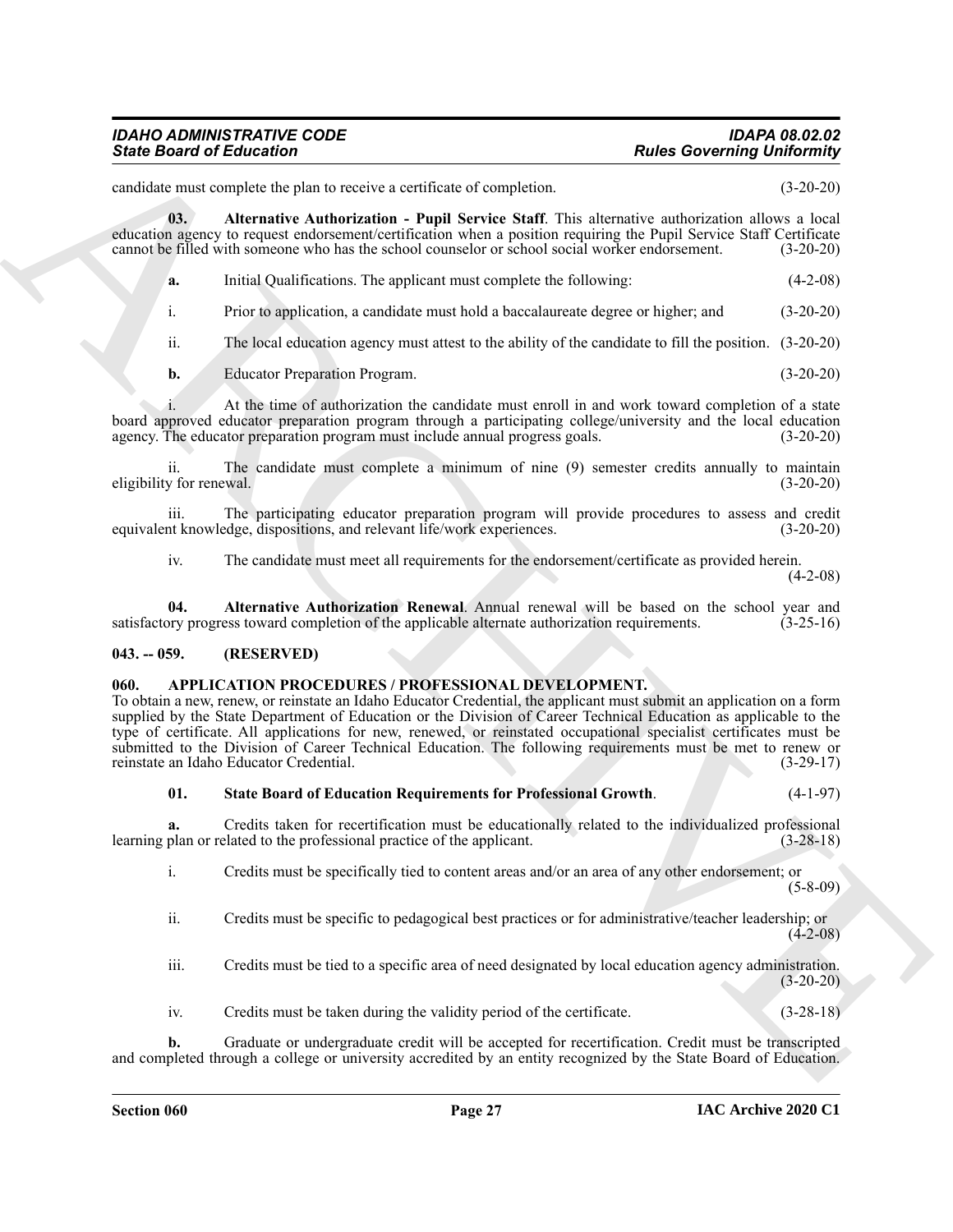| IDAHO ADMINISTRATIVE CODE       | <b>IDAPA 08.02.02</b>             |
|---------------------------------|-----------------------------------|
| <b>State Board of Education</b> | <b>Rules Governing Uniformity</b> |

For pupil service staff, continuing education units completed and applied to the renewal of an occupational license issued by the appropriate Idaho state licensing board will be accepted for recertification. The continuing education units must be recognized by the appropriate Idaho state licensing board. (3-20-20)

**c.** Credits and continuing education units must be taken during the validity period of the certificate. (4-11-19)

**d.** All requests for equivalent in-service training to apply toward recertification, except occupational specialist certificates, must be made through the State Department of Education upon recommendation of the board of trustees consistent with the State Department of Education guidelines. Individuals holding Occupational Specialist Certificates must be made through the Division of Career Technical Education. Applicants must receive prior approval of in-service training and course work prior to applying for renewal. All in-service training must be aligned with the individual's individualized professional learning plan or related to professional practice. (3 with the individual's individualized professional learning plan or related to professional practice.

**e.** At least fifteen (15) hours of formal instruction must be given for each hour of in-service credit granted.  $(4-1-97)$ 

**f.** Recertification credits may not be carried over from one (1) recertification period to the next.  $(4-1-97)$ 

Sink Bookmain of Editorial continues undo control do any projected accounted the material control of the state of the state of the state of the state of the state of the state of the state of the state of the state of the **g.** An appeals process, developed by the State Department of Education in conjunction with the Professional Standards Commission or the Division of Career Technical Education, as applicable to the certificate type, shall be available to applicants whose credits submitted for recertification, in part or as a whole, are rejected for any reason if such denial prevents an applicant from renewing an Idaho certificate. An applicant whose credits submitted for recertification are rejected, in part or as a whole, within six (6) months of the expiration of the applicant's current certification shall be granted an automatic appeal and a temporary certification extension during<br>the appeal or for one (1) year, whichever is greater. (3-29-17) the appeal or for one  $(1)$  year, whichever is greater.

#### <span id="page-27-2"></span>**02. State Board of Education Professional Development Requirements**. (4-1-97)

**a.** Local education agencies will have professional development plans. (3-20-20)

**b.** All certificated personnel will be required to complete at least six (6) semester credits or the equivalent within the five (5) year period of validity of the certificate being renewed. (4-11-19)

**c.** At least three (3) semester credits will be taken for university or college credit. Verification may be by official or unofficial transcript. Individuals found to have intentionally altered transcripts used for verification, who would have not otherwise met this renewal requirement, will be investigated for violations of the Code of Ethics for Idaho Professional Educators. Any such violations may result in disciplinary action. (3-28-18)

**d.** Pupil Service Staff Certificate holders who hold a professional license through the appropriate Idaho state licensing board may use continuing education units applied toward the renewal of their professional license toward the renewal of the Pupil Service Staff Certificate. Fifteen (15) contact hours are equivalent to one (1) semester credit. (3-20-20)

#### <span id="page-27-0"></span>**061. -- 065. (RESERVED)**

#### <span id="page-27-3"></span><span id="page-27-1"></span>**066. FEES.**

The state Department of Education shall maintain a record of all certificates issued, showing names, dates of issue and renewal, and if revoked, the date thereof and the reason therefor. A nonrefundable fee shall accompany each application for a prekindergarten through grade twelve (12) certificate, alternate certificate, change in certificate or replacement as follows: (3-20-20)T

- <span id="page-27-4"></span>**01.** Initial Certificate. All types, issued for five (5) years -- seventy-five dollars (\$75). (3-20-20)T
- <span id="page-27-5"></span>**02. Renewal Certificate**. All types, issued for five (5) years -- seventy-five dollars (\$75). (3-20-20)T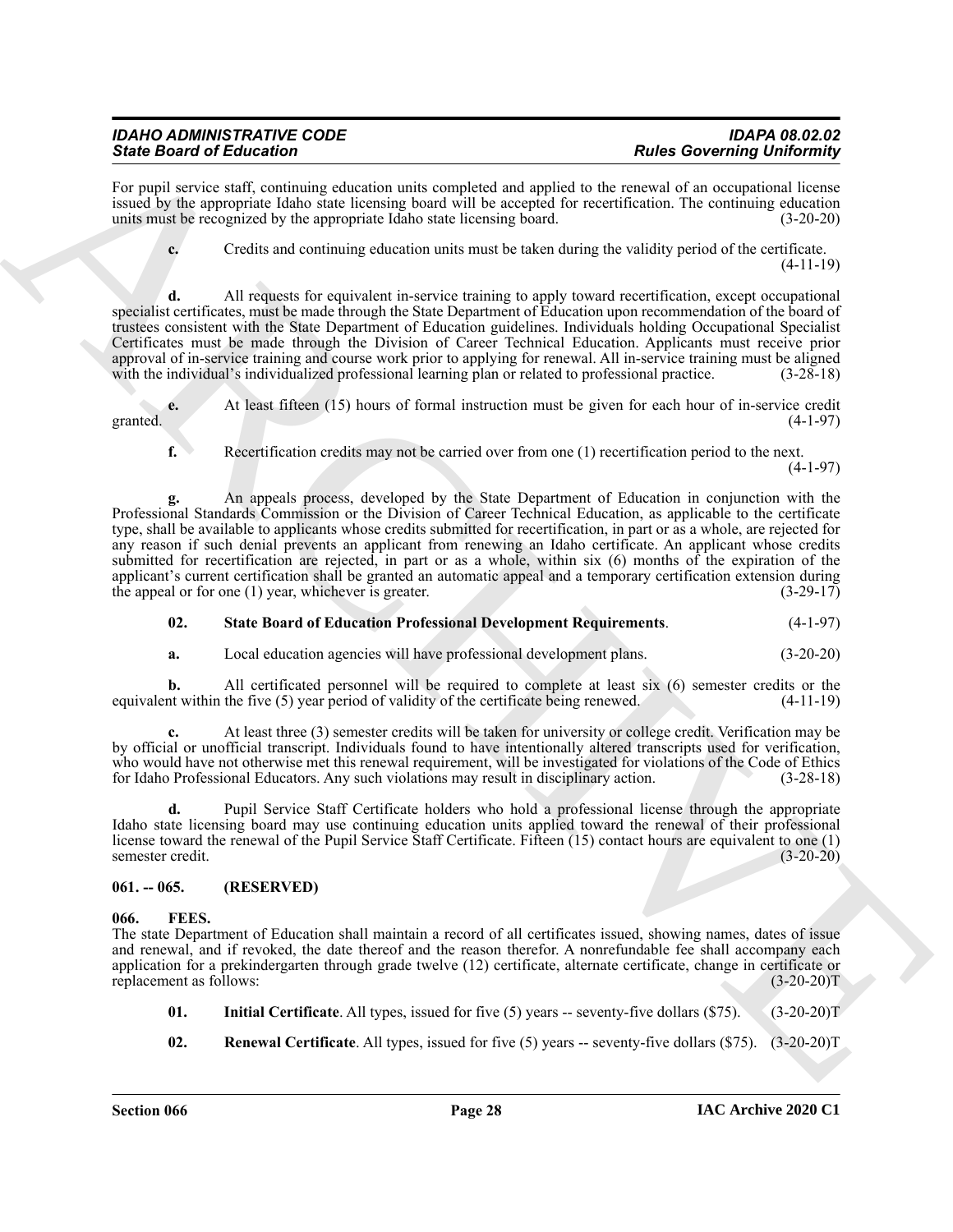<span id="page-28-3"></span>

| <b>Rules Governing Uniformity</b> |                                                                                                                                                                                                                                                                                                                                                                                                                                                                                                                  | <b>State Board of Education</b>                      |
|-----------------------------------|------------------------------------------------------------------------------------------------------------------------------------------------------------------------------------------------------------------------------------------------------------------------------------------------------------------------------------------------------------------------------------------------------------------------------------------------------------------------------------------------------------------|------------------------------------------------------|
| $(3-20-20)T$                      | Alternate Route Authorization. All types, issued for one (1) year -- one hundred dollars (\$100).                                                                                                                                                                                                                                                                                                                                                                                                                | 03.                                                  |
| $(3-20-20)T$                      | Additions or Changes During the Life of an Existing Certificate. Twenty-five dollars (\$25).                                                                                                                                                                                                                                                                                                                                                                                                                     | 04.                                                  |
| $(3-20-20)T$                      | To Replace an Existing Certificate. Ten dollars (\$10).                                                                                                                                                                                                                                                                                                                                                                                                                                                          | 05.                                                  |
|                                   | (RESERVED)                                                                                                                                                                                                                                                                                                                                                                                                                                                                                                       | $067. - 074.$                                        |
| $(3-20-20)T$                      | <b>FINGERPRINTING AND BACKGROUND INVESTIGATION CHECKS (SECTIONS 33-130 AND</b><br>All individuals who are required by the provisions of Section 33-130, Idaho Code, must undergo a background                                                                                                                                                                                                                                                                                                                    | 075.<br>33-512, IDAHO CODE).<br>investigation check. |
| $(3-20-20)T$                      | <b>Definitions.</b>                                                                                                                                                                                                                                                                                                                                                                                                                                                                                              | 01.                                                  |
| $(3-20-20)T$                      | Applicant. An individual completing a background investigation check as identified in Subsection                                                                                                                                                                                                                                                                                                                                                                                                                 | a.<br>075.02 of these rules.                         |
| $(3-20-20)T$                      | Background Investigation Check. The submission of a completed applicant fingerprint card or scan<br>by an authorized entity submitted under an enacted state statute/local ordinance or federal law, approved by the<br>Attorney General of the United States allowing a search of the state and federal criminal history indices for non-<br>criminal justice purposes including employment suitability, licensing determinations, immigration and naturalization<br>matters, and national security clearances. | b.                                                   |
| $(3-20-20)T$                      | Background Investigation Check Result. The response to a state and federal background<br>investigation check initiated by a fingerprint submission from an authorized entity for non-criminal justice purposes.<br>Results are returned to the submitting authorized entity by the state criminal history repository (Idaho State Police<br>Bureau of Criminal Investigation).                                                                                                                                   | c.                                                   |
| $(3-20-20)T$                      | Break-in-Service. A voluntary or involuntary termination in employment, including retirement.                                                                                                                                                                                                                                                                                                                                                                                                                    | d.                                                   |
| $(3-20-20)T$                      | Candidate. An individual attending a postsecondary program.                                                                                                                                                                                                                                                                                                                                                                                                                                                      | e.                                                   |
| $(3-20-20)T$                      | Contractor. An agency, company/business, or individual that has signed a contract or agreement to<br>provide services to an LEA and private or parochial school.                                                                                                                                                                                                                                                                                                                                                 | f.                                                   |
| $(3-20-20)T$                      | Employee. A person who is hired for a wage, salary, fee, or payment to perform work for an                                                                                                                                                                                                                                                                                                                                                                                                                       | g.<br>employer.                                      |
| $(3-20-20)T$                      | Fingerprint Card or Scan. The process for obtaining impressions of an individual's fingerprint<br>images, both ten (10) individual finger impressions rolled from nail to nail and slap or flat impressions taken<br>simultaneously without rolling. Fingerprints may be recorded utilizing either an inked standard fingerprint card or<br>using a livescan device. Standard fingerprint cards may also be scanned for submission to the state repository for<br>background investigation check purposes.       | n.                                                   |
|                                   | Rejected Fingerprint Cards or Scans. A fingerprint card or scan that has been returned by the Idaho<br>State Police Bureau of Criminal Identification or Federal Bureau of Investigation for poor quality prints. (3-20-20)T                                                                                                                                                                                                                                                                                     | i.                                                   |
| $(3-20-20)T$                      | Unsupervised Contact. Direct contact or interaction with students not under the direct supervision<br>of an LEA employee in a K-12 setting. This includes contact or interaction with students in scheduled school<br>activities that occur outside of the school or outside of normal school hours.                                                                                                                                                                                                             |                                                      |
|                                   |                                                                                                                                                                                                                                                                                                                                                                                                                                                                                                                  |                                                      |

#### <span id="page-28-6"></span><span id="page-28-5"></span><span id="page-28-4"></span><span id="page-28-2"></span><span id="page-28-1"></span><span id="page-28-0"></span>**01. Definitions**. (3-20-20)T

#### <span id="page-28-7"></span>**02. Individuals Required to Complete a Background Investigation Check**. (3-20-20)T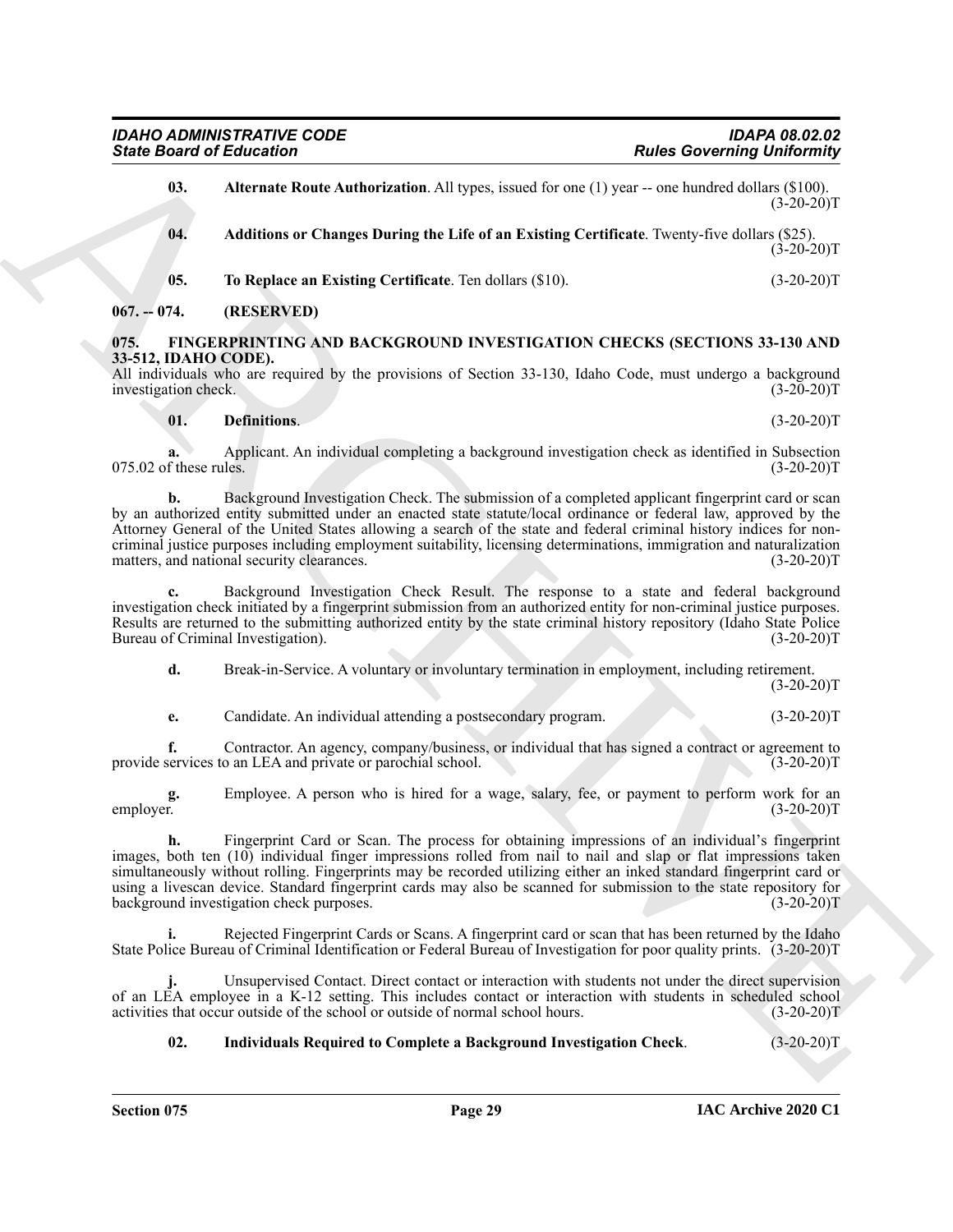|    | All applicants for certificates;            | $(3-20-20)T$ |
|----|---------------------------------------------|--------------|
| b. | Certificated and noncertificated employees; | $(3-20-20)T$ |
|    | Substitute teachers:                        | $(3-20-20)T$ |

**d.** Contractors who have unsupervised contact with students in a public K-12 setting, including ors who are providing student services: contractors who are providing student services;

**e.** Student teachers or any postsecondary candidates who have unsupervised contact with students in a -12 setting; (3-20-20) public K-12 setting;

**f.** Volunteers who have unsupervised contact with students in a public K-12 setting; (3-20-20)T

<span id="page-29-2"></span>**g.** Any individuals who have unsupervised contact with students in a public K-12 setting. (3-20-20)T

**03.** Fee. The SDE shall charge a fee for undergoing a background investigation check pursuant to  $(3-130, \text{Idaho Code.})$  (3-20-20) Section 33-130, Idaho Code.

#### <span id="page-29-3"></span>**04. Rejected Fingerprint Cards or Scans**. (3-20-20)T

**a.** When a fingerprint card has been rejected a new completed fingerprint card is required. (3-20-20)T

**b.** The rejected fingerprint card will be sent back to the originating LEA, private or parochial school, por, postsecondary program, or individual. (3-20-20) contractor, postsecondary program, or individual.

**c.** A new fingerprint card must be completed by a law enforcement agency to ensure legible fingerprints. Both the rejected fingerprint card and the new fingerprint card must be returned to the SDE within thirty  $(30)$  calendar days.

<span id="page-29-4"></span>**d.** If the new fingerprint card and rejected fingerprint card are returned after thirty (30) calendar days, requared to be paid. (3-20-20) a fee, pursuant to Subsection  $075.03$  of these rules, is required to be paid.

Since Board of Entremotion Section 1981<br>
A carefronted and constraints of the carefronted and proposes.<br>
A carefronted and constraints are proposed and the distribution in the splitter  $(1, 2, 2, 0)$ <br>
Constraints were the **05. Secured Background Investigation Check Website**. The SDE will maintain a background investigation check website listing the background investigation check results for review by the LEA, private or parochial school, contractor or postsecondary program. Each LEA, private or parochial school, contractor and postsecondary program will have access to the background investigation check secure site listing their employees, statewide substitute teacher list, and student teacher list. (3-20-20)T

#### <span id="page-29-0"></span>**06. Background Investigation Checks for Certification**. (3-20-20)T

**a.** The SDE will make the final determination if an applicant is eligible for Idaho certification.  $(3-20-20)T$ 

**b.** If the SDE makes a determination that the applicant is not eligible for Idaho certification, the SDE may deny the applicant Idaho certification. Upon receiving the written denial, the applicant may request a hearing pursuant to Section 33-1209, Idaho Code. (3-20-20)T

**07. Substitute Teachers**. Substitute teachers as defined in Section 33-512(15), Idaho Code, must undergo a background investigation check. The SDE shall maintain a statewide substitute teacher list. To remain on the list a substitute teacher shall undergo a background investigation check every five (5) years in accordance with Section 33-512, Idaho Code. (3-20-20)T

#### <span id="page-29-5"></span><span id="page-29-1"></span>**08. Break In Service**. (3-20-20)T

When an employee returns to any LEA, private or parochial school, or contractor after a break in service, a new background investigation check must be completed pursuant to Section 33-130, Idaho Code.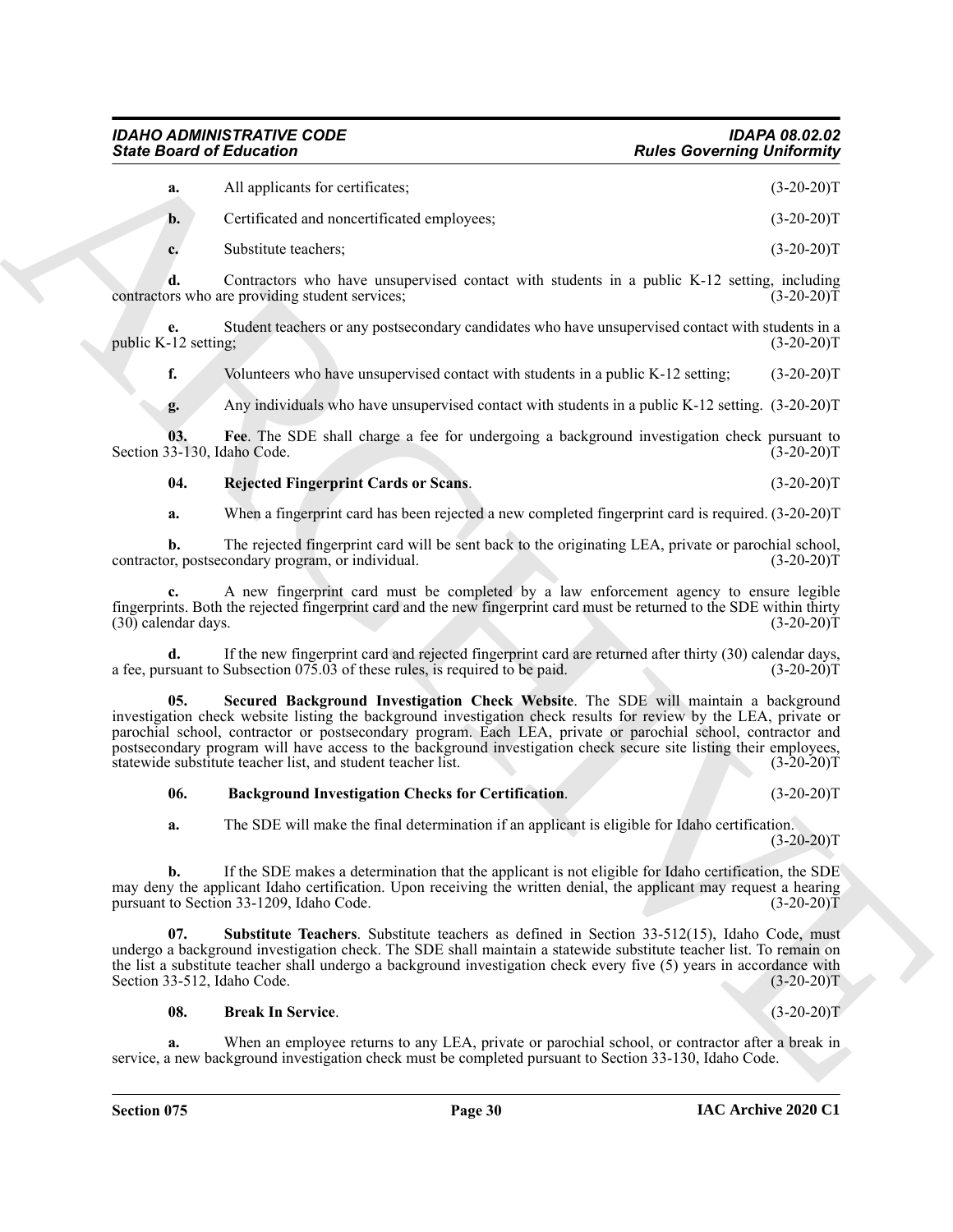#### $(3-20-20)T$

**b.** When an employee changes employment between LEAs a new background investigation check completed pursuant to Section 33-130. Idaho Code. (3-20-20) must be completed pursuant to Section 33-130, Idaho Code.

#### <span id="page-30-4"></span>**09. Postsecondary**. (3-20-20)T

**a.** The postsecondary program will submit a completed fingerprint card or scan for all candidates who are applying for unsupervised contact with students in a public K-12 setting including student teaching, internships, or other types of candidate training. (3-20-20)T

**b.** The SDE will make a preliminary determination based on the CHC result if the candidate is eligible for certification in Idaho. This decision will be forwarded to the postsecondary program concerning the eligibility of their candidate. (3-20-20)T

#### <span id="page-30-1"></span><span id="page-30-0"></span>**076. CODE OF ETHICS FOR IDAHO PROFESSIONAL EDUCATORS (SECTIONS 33-1208 AND 33- 1209, IDAHO CODE).**

Since Board of Entrances Comparison and the property of the subsection of the subsection of the subsection of the subsection of the subsection of the subsection of the subsection of the subsection of the subsection of the Believing in the worth and dignity of each human being, the professional educator recognizes the supreme importance of pursuing truth, striving toward excellence, nurturing democratic citizenship and safeguarding the freedom to learn and to teach while guaranteeing equal educational opportunity for all. The professional educator accepts the responsibility to practice the profession according to the highest ethical principles. The Code of Ethics for Idaho Professional Educators symbolizes the commitment of all Idaho educators and provides principles by which to judge conduct.

#### <span id="page-30-2"></span>**01. Aspirations and Commitments**. (3-20-04)

**a.** The professional educator aspires to stimulate the spirit of inquiry in students and to provide opportunities in the school setting that will help them acquire viable knowledge, skills, and understanding that will meet their needs now and in the future. (3-20-04)

**b.** The professional educator provides an environment that is safe to the cognitive, physical and psychological well-being of students and provides opportunities for each student to move toward the realization of his goals and potential as an effective citizen. (3-20-14)

**c.** The professional educator, recognizing that students need role models, will act, speak and teach in such a manner as to exemplify nondiscriminatory behavior and encourage respect for other cultures and beliefs.

(3-20-14)

**d.** The professional educator is committed to the public good and will help preserve and promote the principles of democracy. He will provide input to the local school board to assist in the board's mission of developing and implementing sound educational policy, while promoting a climate in which the exercise of professional judgment is encouraged. (4-11-06) judgment is encouraged.

**e.** The professional educator believes the quality of services rendered by the education profession directly influences the nation and its citizens. He strives, therefore, to establish and maintain the highest set of professional principles of behavior, to improve educational practice, and to achieve conditions that attract highly qualified persons to the profession. (4-11-06)

**f.** The professional educator regards the employment agreement as a pledge to be executed in a manner consistent with the highest ideals of professional service. He believes that sound professional personal relationships with colleagues, governing boards, and community members are built upon integrity, dignity, and mutual respect. The professional educator encourages the practice of the profession only by qualified persons.

 $(4-11-06)$ 

<span id="page-30-3"></span>**02. Principle I - Professional Conduct**. A professional educator abides by all federal, state, and local education laws and statutes. Unethical conduct shall include the conviction of any felony or misdemeanor offense set forth in Section 33-1208, Idaho Code.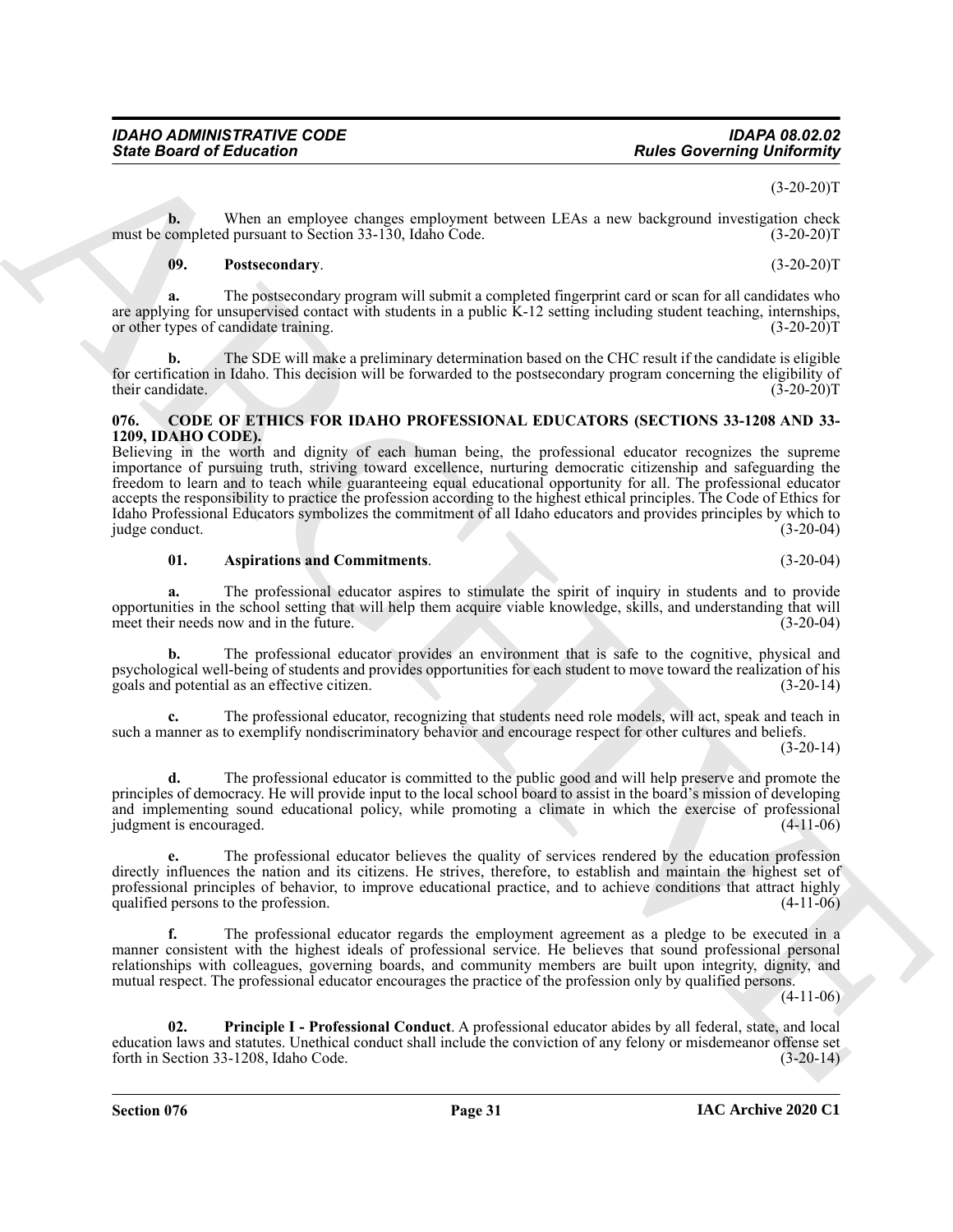**03. Principle II - Educator/Student Relationship**. A professional educator maintains a professional relationship with all students, both inside and outside the physical and virtual classroom. Unethical conduct includes, but is not limited to:  $(3-20-14)$ 

<span id="page-31-0"></span>

|  | Committing any act of child abuse, including physical or emotional abuse; | $(3-20-04)$ |
|--|---------------------------------------------------------------------------|-------------|
|--|---------------------------------------------------------------------------|-------------|

**b.** Committing any act of cruelty to children or any act of child endangerment; (3-20-04)

**c.** Committing or soliciting any sexual act from any minor or any student regardless of age; (3-20-04)

**d.** Committing any act of harassment as defined by local education agency policy; (3-20-20)

**e.** Soliciting, encouraging, or consummating a romantic relationship (whether written, verbal, virtual, or physical) with a student, regardless of age; (3-20-20)

**f.** Soliciting or encouraging any form of personal relationship with a student that a reasonable educator would view as undermining the professional boundaries necessary to sustain an effective educator-student relationship; (3-20-20)

**g.** Using inappropriate language including, but not limited to, swearing and improper sexual is (e.g., sexual innuendos or sexual idiomatic phrases); (3-20-04) comments (e.g., sexual innuendos or sexual idiomatic phrases);

**h.** Taking or possessing images (digital, photographic, or video) of students of a harassing, confidential, or sexual nature;  $(4-11-15)$ 

**i.** Inappropriate contact with any minor or any student regardless of age using electronic or social (3-20-20) media; (3-20-20)

**j.** Furnishing alcohol or illegal or unauthorized drugs to any student or allowing or encouraging a o consume alcohol or unauthorized drugs except in a medical emergency; (3-20-14) student to consume alcohol or unauthorized drugs except in a medical emergency;

**k.** Conduct that is detrimental to the health or welfare of students; and (3-20-14)

<span id="page-31-1"></span>**l.** Deliberately falsifying information presented to students.  $(3-20-14)$ 

Since Board of Eclipscians \*\*\*\*\*<br>
Blue Governing Uniformly and<br>
the latter of the space of the space of the space of the space of the space of the space of the space of the space of the space of the space of the space of **04. Principle III - Alcohol and Drugs Use or Possession**. A professional educator refrains from the abuse of alcohol or drugs during the course of professional practice. Unethical conduct includes, but is not limited to:  $(3-20-14)$ 

**a.** Being on school premises or at any school-sponsored activity, home or away, involving students ssessing, using, or consuming illegal or unauthorized drugs: (3-20-04) while possessing, using, or consuming illegal or unauthorized drugs;

**b.** Being on school premises or at any school-sponsored activity, home or away, involving students ssessing, using, or consuming alcohol; (3-20-04) while possessing, using, or consuming alcohol;

**c.** Inappropriate or illegal use of prescription medications on school premises or at any schoolsponsored events, home or away; (4-11-06)

<span id="page-31-2"></span>**d.** Inappropriate or illegal use of drugs or alcohol that impairs the individual's ability to function; and (4-11-06)

**e.** Possession of an illegal drug as defined in Chapter 27, Idaho Code, Uniform Controlled Substances. (3-20-04)

**05. Principle IV - Professional Integrity**. A professional educator exemplifies honesty and integrity urse of professional practice. Unethical conduct includes, but is not limited to: (3-20-14) in the course of professional practice. Unethical conduct includes, but is not limited to: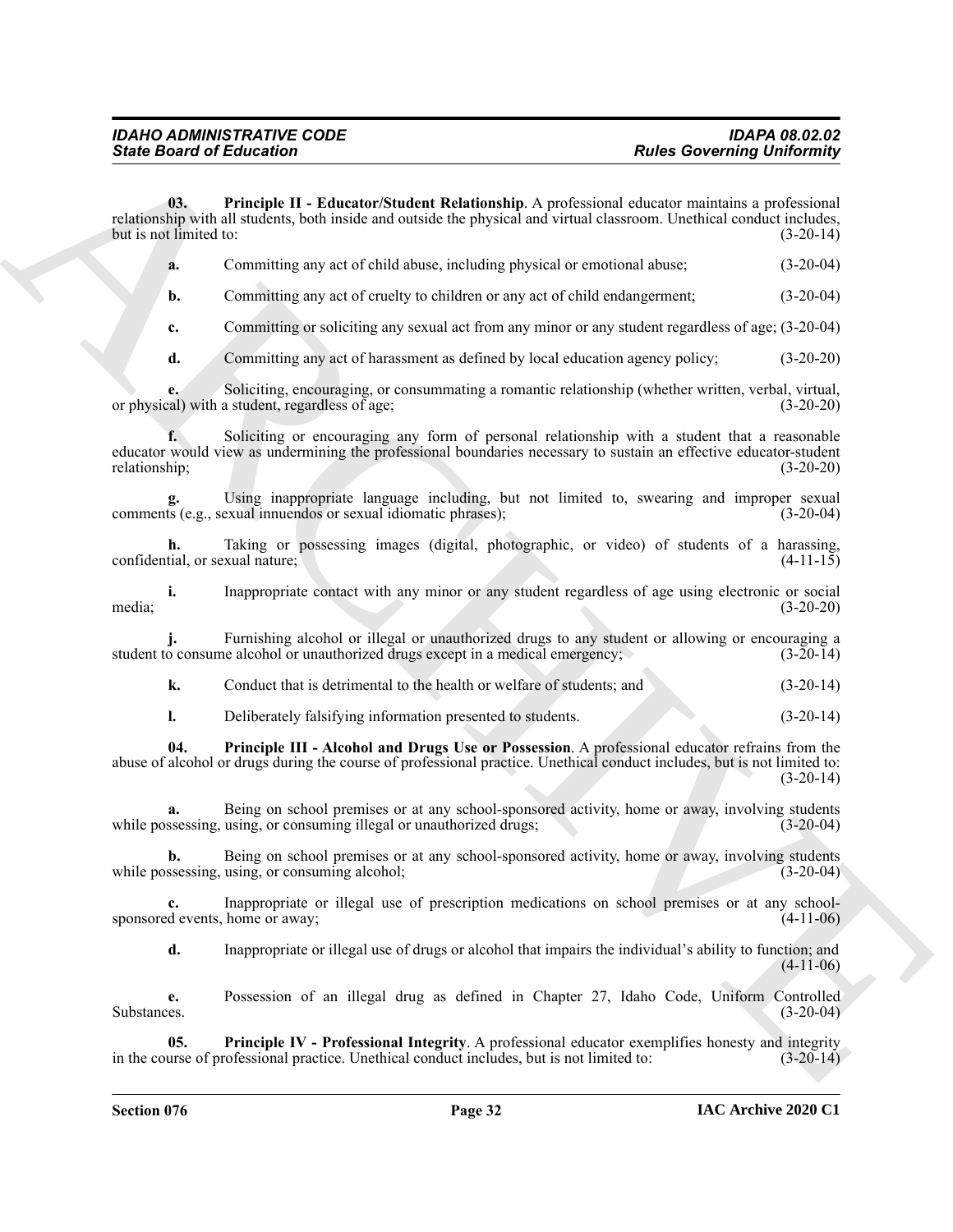**a.** Fraudulently altering or preparing materials for licensure or employment; (3-20-04)

**b.** Falsifying or deliberately misrepresenting professional qualifications, degrees, academic awards, ed employment history when applying for employment or licensure; (3-20-04) and related employment history when applying for employment or licensure;

Failure to notify the state at the time of application for licensure of past revocations or suspensions<br>license from another state: (3-20-04) of a certificate or license from another state;

Failure to notify the state at the time of application for licensure of past criminal convictions of any e statutes or rules governing teacher certification; (3-20-14) crime violating the statutes or rules governing teacher certification;

**e.** Falsifying, deliberately misrepresenting, or deliberately omitting information regarding the evaluation of students or personnel, including improper administration of any standardized tests (changing test answers; copying or teaching identified test items; unauthorized reading of the test to students, etc.); (4-11-06)

**f.** Falsifying, deliberately misrepresenting, or deliberately omitting reasons for absences or leaves; (3-20-04)

Falsifying, deliberately misrepresenting, or deliberately omitting information submitted in the ial inquiry or investigation; (3-20-14) course of an official inquiry or investigation;

**h.** Falsifying, deliberately misrepresenting, or deliberately omitting material information on an valuation of colleagues; and (3-20-14) official evaluation of colleagues; and (3-20-14)

**i.** Failure to notify the state of any criminal conviction of a crime violating the statutes and/or rules g teacher certification. (3-20-14) governing teacher certification.

Since Board of Ethical intermediation and the tensor energy controlled the controlled controlled the controlled controlled the state of the state of the state of the state of the state of the state of the state of the sta **06. Principle V - Funds and Property**. A professional educator entrusted with public funds and property honors that trust with a high level of honesty, accuracy, and responsibility. Unethical conduct includes, but is not limited to: (3-20-14) not limited to: (3-20-14)

<span id="page-32-0"></span>**a.** Misuse, or unauthorized use, of public or school-related funds or property; (3-20-04)

**b.** Failure to account for school funds collected from students, parents, patrons, or other donors from es, including online donation platforms; (3-20-20) all sources, including online donation platforms;

**c.** Submission of fraudulent requests for reimbursement of expenses or for pay; (3-20-04)

**d.** Co-mingling of public or school-related funds in personal bank account(s); (3-20-04)

**e.** Use of school property for private financial gain; (3-20-14)

**f.** Use of school computers to deliberately view or print pornography; and,  $(3-20-04)$ 

<span id="page-32-1"></span>**g.** Deliberate use of poor budgeting or accounting practices. (3-20-04)

**07. Principle VI - Compensation**. A professional educator maintains integrity with students, colleagues, parents, patrons, or business personnel when accepting gifts, gratuities, favors, and additional compensation. Unethical conduct includes, but is not limited to:

**a.** Unauthorized solicitation of students or parents of students to purchase equipment, supplies, or from the educator who will directly benefit; (3-20-14) services from the educator who will directly benefit;

**b.** Acceptance of gifts from vendors or potential vendors for personal use or gain where there may be arance of a conflict of interest; the appearance of a conflict of interest;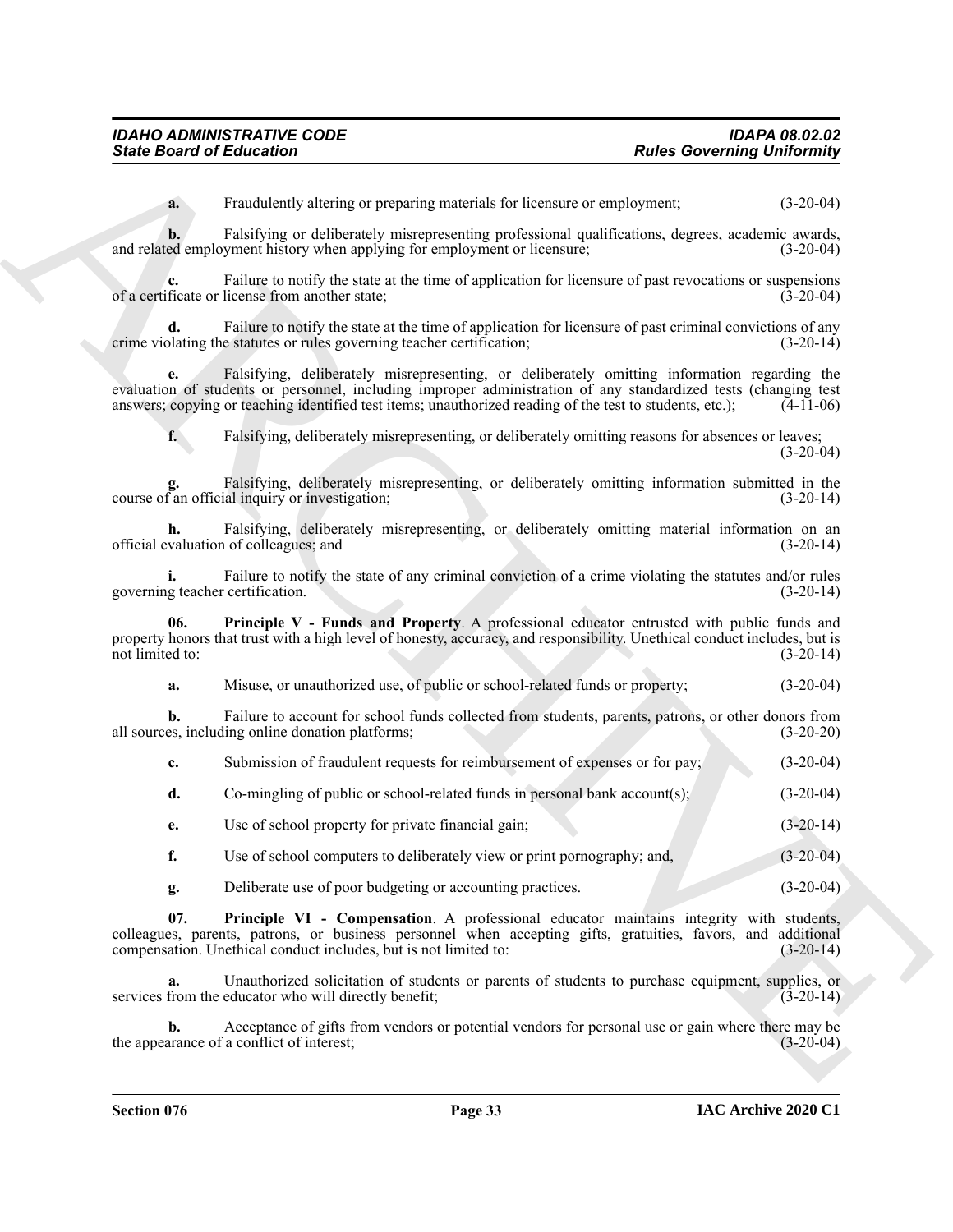**c.** Tutoring students assigned to the educator for remuneration unless approved by the local board of n; and,  $(3-20-04)$ education; and,

**d.** Soliciting, accepting, or receiving a financial benefit greater than fifty dollars (\$50) as defined in 18-1359(b), Idaho Code. (3-20-14) Section 18-1359(b), Idaho Code.

<span id="page-33-1"></span>**e.** Keeping for oneself donations, whether money or items, that were solicited or accepted for the f a student, class, classroom, or school.  $(3-28-18)$ benefit of a student, class, classroom, or school.

Since Board of Eclication<br>
Constitution <sup>2</sup> and the stationary are constituted by the stationary intermediate resolution (1) and the stationary of the stationary of the stationary of the stationary of the stationary of th **08. Principle VII - Confidentiality**. A professional educator complies with state and federal laws and local school board policies relating to the confidentiality of student and employee records, unless disclosure is required or permitted by law. Unethical conduct includes, but is not limited to: (3-20-14)

**a.** Sharing of confidential information concerning student academic and disciplinary records, personal confidences, health and medical information, family status or income, and assessment or testing results with inappropriate individuals or entities; and (3-20-04)

**b.** Sharing of confidential information about colleagues obtained through employment practices with inappropriate individuals or entities. (3-20-04)

<span id="page-33-2"></span>**09. Principle VIII - Breach of Contract or Abandonment of Employment**. A professional educator fulfills all terms and obligations detailed in the contract with the local board of education or education agency for the duration of the contract. Unethical conduct includes, but is not limited to: (3-20-14) duration of the contract. Unethical conduct includes, but is not limited to:

**a.** Abandoning any contract for professional services without the prior written release from the by the employing local education agency:  $(3-20-20)$ contract by the employing local education agency;

<span id="page-33-0"></span>**b.** Willfully refusing to perform the services required by a contract; and,  $(3-20-04)$ 

**c.** Abandonment of classroom or failure to provide appropriate supervision of students at school or ponsored activities to ensure the safety and well-being of students. (3-20-04) school-sponsored activities to ensure the safety and well-being of students.

**10. Principle IX - Duty to Report**. A professional educator reports breaches of the Code of Ethics for Idaho Professional Educators and submits reports as required by Idaho Code. Unethical conduct includes, but is not  $\lim \begin{pmatrix} 3-20-14 \end{pmatrix}$ 

**a.** Failure to comply with Section 33-1208A, Idaho Code, (reporting requirements and immunity);  $(3-20-04)$ 

**b.** Failure to comply with Section 16-1605, Idaho Code, (reporting of child abuse, abandonment or (4-11-06) neglect);  $(4-11-06)$ 

<span id="page-33-3"></span>**c.** Failure to comply with Section 33-512B, Idaho Code, (suicidal tendencies and duty to warn); and  $(4-11-06)$ 

**d.** Having knowledge of a violation of the Code of Ethics for Idaho Professional Educators and failing the violation to an appropriate education official. (3-20-04) to report the violation to an appropriate education official.

**11. Principle X - Professionalism**. A professional educator ensures just and equitable treatment for all members of the profession in the exercise of academic freedom, professional rights and responsibilities while following generally recognized professional principles. Unethical conduct includes, but is not limited to: (3-20-14)

**a.** Any conduct that seriously impairs the Certificate holder's ability to teach or perform his professional duties; (3-20-04)

**b.** Committing any act of harassment toward a colleague;  $(4-11-06)$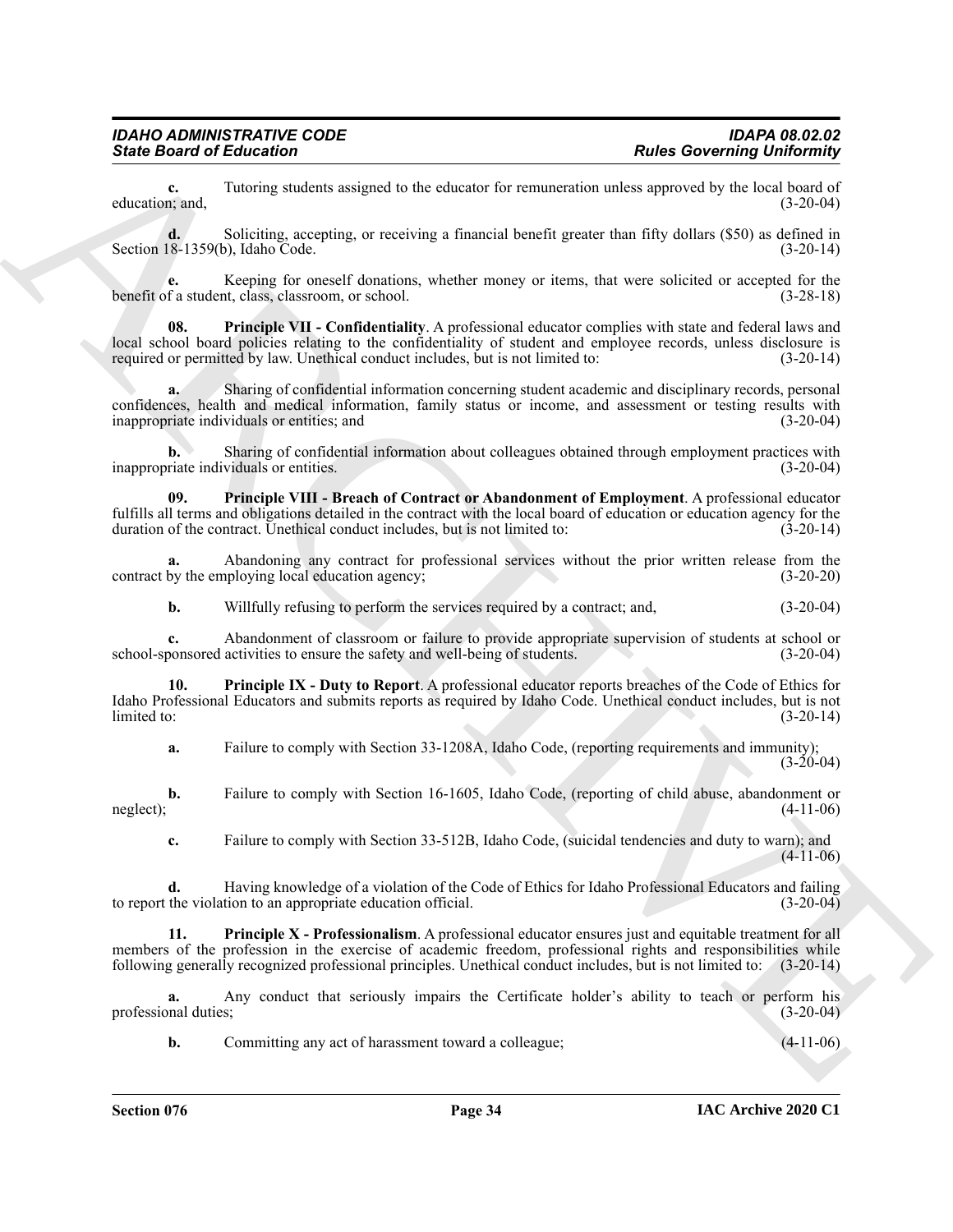**c.** Failure to cooperate with the Professional Standards Commission in inquiries, investigations, or hearings;<br>(3-20-04) hearings;  $(3-20-04)$ 

**d.** Using institutional privileges for the promotion of political candidates or for political activities, or local, state or national education association elections; (4-11-06) except for local, state or national education association elections;

**e.** Willfully interfering with the free participation of colleagues in professional associations; and (4-11-06)

**f.** Taking, possessing, or sharing images (digital, photographic, or video) of colleagues of a harassing, tial, or sexual nature. (3-20-20) confidential, or sexual nature.

#### <span id="page-34-1"></span><span id="page-34-0"></span>**077. DEFINITIONS FOR USE WITH THE CODE OF ETHICS FOR IDAHO PROFESSIONAL EDUCATORS (SECTIONS 33-1208 AND 33-1209, IDAHO CODE).**

<span id="page-34-2"></span>**01. Administrative Complaint**. A document outlining the specific, purported violations of Section 33-<br>ho Code, or the Code of Ethics for Idaho Professional Educators. (3-20-20) 1208, Idaho Code, or the Code of Ethics for Idaho Professional Educators.

**02.** Allegation. A purported violation of the Code of Ethics for Idaho Professional Educators or Idaho (3-20-04) Code. (3-20-04)

<span id="page-34-4"></span><span id="page-34-3"></span>**03. Certificate Denial**. The refusal of the state to grant a certificate. (3-20-20)

<span id="page-34-8"></span><span id="page-34-6"></span><span id="page-34-5"></span>**04. Certificate Suspension**. A time-certain invalidation of any Idaho certificate. (3-20-20)

**05.** Conditioned Certificate. Stated Certificate conditions as determined by the Professional s Commission (Section 33-1209(02), Idaho Code). (3-20-20) Standards Commission (Section 33-1209(02), Idaho Code).

**06. Educator**. A person who held, holds, or applies for an Idaho Certificate (Section 33-1201, Idaho Code). (3-20-20)

<span id="page-34-9"></span><span id="page-34-7"></span>**07. Education Official**. An individual identified by local school board policy, including, but not by a superintendent, principal, assistant principal, or school resource officer (SRO). (3-20-04) limited to, a superintendent, principal, assistant principal, or school resource officer (SRO).

Since Board of Ethicals (vertex the the Universe of School Simulate Convention in supercolonic process of the Universe of School Simulate Convention in the Universe of School Simulate Convention in the Universe of the Uni **08. Executive Committee**. A decision-making body comprised of members of the Professional Standards Commission, including the chair and/or vice-chair of the Commission. A prime duty of the Committee is to review alleged violations of the Code of Ethics for Idaho Professional Educators to determine probable cause and recommend possible disciplinary action. (3-20-20)

<span id="page-34-10"></span>**19. Hearing**. A formal review proceeding that ensures the respondent due process. The request for a by the respondent and is conducted by a panel of peers. hearing is initiated by the respondent and is conducted by a panel of peers.

<span id="page-34-11"></span>**10. Hearing Panel**. A minimum of three (3) educators appointed by the chair of the Professional Standards Commission and charged with the responsibility to make a final determination regarding the charges specifically defined in the Administrative Complaint. (3-20-04) specifically defined in the Administrative Complaint.

<span id="page-34-12"></span>**11. Investigation**. The process of gathering factual information concerning a valid, written complaint in preparation for review by the Professional Standards Commission Executive Committee, or following review by the Executive Committee at the request of the deputy attorney general assigned to the Professional Standards Commission. (3-20-20)

<span id="page-34-13"></span>**12. No Probable Cause**. A determination by the Executive Committee that there is not sufficient evidence to take action against an educator's certificate. (3-20-20)

<span id="page-34-14"></span>**13. Principles**. Guiding behaviors that reflect what is expected of professional educators in the state of ille performing duties as educators in both the private and public sectors. (3-20-04) Idaho while performing duties as educators in both the private and public sectors.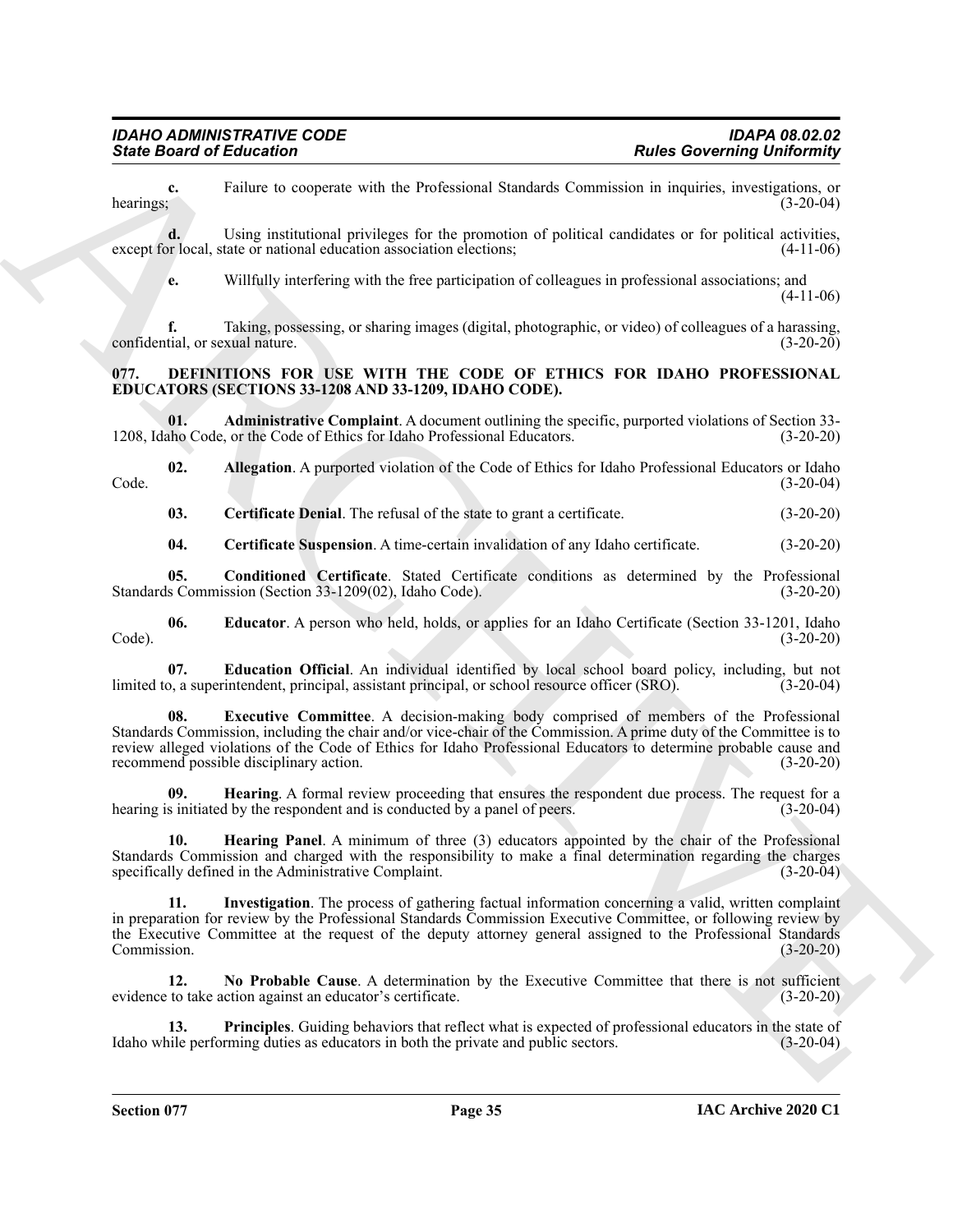**14. Probable Cause**. A determination by the Executive Committee that sufficient evidence exists to administrative complaint. (3-20-20) issue an administrative complaint.

<span id="page-35-4"></span><span id="page-35-3"></span><span id="page-35-2"></span>**15. Reprimand**. A written letter admonishing the Certificate holder for their conduct. (3-20-20)

**16.** Respondent. The legal term for the professional educator who is under investigation for a d violation of the Code of Ethics for Idaho Professional Educators. (3-20-04) purported violation of the Code of Ethics for Idaho Professional Educators.

<span id="page-35-6"></span><span id="page-35-5"></span>**17. Revocation**. The invalidation of any Certificate held by the educator. (3-20-04)

**18. Stipulated Agreement**. A written agreement between the respondent and the Professional Standards Commission to resolve matters arising from an allegation of unethical conduct following a complaint or an investigation. The stipulated agreement is binding to both parties and is enforceable under its own terms. (3-20-20)

#### <span id="page-35-0"></span>**078. -- 099. (RESERVED)**

#### <span id="page-35-11"></span><span id="page-35-7"></span><span id="page-35-1"></span>**100. OFFICIAL VEHICLE FOR APPROVING EDUCATOR PREPARATION PROGRAMS.** Section 33-114, Idaho Code

Since Brazil Entertainment Cause A distantanties by the Encoring Convention Counter of the Convention Counter of the Counter of the Counter of the Counter of the Counter of the Counter of the Counter of the Counter of the **01. The Official Vehicle for the Approval of Educator Preparation Programs**. The official vehicle for the approval of traditional educator preparation programs is the Council for the Accreditation of Educator Preparation (CAEP) standards and the approved Idaho Standards for the Initial Certification of Professional School Personnel. The Idaho Standards are based upon the accepted national standards for educator preparation and include state-specific, core teaching requirements. The State Department of Education will transmit to the head of each Idaho college or Department of Education a copy of all revisions to the Idaho Standards for the Initial Certification of Professional School Personnel. Such revisions will take effect and must be implemented within a period not to exceed two (2) years after notification of such revision. (4-11-19) two  $(2)$  years after notification of such revision.

**02. Non-Traditional Educator Preparation Program**. The State Board of Education must approve all non-traditional route to teacher certification programs. The programs must include, at a minimum, the following components: (4-11-19)

<span id="page-35-9"></span>

| а. | Pre-assessment of teaching and content knowledge;                      | $(3-25-16)$ |
|----|------------------------------------------------------------------------|-------------|
| b. | An academic advisor with knowledge of the prescribed instruction area; | $(3-25-16)$ |
|    | Exams of pedagogy and content knowledge; and                           | $(3-25-16)$ |

<span id="page-35-10"></span>**d.** Be aligned to the Idaho Standards for the Initial Certification of Professional School Personnel. (3-25-16)

**03. Reference Availability**. The Idaho Standards for the Initial Certification of Professional School Personnel, incorporated by reference in Subsection 004.01, are available for inspection on the Office of the State Board of Education's website at www.boardofed.idaho.gov. (3-29-12) Board of Education's website at www.boardofed.idaho.gov.

#### <span id="page-35-8"></span>**04. Continuing Approval**. (3-29-12)

**a.** The state of Idaho will follow the Council for Accreditation of Educator Preparation (CAEP) standards model by which institutions shall pursue continuing approval through a full program review every seven (7) years. The full program review shall be based upon the Idaho Standards for Initial Certification of Professional School Personnel. (4-11-19) School Personnel.

**b.** The state of Idaho will additionally conduct focused reviews of state-specific, core teaching ents in the interim, not to exceed every third year following the full program review. (3-29-12) requirements in the interim, not to exceed every third year following the full program review.

**c.** All approved non-traditional educator preparation programs will be reviewed for continued approval on the same schedule as traditional educator preparation programs. Reviews will include determination of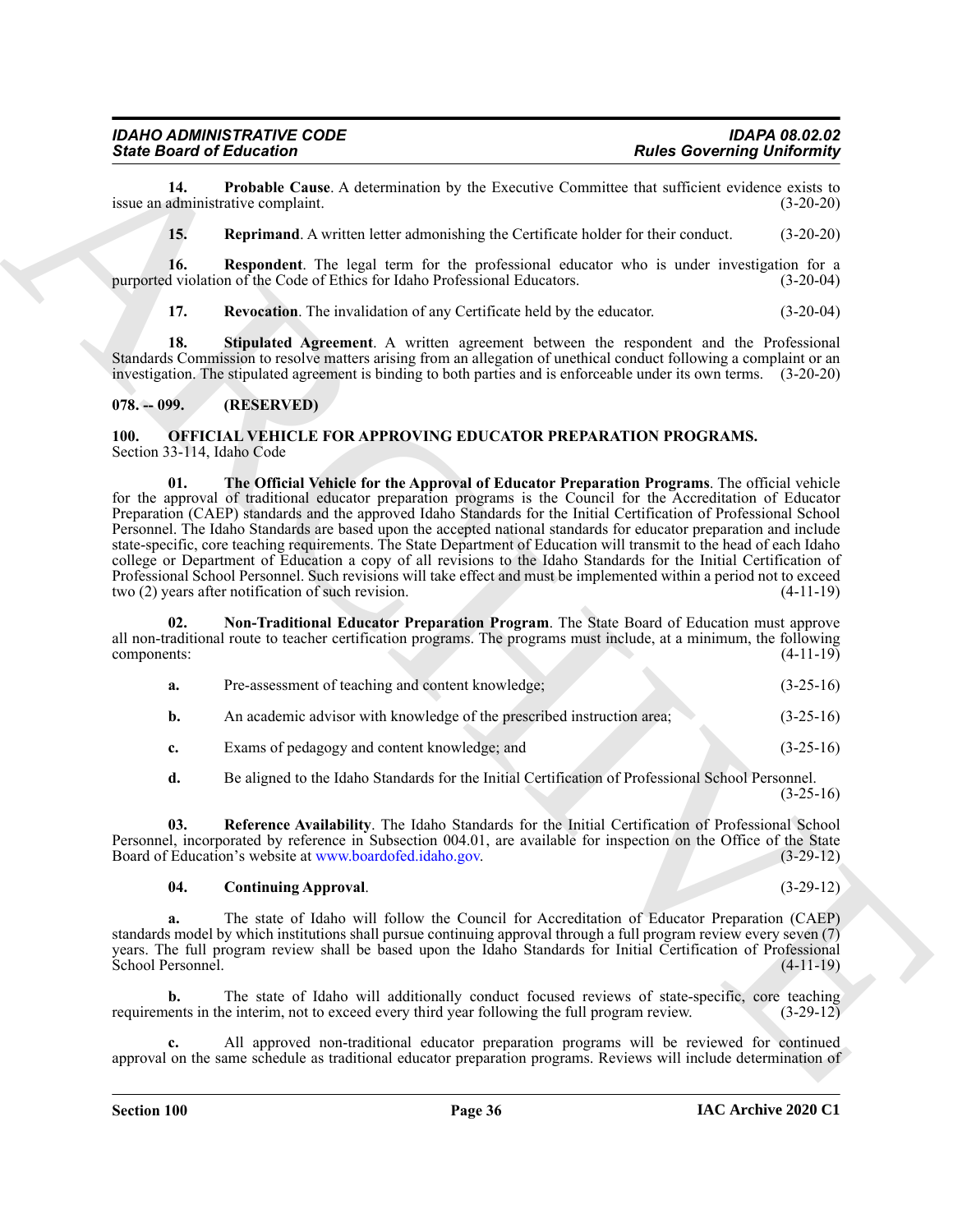# <span id="page-36-2"></span>*IDAHO ADMINISTRATIVE CODE IDAPA 08.02.02*

#### <span id="page-36-0"></span>**101. -- 109. (RESERVED)**

#### <span id="page-36-3"></span><span id="page-36-1"></span>**110. PERSONNEL STANDARDS.**

|                         | and effectiveness of program completers.                                                       | continued alignment with the approved Idaho Standards for the Initial Certification of Professional School Personnel<br>$(4-11-19)$                                                                                                                                                                                                                                                                                                                                                                                                                                                                                       |
|-------------------------|------------------------------------------------------------------------------------------------|---------------------------------------------------------------------------------------------------------------------------------------------------------------------------------------------------------------------------------------------------------------------------------------------------------------------------------------------------------------------------------------------------------------------------------------------------------------------------------------------------------------------------------------------------------------------------------------------------------------------------|
| 05.                     | responsibility for paying for program reviews. To implement the reviews, it is necessary that: | Payment Responsibilities for Educator Preparation Program Reviews. The Professional<br>Standards Commission is responsible for Idaho educator preparation program reviews, including assigning<br>$(4-11-19)$                                                                                                                                                                                                                                                                                                                                                                                                             |
| a.                      | preparation reviews from its budget.                                                           | The Professional Standards Commission pay for all state review team expenses for on-site teacher<br>$(3-25-16)$                                                                                                                                                                                                                                                                                                                                                                                                                                                                                                           |
| b.                      | reviews, including the standards review.                                                       | Requesting institutions pay for all other expenses related to on-site educator preparation program<br>$(4-11-19)$                                                                                                                                                                                                                                                                                                                                                                                                                                                                                                         |
| $101. - 109.$           | (RESERVED)                                                                                     |                                                                                                                                                                                                                                                                                                                                                                                                                                                                                                                                                                                                                           |
| class size ratio goals. | <b>INSTRUCTIONAL PERSONNEL</b>                                                                 | progress has been made in grades one through three (1-3). The State Board of Education believes that class sizes in<br>grades four through six (4-6) are too high. Districts are encouraged to lower all class sizes as funds become available.<br>Each district will develop personnel policies and procedures to implement the educational program of the district.<br>The policies and procedures will address representation in each of the following personnel areas, as appropriate to<br>student enrollment and the needs of each attendance area. Districts should strive to achieve ratios consistent with state |
|                         | <b>TEACHERS</b>                                                                                | <b>STATE GOALS</b>                                                                                                                                                                                                                                                                                                                                                                                                                                                                                                                                                                                                        |
|                         | Kindergarten                                                                                   | 20                                                                                                                                                                                                                                                                                                                                                                                                                                                                                                                                                                                                                        |
|                         | Grades 1, 2, 3                                                                                 | 20                                                                                                                                                                                                                                                                                                                                                                                                                                                                                                                                                                                                                        |
|                         | Grades 4, 5, 6                                                                                 | 26 <sup>2</sup>                                                                                                                                                                                                                                                                                                                                                                                                                                                                                                                                                                                                           |
|                         | Middle School/Jr. High                                                                         | 160 teacher load                                                                                                                                                                                                                                                                                                                                                                                                                                                                                                                                                                                                          |
|                         | <b>High School</b>                                                                             | 160 teacher load                                                                                                                                                                                                                                                                                                                                                                                                                                                                                                                                                                                                          |
|                         | Alternative School (7-12)                                                                      | 18 average daily class load                                                                                                                                                                                                                                                                                                                                                                                                                                                                                                                                                                                               |
|                         |                                                                                                | Schools are encouraged to explore technological options that provide for credible alternative delivery systems.<br>Present and emerging information transmission technology may provide for greater teacher/pupil class size ratios.                                                                                                                                                                                                                                                                                                                                                                                      |
|                         |                                                                                                |                                                                                                                                                                                                                                                                                                                                                                                                                                                                                                                                                                                                                           |
|                         | <b>PUPIL PERSONNEL</b>                                                                         |                                                                                                                                                                                                                                                                                                                                                                                                                                                                                                                                                                                                                           |
|                         | (Certificated School Counselors,<br>Social Workers, Psychologists)                             | 400:1 * student/district average                                                                                                                                                                                                                                                                                                                                                                                                                                                                                                                                                                                          |
|                         | Secondary Media Generalist and Assistants                                                      | 500:1 * student/district average                                                                                                                                                                                                                                                                                                                                                                                                                                                                                                                                                                                          |
|                         | <b>Elementary Media Generalist or Assistants</b>                                               | 500:1 * student/district average                                                                                                                                                                                                                                                                                                                                                                                                                                                                                                                                                                                          |
|                         | <b>Building Administrative Personnel</b>                                                       | Not to exceed 500:1 * district average                                                                                                                                                                                                                                                                                                                                                                                                                                                                                                                                                                                    |
|                         | enrollment and the needs of each attendance area.                                              | * The stated pupil to personnel ratio is the goal; each school district will assign personnel as appropriate to student                                                                                                                                                                                                                                                                                                                                                                                                                                                                                                   |

**INSTRUCTIONAL PERSONNEL**

| <b>PUPIL PERSONNEL</b>                                             |                                        |  |  |
|--------------------------------------------------------------------|----------------------------------------|--|--|
| (Certificated School Counselors,<br>Social Workers, Psychologists) | 400:1 * student/district average       |  |  |
| Secondary Media Generalist and Assistants                          | 500:1 * student/district average       |  |  |
| <b>Elementary Media Generalist or Assistants</b>                   | 500:1 * student/district average       |  |  |
| <b>Building Administrative Personnel</b>                           | Not to exceed 500:1 * district average |  |  |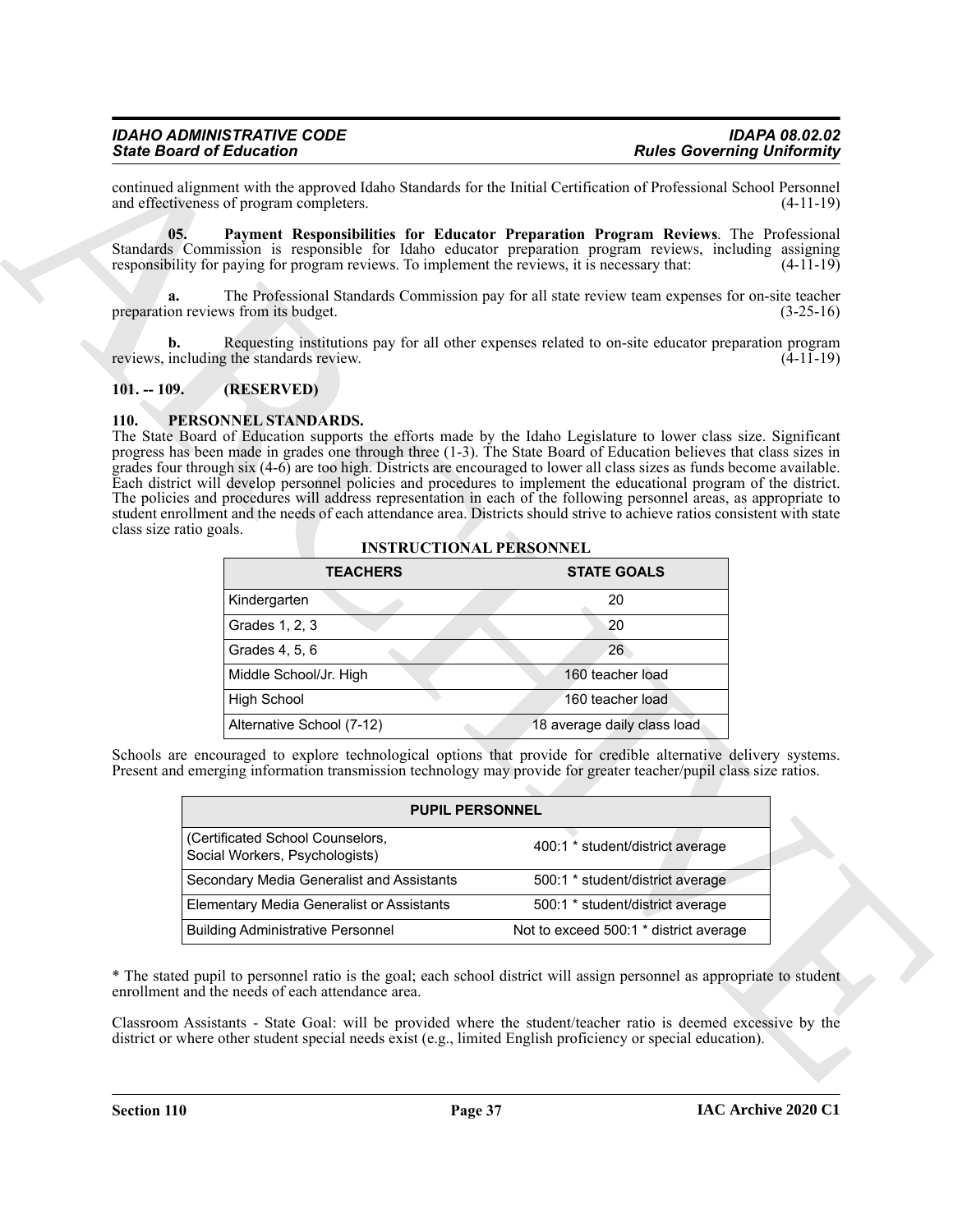#### <span id="page-37-5"></span><span id="page-37-4"></span><span id="page-37-3"></span><span id="page-37-2"></span><span id="page-37-1"></span><span id="page-37-0"></span>**111. BULLYING, HARASSMENT AND INTIMIDATION PREVENTION AND RESPONSE.**

| <b>State Board of Education</b>           |                                                                                                                                                                                                                                                                                                                                                                                                                                                                                                                                                                                          | <b>Rules Governing Uniformity</b> |
|-------------------------------------------|------------------------------------------------------------------------------------------------------------------------------------------------------------------------------------------------------------------------------------------------------------------------------------------------------------------------------------------------------------------------------------------------------------------------------------------------------------------------------------------------------------------------------------------------------------------------------------------|-----------------------------------|
| community.                                | Classified Personnel - State Goal: will be employed in each building to support the needs of the staff, students, and                                                                                                                                                                                                                                                                                                                                                                                                                                                                    | $(4-1-97)$                        |
| 111.                                      | BULLYING, HARASSMENT AND INTIMIDATION PREVENTION AND RESPONSE.                                                                                                                                                                                                                                                                                                                                                                                                                                                                                                                           |                                   |
| 01.<br>personnel, parents and students.   | Dissemination of Information. School districts and charter schools shall make reasonable efforts<br>to ensure that information on harassment, intimidation and bullying of students is disseminated annually to all school                                                                                                                                                                                                                                                                                                                                                               | $(3-29-17)$                       |
| 02.                                       | Professional Development. The content of ongoing professional development for school staff<br>related to bullying, harassment and intimidation shall include:                                                                                                                                                                                                                                                                                                                                                                                                                            | $(3-29-17)$                       |
| a.                                        | School philosophy regarding school climate and student behavior expectations;                                                                                                                                                                                                                                                                                                                                                                                                                                                                                                            | $(3-29-17)$                       |
| b.                                        | Definitions of bullying, harassment, and intimidation;                                                                                                                                                                                                                                                                                                                                                                                                                                                                                                                                   | $(3-29-17)$                       |
| annually to students and parents;         | School prevention strategies or programs including the identification of materials to be distributed                                                                                                                                                                                                                                                                                                                                                                                                                                                                                     | $(3-29-17)$                       |
| d.                                        | Expectations of staff intervention for bullying, harassment, and intimidation;                                                                                                                                                                                                                                                                                                                                                                                                                                                                                                           | $(3-29-17)$                       |
| е.                                        | School process for responding to bullying, harassment, and intimidation including the reporting<br>process for students and staff, investigation protocol, the involvement of law enforcement, related student support<br>services and parental involvement; and                                                                                                                                                                                                                                                                                                                         | $(3-29-17)$                       |
| f.                                        | Other topics as determined appropriate by the school district or charter school.                                                                                                                                                                                                                                                                                                                                                                                                                                                                                                         | $(3-29-17)$                       |
| 03.                                       | Graduated Consequences. Graduated consequences for a student who commits acts of bullying,<br>harassment, and intimidation shall include a series of measures proportional to the act(s) committed and appropriate<br>to the severity of the violation as determined by the school board of trustees, school administrators, or designated<br>personnel depending upon the level of discipline. Graduated consequences should be in accordance with the nature of<br>the behavior, the developmental age of the student, and the student's history of problem behaviors and performance. | $(3-29-17)$                       |
| a.                                        | Graduated consequences may include, but are not limited to:                                                                                                                                                                                                                                                                                                                                                                                                                                                                                                                              | $(3-29-17)$                       |
| $\mathbf{i}$ .                            | Meeting with the school counselor;                                                                                                                                                                                                                                                                                                                                                                                                                                                                                                                                                       | $(3-29-17)$                       |
| ii.                                       | Meeting with the school principal and student's parents or guardian;                                                                                                                                                                                                                                                                                                                                                                                                                                                                                                                     | $(3-29-17)$                       |
| iii.                                      | Detention, suspension or special programs; and                                                                                                                                                                                                                                                                                                                                                                                                                                                                                                                                           | $(3-29-17)$                       |
| iv.                                       | Expulsion.                                                                                                                                                                                                                                                                                                                                                                                                                                                                                                                                                                               | $(3-29-17)$                       |
| $\mathbf{b}$ .                            | The graduated consequences are not intended to prevent or prohibit the referral of a student who<br>commits acts of harassment, intimidation or bullying to available outside counseling services or to law enforcement,<br>or both, pursuant to Section 18-917A, Idaho Code.                                                                                                                                                                                                                                                                                                            | $(3-29-17)$                       |
| c.                                        | Students with disabilities may be afforded additional protections under the Individuals with<br>Disabilities Education Act (IDEA) and Section 504 of the Rehabilitation Act; school districts and charter schools<br>shall comply with applicable state and federal law when disciplining students with individualized education programs<br>(IEPs) or 504 plans for committing acts of bullying, harassment, and intimidation.                                                                                                                                                          | $(3-29-17)$                       |
| 04.<br>shall be reasonably calculated to: | Intervention. School district and charter school employees are authorized and expected to<br>intervene or facilitate intervention on behalf of students facing harassment, intimidation, and bullying. Intervention                                                                                                                                                                                                                                                                                                                                                                      | $(3-29-17)$                       |
|                                           |                                                                                                                                                                                                                                                                                                                                                                                                                                                                                                                                                                                          |                                   |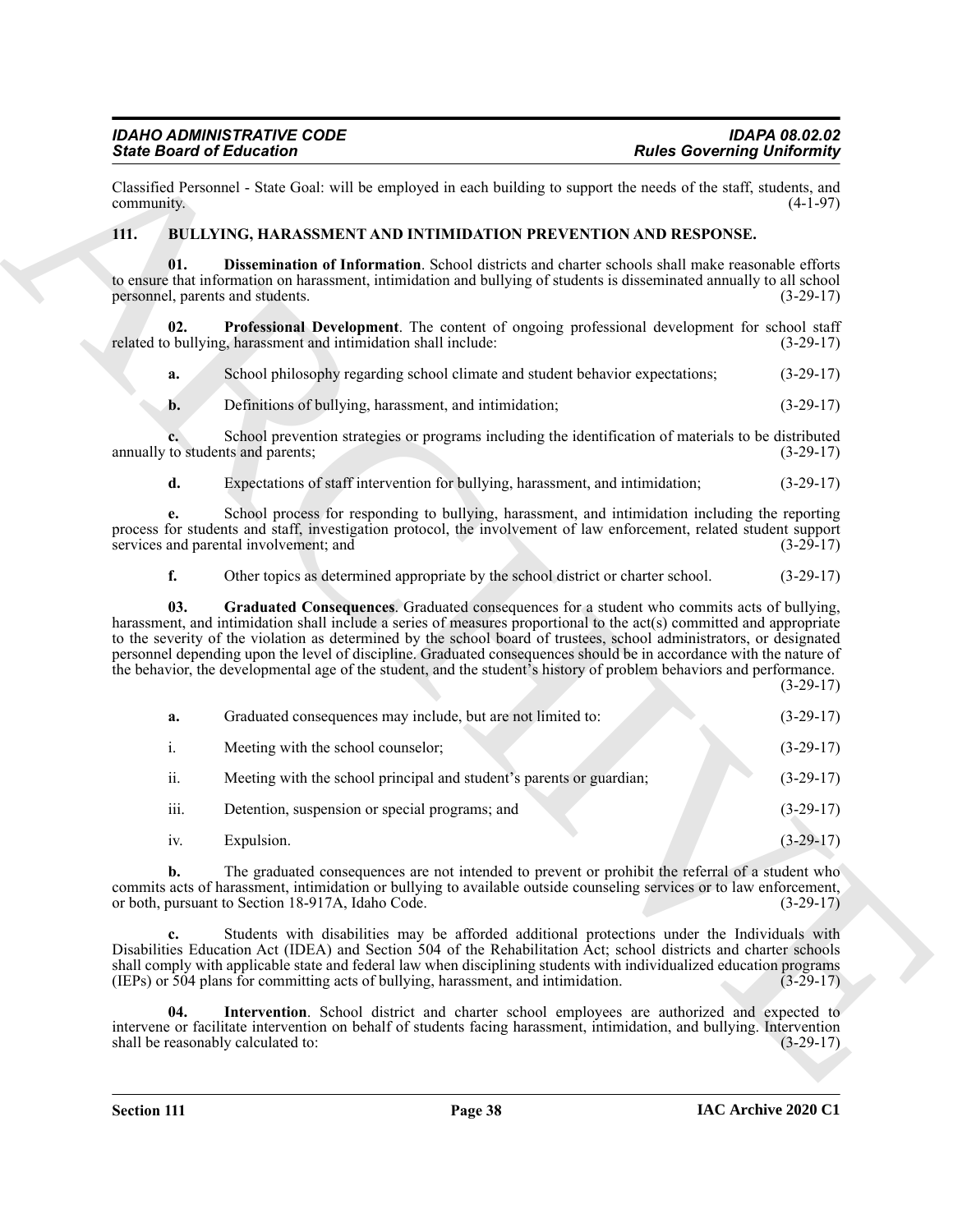# *IDAHO ADMINISTRATIVE CODE IDAPA 08.02.02*

| а.             | Correct the problem behavior;                              | $(3-29-17)$ |
|----------------|------------------------------------------------------------|-------------|
| $\mathbf{b}$ . | Prevent another occurrence of the problem;                 | $(3-29-17)$ |
|                | Protect and provide support for the victim of the act; and | $(3-29-17)$ |

**d.** Take corrective action for documented systemic problems related to harassment, intimidation, or bullying. (3-29-17)

<span id="page-38-3"></span>**05. Reporting**. Annual reporting will occur at the end of the school year through an aggregate report identifying the total number of bullying incidents by school districts and charter schools, grade level, gender, and repeat offenders. The State Department of Education shall provide school districts and charter schools with the guidelines and forms for reporting. (3-29-17) guidelines and forms for reporting.

#### <span id="page-38-6"></span><span id="page-38-0"></span>**112. SUICIDE PREVENTION IN SCHOOLS.**

As schools offer annual professional development for school staff related to preventing, intervening, and responding to suicide, the content shall include: (3-20-20) to suicide, the content shall include:

<span id="page-38-9"></span>**01. Prevention**. School philosophy regarding school climate and the promotion of protective factors; data on suicide for the region or state, or both; risk and protective factors for students; suicide myths and facts; and how to develop community partnerships. (3-20-20) how to develop community partnerships.

<span id="page-38-7"></span>**02. Intervention**. How to utilize safe and appropriate language and messaging when addressing students; warning signs of suicide ideation for students; local and school-based protocols for aiding a suicidal individual; local protocols for seeking help for self and students; identification of appropriate mental health services and community resources for referring students and their families; information about state statutes on responsibility, liability, and duty to warn; confidentiality issues; and the need to ask others directly if they are suicidal. (3-20-20)

<span id="page-38-8"></span><span id="page-38-4"></span>**03. Postvention**. Evidence-based protocol for responding to a student/staff suicide. (3-20-20)

#### <span id="page-38-1"></span>**113. -- 119. (RESERVED)**

#### <span id="page-38-2"></span>**120. LOCAL DISTRICT EVALUATION POLICY -- INSTRUCTIONAL STAFF AND PUPIL SERVICE STAFF CERTIFICATE HOLDERS.**

Since Board of Eclassical contents and the set of the set of the set of the set of the set of the set of the set of the set of the set of the set of the set of the set of the set of the set of the set of the set of the se Each school district board of trustees will develop and adopt policies for certified staff performance evaluation using multiple measures in which criteria and procedures for the evaluation of certificated personnel are research based. For pupil service staff, those standards shall be aligned with the profession's national standards. For instructional staff, those standards shall be aligned to Charlotte Danielson Framework for Teaching Second Edition domains and components specified in Subsection 120.01 of this rule, and must be determined based on professional practice. For all certification personnel, domain or component ratings, or both, may be weighted based on the individual's individualized professional learning plan. The summative evaluation rating must be based on a combination of professional practice and student achievement as specified in Subsections 120.02 and 120.03. The process of developing criteria and procedures for certificated personnel evaluation will allow opportunities for input from those affected by the evaluation; i.e., trustees, administrators, teachers, and parents. The evaluation policy will be a matter of public record and communicated to the certificated personnel for whom it is written. (3-28-18)

**Standards**. Each district evaluation model shall be aligned to state minimum standards that are based on Charlotte Danielson's Framework for Teaching Second Edition domains and components of instruction. Those domains and components include: (3-29-10)

<span id="page-38-5"></span>

| a.   | Domain 1 - Planning and Preparation:             | $(3-29-10)$ |
|------|--------------------------------------------------|-------------|
| 1.   | Demonstrating Knowledge of Content and Pedagogy; | $(3-29-10)$ |
| ii.  | Demonstrating Knowledge of Students;             | $(3-29-10)$ |
| iii. | Setting Instructional Outcomes;                  | $(3-20-14)$ |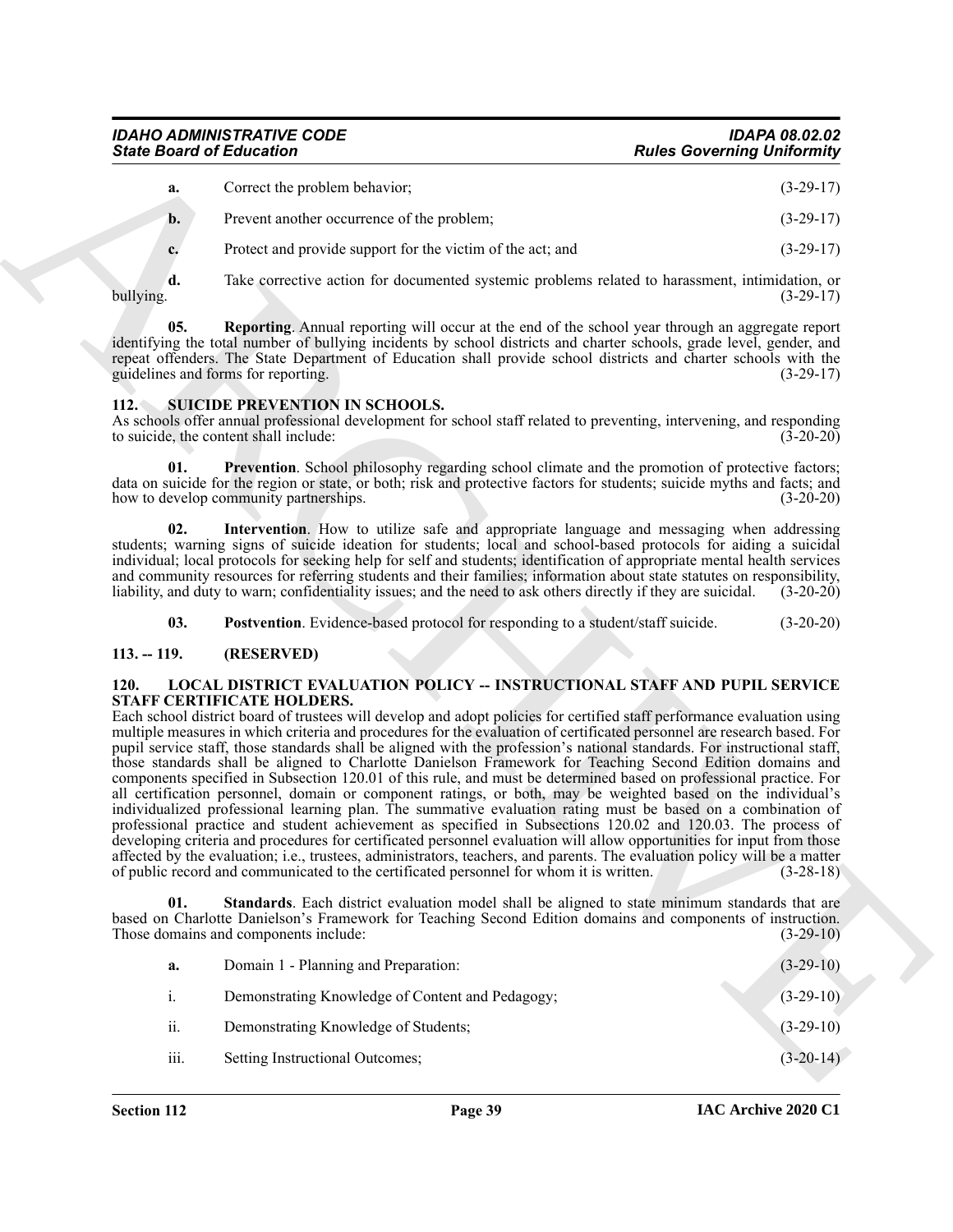<span id="page-39-0"></span>

|                              | <b>State Board of Education</b>                                                                                                                                                                                                                                                                                                                                                                                                                                                                                                                                                                                                                                                                                                                                                                                                                                                                                                                                                                                                                                                                                                                                                        | <b>Rules Governing Uniformity</b> |
|------------------------------|----------------------------------------------------------------------------------------------------------------------------------------------------------------------------------------------------------------------------------------------------------------------------------------------------------------------------------------------------------------------------------------------------------------------------------------------------------------------------------------------------------------------------------------------------------------------------------------------------------------------------------------------------------------------------------------------------------------------------------------------------------------------------------------------------------------------------------------------------------------------------------------------------------------------------------------------------------------------------------------------------------------------------------------------------------------------------------------------------------------------------------------------------------------------------------------|-----------------------------------|
| iv.                          | Demonstrating Knowledge of Resources;                                                                                                                                                                                                                                                                                                                                                                                                                                                                                                                                                                                                                                                                                                                                                                                                                                                                                                                                                                                                                                                                                                                                                  | $(3-29-10)$                       |
| V.                           | Designing Coherent Instruction; and                                                                                                                                                                                                                                                                                                                                                                                                                                                                                                                                                                                                                                                                                                                                                                                                                                                                                                                                                                                                                                                                                                                                                    | $(3-29-10)$                       |
| vi.                          | Designing Student Assessments.                                                                                                                                                                                                                                                                                                                                                                                                                                                                                                                                                                                                                                                                                                                                                                                                                                                                                                                                                                                                                                                                                                                                                         | $(3-29-12)$                       |
| b.                           | Domain 2 - The Classroom Environment:                                                                                                                                                                                                                                                                                                                                                                                                                                                                                                                                                                                                                                                                                                                                                                                                                                                                                                                                                                                                                                                                                                                                                  | $(3-29-12)$                       |
| i.                           | Creating an Environment of Respect and Rapport;                                                                                                                                                                                                                                                                                                                                                                                                                                                                                                                                                                                                                                                                                                                                                                                                                                                                                                                                                                                                                                                                                                                                        | $(3-29-10)$                       |
| ii.                          | Establishing a Culture for Learning;                                                                                                                                                                                                                                                                                                                                                                                                                                                                                                                                                                                                                                                                                                                                                                                                                                                                                                                                                                                                                                                                                                                                                   | $(3-29-10)$                       |
| iii.                         | Managing Classroom Procedures;                                                                                                                                                                                                                                                                                                                                                                                                                                                                                                                                                                                                                                                                                                                                                                                                                                                                                                                                                                                                                                                                                                                                                         | $(3-29-10)$                       |
| iv.                          | Managing Student Behavior; and                                                                                                                                                                                                                                                                                                                                                                                                                                                                                                                                                                                                                                                                                                                                                                                                                                                                                                                                                                                                                                                                                                                                                         | $(3-29-10)$                       |
| V.                           | Organizing Physical Space.                                                                                                                                                                                                                                                                                                                                                                                                                                                                                                                                                                                                                                                                                                                                                                                                                                                                                                                                                                                                                                                                                                                                                             | $(3-29-10)$                       |
| c.                           | Domain 3 - Instruction and Use of Assessment:                                                                                                                                                                                                                                                                                                                                                                                                                                                                                                                                                                                                                                                                                                                                                                                                                                                                                                                                                                                                                                                                                                                                          | $(3-29-10)$                       |
| i.                           | Communicating with Students;                                                                                                                                                                                                                                                                                                                                                                                                                                                                                                                                                                                                                                                                                                                                                                                                                                                                                                                                                                                                                                                                                                                                                           | $(3-29-12)$                       |
| ii.                          | Using Questioning and Discussion Techniques;                                                                                                                                                                                                                                                                                                                                                                                                                                                                                                                                                                                                                                                                                                                                                                                                                                                                                                                                                                                                                                                                                                                                           | $(3-29-10)$                       |
| iii.                         | Engaging Students in Learning;                                                                                                                                                                                                                                                                                                                                                                                                                                                                                                                                                                                                                                                                                                                                                                                                                                                                                                                                                                                                                                                                                                                                                         | $(3-29-10)$                       |
| iv.                          | Using Assessment in Instruction; and                                                                                                                                                                                                                                                                                                                                                                                                                                                                                                                                                                                                                                                                                                                                                                                                                                                                                                                                                                                                                                                                                                                                                   | $(3-29-12)$                       |
| V.                           | Demonstrating Flexibility and Responsiveness.                                                                                                                                                                                                                                                                                                                                                                                                                                                                                                                                                                                                                                                                                                                                                                                                                                                                                                                                                                                                                                                                                                                                          | $(3-29-12)$                       |
| d.                           | Domain 4 - Professional Responsibilities:                                                                                                                                                                                                                                                                                                                                                                                                                                                                                                                                                                                                                                                                                                                                                                                                                                                                                                                                                                                                                                                                                                                                              | $(3-29-10)$                       |
| i.                           | Reflecting on Teaching;                                                                                                                                                                                                                                                                                                                                                                                                                                                                                                                                                                                                                                                                                                                                                                                                                                                                                                                                                                                                                                                                                                                                                                | $(3-29-10)$                       |
| ii.                          | Maintaining Accurate Records;                                                                                                                                                                                                                                                                                                                                                                                                                                                                                                                                                                                                                                                                                                                                                                                                                                                                                                                                                                                                                                                                                                                                                          | $(3-29-10)$                       |
| iii.                         | Communicating with Families;                                                                                                                                                                                                                                                                                                                                                                                                                                                                                                                                                                                                                                                                                                                                                                                                                                                                                                                                                                                                                                                                                                                                                           | $(3-29-10)$                       |
| iv.                          | Participating in a Professional Community;                                                                                                                                                                                                                                                                                                                                                                                                                                                                                                                                                                                                                                                                                                                                                                                                                                                                                                                                                                                                                                                                                                                                             | $(3-29-12)$                       |
| V.                           | Growing and Developing Professionally; and                                                                                                                                                                                                                                                                                                                                                                                                                                                                                                                                                                                                                                                                                                                                                                                                                                                                                                                                                                                                                                                                                                                                             | $(3-29-10)$                       |
| vi.                          | Showing Professionalism.                                                                                                                                                                                                                                                                                                                                                                                                                                                                                                                                                                                                                                                                                                                                                                                                                                                                                                                                                                                                                                                                                                                                                               | $(3-29-10)$                       |
| 02.<br>employee evaluations: | Professional Practice. All certificated instructional employees must receive an evaluation in<br>which at least a majority of the evaluation ratings must be based on Professional Practice. All measures included<br>within the Professional Practice portion of the evaluation must be aligned to the Charlotte Danielson Framework for<br>Teaching Second Edition domains and components. Professional Practice shall include a minimum of two (2)<br>documented observations annually, with at least one (1) observation being completed by January 1 of each year. In<br>situations where certificated personnel are unavailable for two (2) documented classroom observations, due to<br>situations such as long-term illness, late year hire, etc., one (1) documented classroom observation is acceptable. At<br>least one (1) documented summative evaluation must include a rating for all components of the applicable<br>professional standards used for evaluation of certified personnel. District evaluation models shall also include at least<br>one (1) of the following as a measure to inform the Professional Practice portion of each certificated instructional | $(3-28-18)$                       |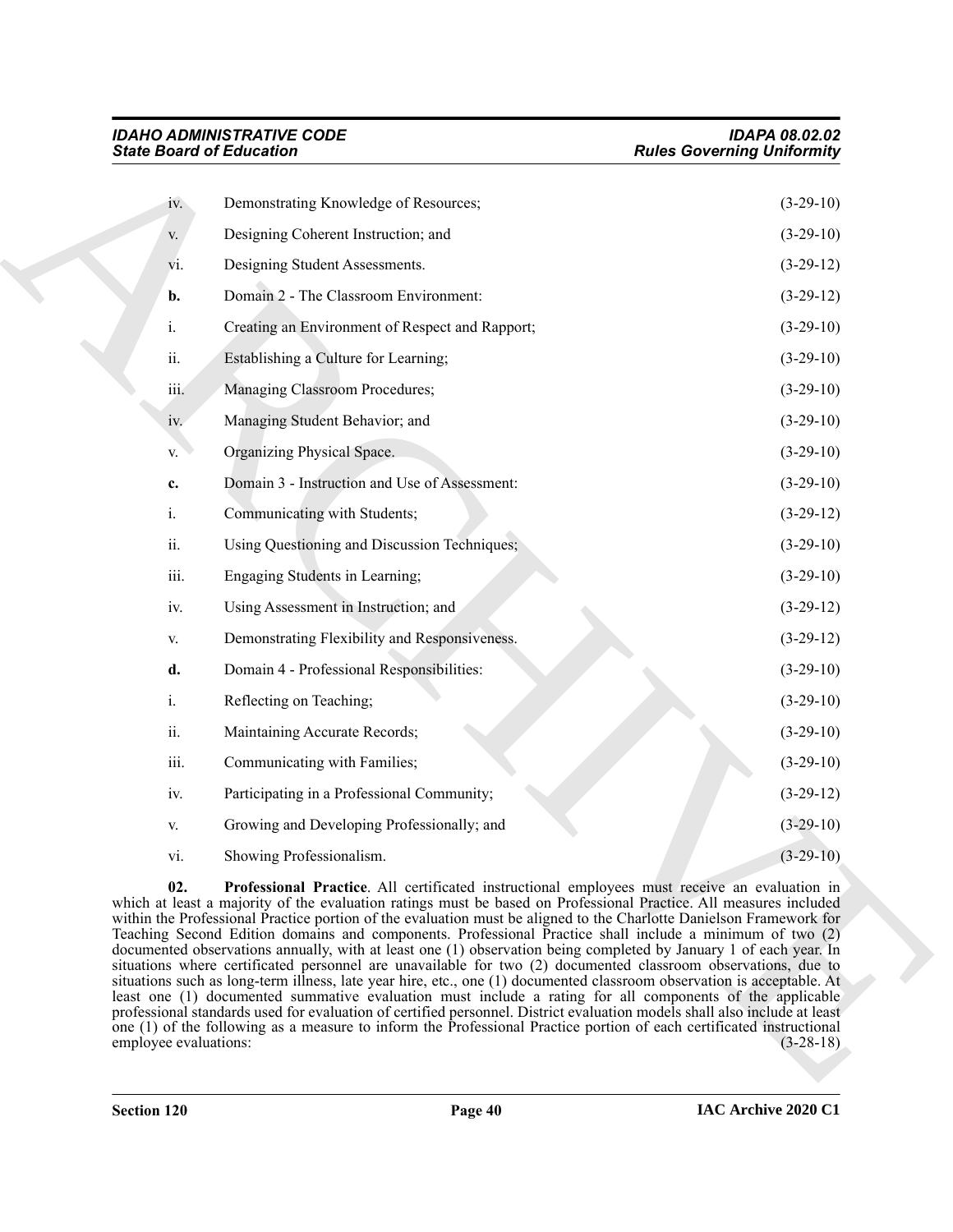| <b>State Board of Education</b>  | <b>Rules Governing Uniformity</b> |
|----------------------------------|-----------------------------------|
| <b>IDAHO ADMINISTRATIVE CODE</b> | <b>IDAPA 08.02.02</b>             |
|                                  |                                   |

<span id="page-40-1"></span>

| a. | Parent/guardian input; | $(3-20-14)$ |
|----|------------------------|-------------|
| b. | Student input; and/or  | $(3-20-14)$ |
|    | Portfolios.            | $(3-20-14)$ |

Since Board of Entreation<br>
A bender of the state of the state of the state of the state of the state of the state of the state of the state of the state of the state of the state of the state of the state of the state of **03. Student Achievement**. Instructional staff evaluation ratings must in part be based on measurable student achievement, as defined in Section 33-1001, Idaho Code, as applicable to the subjects and grade ranges taught by the instructional staff. All other certificated staff evaluations must include measurable student achievement or student success indicators, as defined in Section 33-1001, Idaho Code, as applicable to the position. This portion of the evaluation may be calculated using current and/or the immediate past year's data and may use one (1) year or both years' data. Growth in student achievement may be considered as an optional measure for all other school based and district based staff, as determined by the local board of trustees. (3-29-17) district based staff, as determined by the local board of trustees.

<span id="page-40-2"></span>**04. Participants**. Each district evaluation policy will include provisions for evaluating all certificated employees identified in Section 33-1001(16), Idaho Code. Evaluations shall be differentiated for certificated noninstructional employees and Pupil Service Staff Certificate holders in a way that aligns with the Charlotte Danielson Framework for Teaching Second Edition to the extent possible and aligned to the pupil service staff's applicable national standards. Policies for evaluating certificated employees should identify the differences, if any, in the conduct of evaluations for nonrenewable contract personnel and renewable contract personnel. (3-28-18)

<span id="page-40-0"></span>**05. Evaluation Policy – Content**. Local school district policies will include, at a minimum, the g information: (4-1-97) following information:

**a.** Evaluation criteria -- statements of the criteria upon which certificated personnel will be evaluated and rated.  $(3-28-18)$ and rated.  $(3-28-18)$ 

**b.** Evaluator -- identification of the individuals responsible for observing or evaluating certificated instructional staff and pupil service staff performance. The individuals assigned this responsibility shall have received training in conducting evaluations based on the statewide framework for evaluations within the immediate previous five (5) years of conducting any evaluations. (3-28-18) five  $(5)$  years of conducting any evaluations.

**c.** Communication of results -- the method by which certificated personnel are informed of the results of evaluation. (4-1-97)

**d.** Personnel actions -- the action available to the school district as a result of the evaluation and the procedures for implementing these actions; e.g., job status change. Note: in the event the action taken as a result of evaluation is to not renew an individual's contract or to renew an individual's contract at a reduced rate, school districts should take proper steps to follow the procedures outlined in Sections 33-513 through 33-515, Idaho Code in order to assure the due process rights of all personnel. (3-20-14) order to assure the due process rights of all personnel.

**e.** Appeal -- the procedure available to the individual for appeal or rebuttal when disagreement exists regarding the results of certificated personnel evaluations. (4-1-97)

**f.** Individualizing teacher evaluation rating system -- a plan for how evaluations will be used to identify proficiency and record growth over time and be used to develop individualized professional learning plans. Districts shall have an individualized teacher evaluation rating system with a minimum of three (3) ratings used to differentiate performance of teachers and Pupil Service Staff Certificate holders including: (3-28-18)

| Unsatisfactory being equal to "1"; | $(3-20-14)$ |
|------------------------------------|-------------|
|                                    |             |

ii. Basic being equal to "2"; and  $(3-20-14)$ 

iii. Proficient being equal to "3". (3-20-14)

iv. A fourth evaluation rating of Distinguished, being equal to "4," may be used in addition to the three<br>mum ratings at the discretion of the school district or charter school. (3-28-18) (3) minimum ratings at the discretion of the school district or charter school.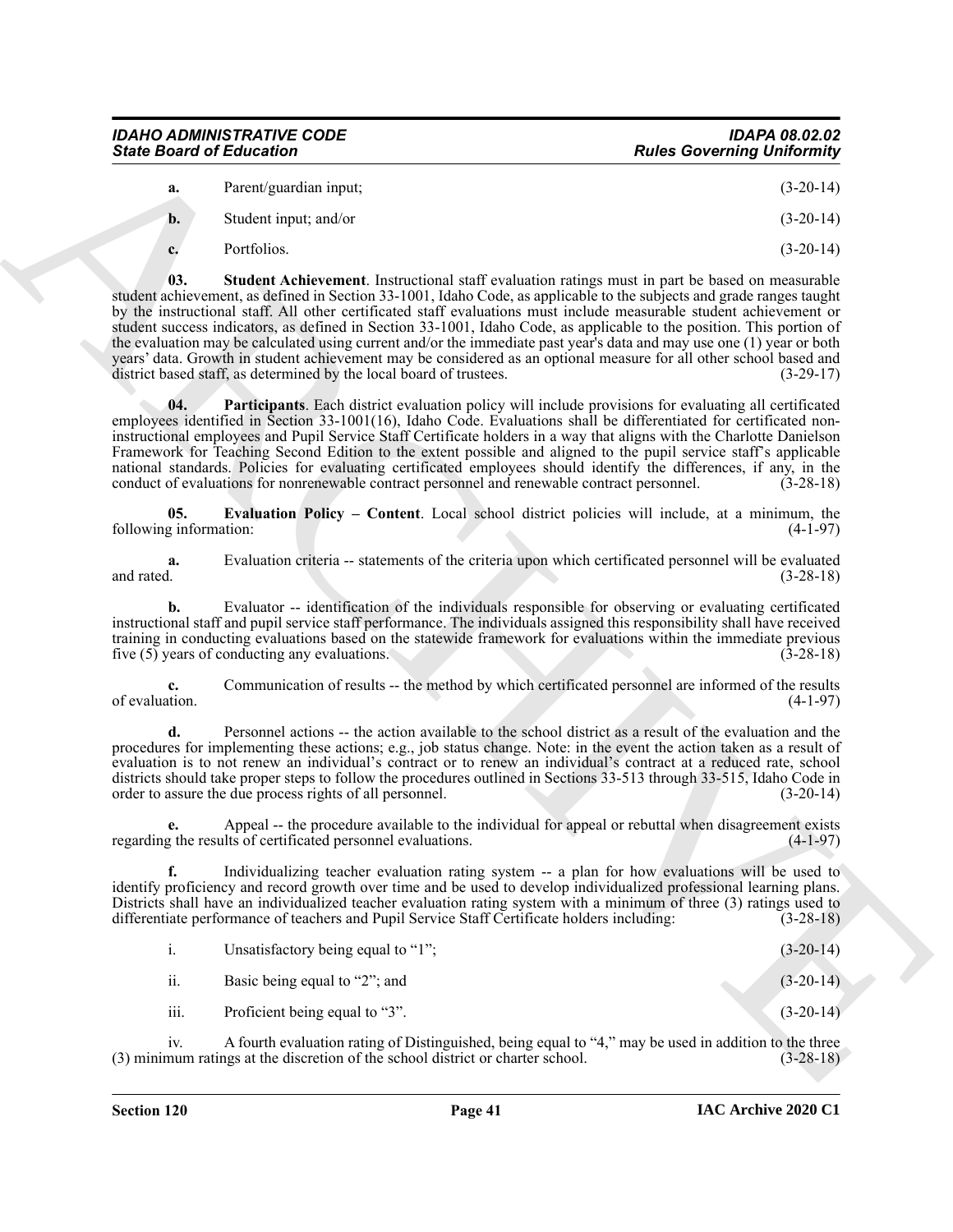| <b>IDAHO ADMINISTRATIVE CODE</b> | <b>IDAPA 08.02.02</b>             |
|----------------------------------|-----------------------------------|
| <b>State Board of Education</b>  | <b>Rules Governing Uniformity</b> |

A plan for including all stakeholders including, but not limited to, teachers, board members, d parents in the development and ongoing review of their teacher evaluation plan. (3-20-14) administrators, and parents in the development and ongoing review of their teacher evaluation plan.

<span id="page-41-1"></span>**06. Evaluation Policy – Frequency of Evaluation**. The evaluation policy shall include a provision for evaluating all certificated personnel on a fair and consistent basis. (3-20-14)

<span id="page-41-2"></span>**07. Evaluation Policy - Personnel Records**. Permanent records of each certificated personnel evaluation will be maintained in the employee's personnel file. All evaluation records will be kept confidential within the parameters identified in federal and state regulations regarding the right to privacy (Section 33-518, Idaho Code). Local school districts shall report the ratings of individual certificated personnel evaluations to the State Department of Education annually for State and Federal reporting purposes. The State Department of Education shall ensure that the privacy of all certificated personnel is protected by not releasing statistical data of evaluation ratings in local school districts with fewer than five (5) teachers and by only reporting that information in the aggregate by local school district. (3-28-18)

<span id="page-41-3"></span>**08. Evaluation System Approval**. Each school district board of trustees will develop and adopt policies for teacher and Pupil Service Staff certificated performance evaluation in which criteria and procedures for the evaluation are research based and aligned with the Charlotte Danielson Framework for Teaching Second Edition and national standards for pupil service staff as applicable. By July 1, 2014, an evaluation plan which incorporates all of the above elements shall be submitted to the State Department of Education for approval. Once approved, subsequent changes made in the evaluation system shall be resubmitted for approval. (3-28-18) subsequent changes made in the evaluation system shall be resubmitted for approval.

#### <span id="page-41-4"></span><span id="page-41-0"></span>**121. LOCAL DISTRICT EVALUATION POLICY – SCHOOL ADMINISTRATOR.**

Since Board of Entremotion Comparison in the subsection of the subsection of the subsection of the subsection of the subsection of the subsection of the subsection of the subsection of the subsection of the subsection of All school and school district administrators must receive an annual evaluation. Individuals serving in the role of superintendent or its equivalent shall be evaluated by the local board of trustees. Individuals serving in the capacity of a school district superintendent shall be evaluated based on the school district evaluation policy for superintendents. For principal and other school level administrator evaluations, each school district board of trustees will develop and adopt policies for performance evaluation using multiple measures in which criteria and procedures for the evaluation of administratively certificated personnel serving as school principal or other school level administrators are research based and aligned to the standards and requirements outlined in Subsections 121.01 through 121.07 of this rule. For Special Education Directors, standards aligned with the profession's national standards may replace those outlined in Subsection 121.01. The process of developing criteria and procedures for administrator evaluations will allow opportunities for input from those affected by the evaluation; i.e., trustees, administrators, teachers and parents. The evaluation policy will be a matter of public record and communicated to the principal for whom it is written.

(3-28-18)

<span id="page-41-5"></span>**01. Standards**. Each district principal and school level administrator evaluation model shall be aligned to state minimum standards based on the Interstate School Leaders Licensure Consortium (ISLLC) standards and include proof of proficiency in conducting teacher evaluations using the state's framework for evaluations, the Charlotte Danielson Framework for Teaching Second Edition. Proof of training in evaluating teacher performance shall be required of all individuals assigned the responsibility for observing or evaluating certificated personnel performance. Principal evaluation standards shall additionally address the following domains and components:

 $(3-28-18)$ 

**a.** Domain 1: School Climate - An educational leader promotes the success of all students by advocating, nurturing and sustaining a school culture and instructional program conducive to student learning and staff professional development. An educational leader articulates and promotes high expectations for teaching and learning while responding to diverse community interest and needs. (3-20-14) learning while responding to diverse community interest and needs.

i. School Culture - Principal establishes a safe, collaborative, and supportive culture ensuring all students are successfully prepared to meet the requirements for tomorrow's careers and life endeavors. (3-20-14)

ii. Communication - Principal is proactive in communicating the vision and goals of the school or he plans for the future, and the successes and challenges to all stakeholders. (3-20-14) district, the plans for the future, and the successes and challenges to all stakeholders.

iii. Advocacy - Principal advocates for education, the district and school, teachers, parents, and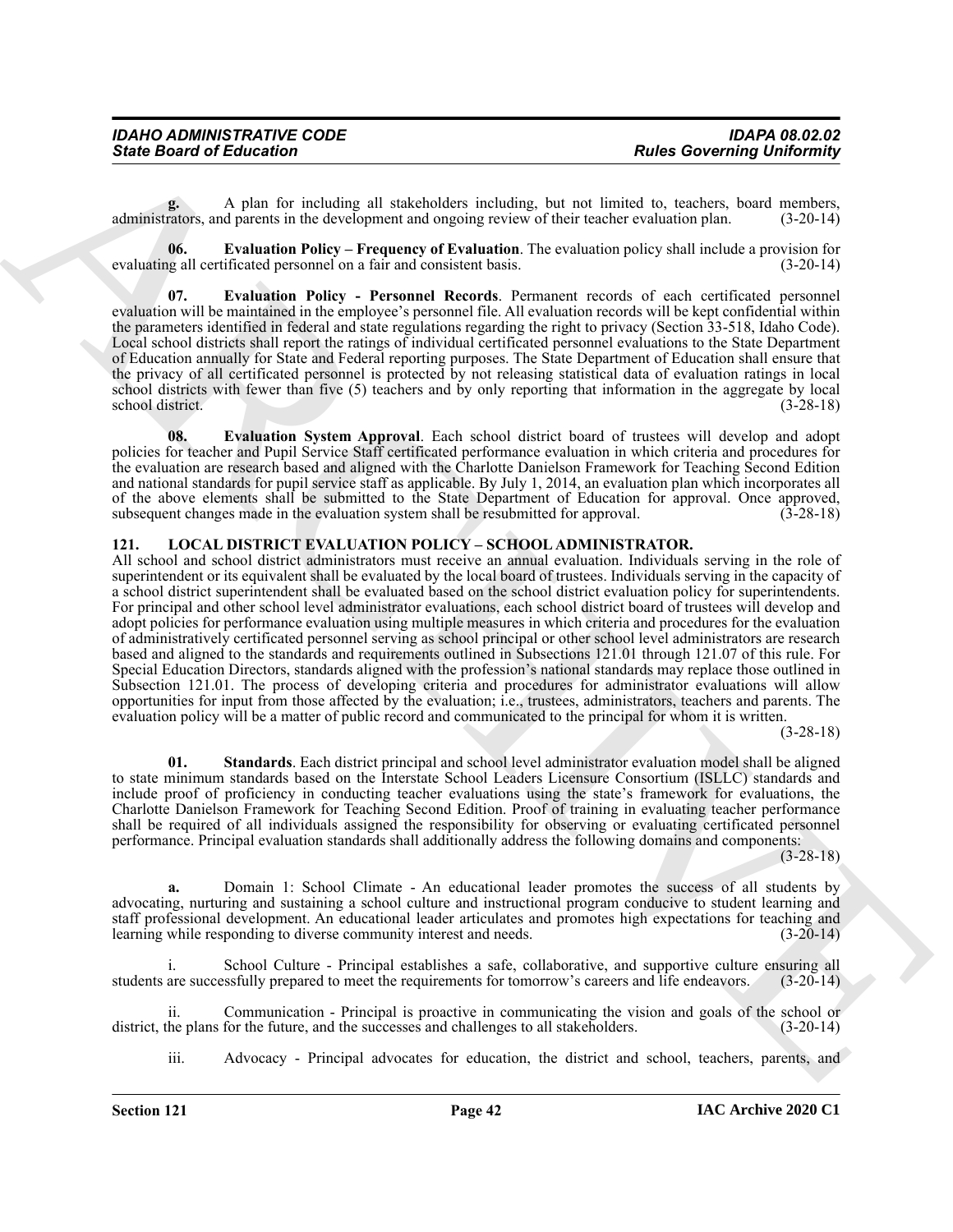students that engenders school support and involvement. (3-20-14)

Since Board of Echanisms<br>
Since Board of Echanisms<br>
states the regulation of the state of the state of the state of the state of the state of the state<br>
symmetric method of the regulation of the state of the state of the **b.** Domain 2: Collaborative Leadership - An educational leader promotes the success of all students by ensuring management of the organization, operations and resources for a safe, efficient and effective learning environment. In collaboration with others, uses appropriate data to establish rigorous, concrete goals in the context of student achievement and instructional programs. The educational leader uses research and/or best practices in<br>improving the education program. (3-20-14) improving the education program.

i. Shared Leadership - Principal fosters shared leadership that takes advantage of individual expertise, strengths, and talents, and cultivates professional growth. (3-20-14)

ii. Priority Management - Principal organizes time and delegates responsibilities to balance rative/managerial, educational, and community leadership priorities. (3-20-14) administrative/managerial, educational, and community leadership priorities.

iii. Transparency - Principal seeks input from stakeholders and takes all perspectives into consideration when making decisions. (3-20-14)

iv. Leadership Renewal - Principal strives to continuously improve leadership skills through, professional development, self-reflection, and utilization of input from others. (3-20-14)

Accountability - Principal establishes high standards for professional, legal, ethical, and fiscal self and others. (3-20-14) accountability for self and others.

**c.** Domain 3: Instructional Leadership - An educational leader promotes the success of all students by facilitating the development, articulation, implementation, and stewardship of a vision of learning that is shared and supported by the school community. The educational leader provides leadership for major initiatives and change efforts and uses research and/or best practices in improving the education program. (3-20-14)

Innovation - Principal seeks and implements innovative and effective solutions that comply with al education law. (3-20-14) general and special education law.

ii. Instructional Vision - Principal insures that instruction is guided by a shared, research-based onal vision that articulates what students do to effectively learn. (3-20-14) instructional vision that articulates what students do to effectively learn.

iii. High Expectations - Principal sets high expectation for all students academically, behaviorally, and lects of student well-being. (3-20-14) in all aspects of student well-being.

iv. Continuous Improvement of Instruction - Principal has proof of proficiency in assessing teacher performance based upon the Charlotte Danielson Framework for Teaching Second Edition. Aligns resources, policies, and procedures toward continuous improvement of instructional practice guided by the instructional vision.  $(3-20-14)$ 

v. Evaluation - Principal uses teacher/principal evaluation and other formative feedback mechanisms to continuously improve teacher/principal effectiveness.

<span id="page-42-0"></span>vi. Recruitment and Retention -Principal recruits and maintains a high quality staff. (3-20-14)

**02. Professional Practice**. All principals must receive an evaluation in which a majority of the summative evaluation results are based on Professional Practice. All measures included within the Professional Practice portion of the evaluation must be aligned to the Domains and Components listed in Subsection 121.01.a. through 121.01.c. of this rule. As a measure to inform the Professional Practice portion of each evaluation, district evaluation models shall also include at least one (1) of the following: (3-28-18)

|  | Parent/guardian input: |  |  | $(3-20-14)$ |  |  |
|--|------------------------|--|--|-------------|--|--|
|--|------------------------|--|--|-------------|--|--|

**b.** Teacher input; (3-20-14)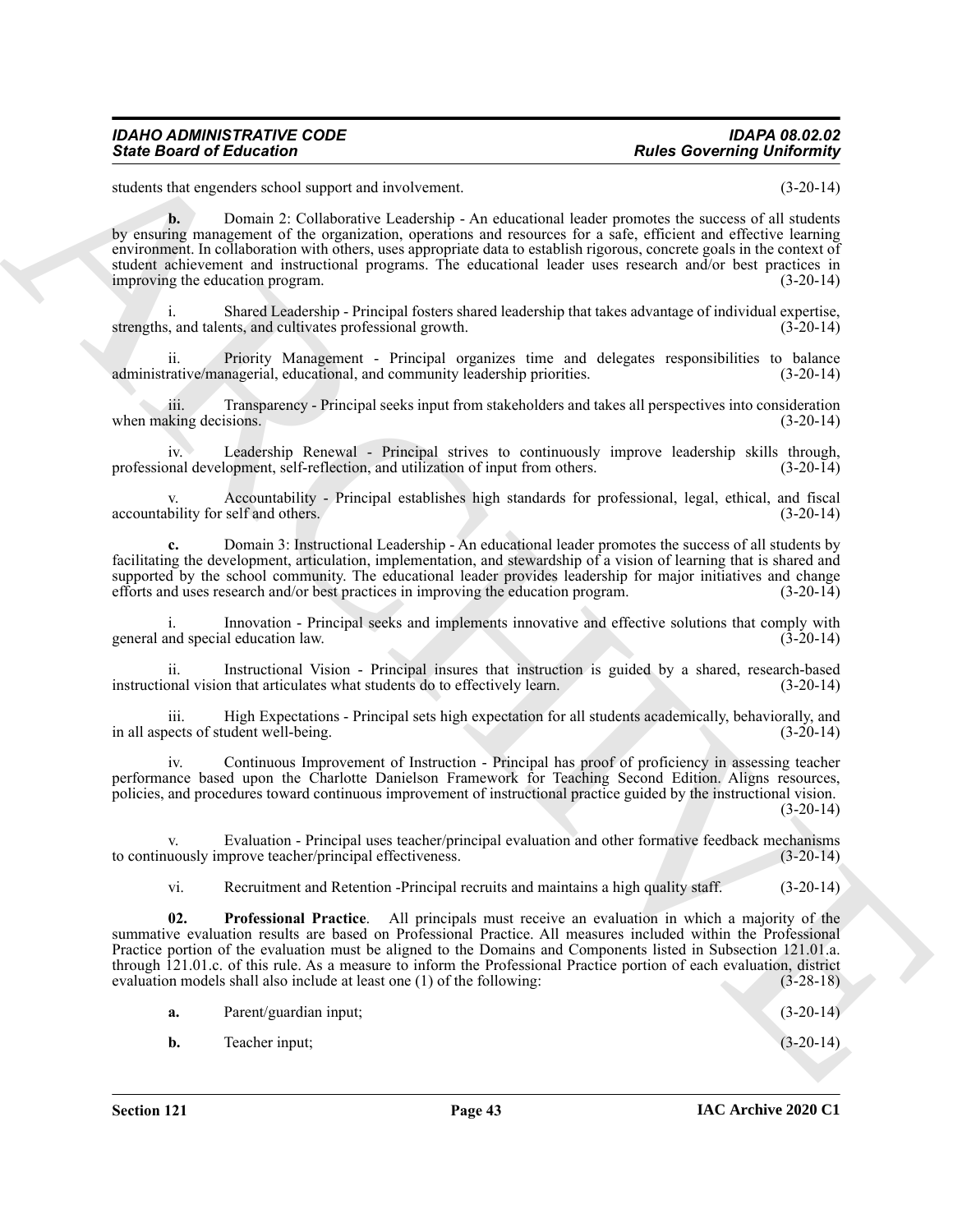| IDAHO ADMINISTRATIVE CODE       | IDAPA 08.02.02                    |
|---------------------------------|-----------------------------------|
| <b>State Board of Education</b> | <b>Rules Governing Uniformity</b> |

**c.** Student input; and/or (3-20-14)

<span id="page-43-3"></span>**d.** Portfolios. (3-20-14)

**03. Student Achievement**. All administrators must receive an evaluation in which part of the summative evaluation results are based in part on objective measures of growth in measurable student achievement, as defined in Section 33-1001, Idaho Code. This portion of the evaluation may be calculated using current and/or the immediate past year's data and may use one (1) or both years data. Growth in student achievement may be considered as an optional measure for all other school based and district based administrators, as determined by the local board of trustees. (3-28-18)

**04. Evaluation Policy - Content**. For evaluations conducted on or after July 1, 2014, local school olicies will include, at a minimum, the following information: (3-20-14) district policies will include, at a minimum, the following information:

<span id="page-43-0"></span>**a.** Evaluation criteria -- statements of the criteria upon which administrators will be evaluated.

(3-28-18)

**b.** Evaluator -- identification of the individuals responsible for observing or evaluating school level administrator performance. The individuals assigned this responsibility shall have received training in administrator evaluations based on the statewide framework for evaluations. (3-28-18) evaluations based on the statewide framework for evaluations.

**c**. Communication of results -- the method by which principals are informed of the results of evaluation.  $(3-20-14)$ evaluation. (3-20-14)

**d.** Personnel actions -- the action, available to the school district as a result of the evaluation, and the es for implementing these actions; e.g., job status change.  $(3-20-14)$ procedures for implementing these actions; e.g., job status change.

**e.** Appeal -- the procedure available to the individual for appeal or rebuttal when disagreement exists  $\alpha$  the results of an evaluations. (3-20-14) regarding the results of an evaluations.

**f.** Individualizing principal evaluation rating system -- a plan for how evaluations will be used to identify proficiency and record growth over time. Districts shall have an individualized principal evaluation rating system with a minimum of three ratings used to differentiate performance of principals including: (3-28-18)

|     | Unsatisfactory being equal to "1"; |  | $(3-20-14)$ |
|-----|------------------------------------|--|-------------|
| ii. | Basic being equal to "2"; and      |  | $(3-20-14)$ |

iii. Proficient being equal to "3". (3-20-14)

iv. A fourth evaluation rating of Distinguished, being equal to "4," may be used in addition to the three (3) minimum ratings at the discretion of the school district or charter school. (3-28-18)

A plan for including stakeholders including, but not limited to, teachers, board members, d parents in the development and ongoing review of their principal evaluation plan. (3-20-14) administrators, and parents in the development and ongoing review of their principal evaluation plan.

<span id="page-43-2"></span><span id="page-43-1"></span>**05. Evaluation Policy - Frequency of Evaluation**. The evaluation policy should include a provision for evaluating all administrators on a fair and consistent basis. All administrators shall be evaluated at least once annually no later than June 1 of each year. (3-28-18)

**Since Board of Entremotive Convention, The Convention Convention (3.22-14)<br>
Convention Convention Convention Convention Convention Convention Convention (3.22-14)<br>
Convention Convention Convention Convention Convention C 06. Evaluation Policy - Personnel Records**. Permanent records of each principal evaluation will be maintained in the employee's personnel file. All evaluation records will be kept confidential within the parameters identified in federal and state regulations regarding the right to privacy (Section 33-518, Idaho Code). Local school districts shall report the ratings of individual certificated personnel evaluations to the State Department of Education annually for State and Federal reporting purposes. The State Department of Education shall ensure that the privacy of all certificated personnel is protected by not releasing statistical data of evaluation ratings in local school districts in accordance with the approved policies of the Idaho State Board of Education Data Management Council. (3-28-18)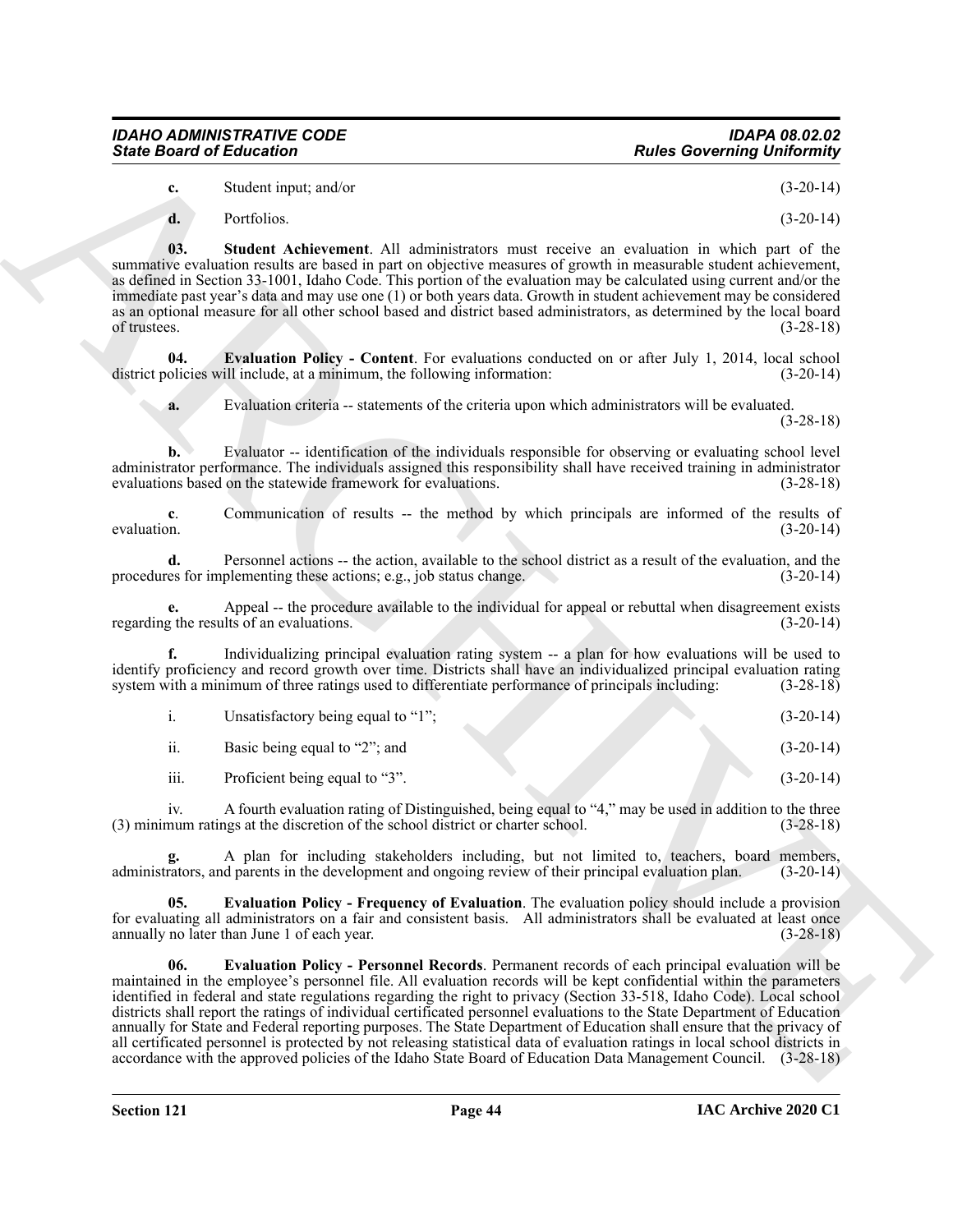<span id="page-44-7"></span>**07. Evaluation System Approval**. Each school district board of trustees will develop and adopt policies for principal performance evaluation in which criteria and procedures for the evaluation are research based and aligned with state standards. By July 1, 2014, an evaluation plan which incorporates all of the above elements shall be submitted to the State Department of Education for approval. Once approved, subsequent changes made in the evaluation system shall be resubmitted for approval. (3-20-14)

#### <span id="page-44-0"></span>**122. -- 129. (RESERVED)**

#### <span id="page-44-8"></span><span id="page-44-1"></span>**130. SCHOOL FACILITIES.**

Each school facility consists of the site, buildings, equipment, services, and is a critical factor in carrying out educational programs. The focus of concern in each school facility is the provision of a variety of instructional activities and programs, with the health and safety of all persons essential. (4-1-97) activities and programs, with the health and safety of all persons essential.

<span id="page-44-9"></span>**01. Buildings**. All school buildings, including portable or temporary buildings, will be designed and built in conformance with the current edition of the codes specified in the Idaho Building Code Act, Section 39-4109, Idaho Code, including, the National Electrical Code, Uniform Plumbing Code, and Idaho General Safety and Health Standards. All school buildings, including portable or temporary buildings, will meet other more stringent requirements established in applicable local building codes. (3-16-04)

<span id="page-44-10"></span>**02. Inspection of Buildings**. All school buildings, including portable or temporary buildings, will be inspected as provided in Section 39-4130, Idaho Code, for compliance with applicable codes. Following this inspection, the school district will, within twenty (20) days, (1) correct any deficiencies specified in the inspection report or (2), if the corrective action involves structural modification, file a written plan with the inspecting agency for correction by the beginning of the following school year. (4-1-97)

#### <span id="page-44-2"></span>**131. -- 139. (RESERVED)**

#### <span id="page-44-4"></span><span id="page-44-3"></span>**140. ACCREDITATION.**

<span id="page-44-5"></span>All public secondary schools, serving any grade(s) 9-12, will be accredited pursuant to Section 33-119, Idaho Code. Accreditation is voluntary for elementary schools, grades K-8, and alternative schools not identified in Subsection 140.01.a. through 140.01.e. of this rule. (3-28-18)

Since Board of Eclassicon<br>
(a) the Columbia System Approval. Each school district board of a static energy indication<br>
(a) the Columbia System Approval. Each school district board of a static energy indication of a static **01. Alternative Schools**. Beginning with the 2014-15 school year, an alternative school serving any grade(s) 9-12 that meets any three (3) of the criteria in Subsections 140.01.a. through 140.01.e. of this rule, shall be required to be accredited. An alternative school that does not meet three (3) of the following criteria in Subsections 140.01.a. through 140.01.e. shall be considered as an alternative program by the district board of trustees and shall be included in the accreditation process and reporting of another secondary school within the district for the purposes of meeting the intent of this rule. (3-20-14)

**a.** School has an Average Daily Attendance greater than or equal to 36 students based on previous year's enrollment; (3-20-14)

**b.** School enrolls any students full-time for the school year once eligibility determination is made as to schools that enroll students for "make-up" or short periods of time; (3-20-14) opposed to schools that enroll students for "make-up" or short periods of time;

**c.** School offers an instructional model that is different than that provided by the traditional high school within the district for a majority of the coursework, including but not limited to online/virtual curriculum;

 $(3-20-14)$ 

**d.** School administers diplomas that come from that alternative school as opposed to students receiving a diploma from the traditional high school within the school district; or (3-20-14)

<span id="page-44-6"></span>**e.** School receives its own accountability rating for federal reporting purposes. (3-20-14)

**02.** Standards. Schools will meet the accreditation standards of the Northwest Accreditation sion, a division of Advance D. (3-28-18) Commission, a division of AdvancED.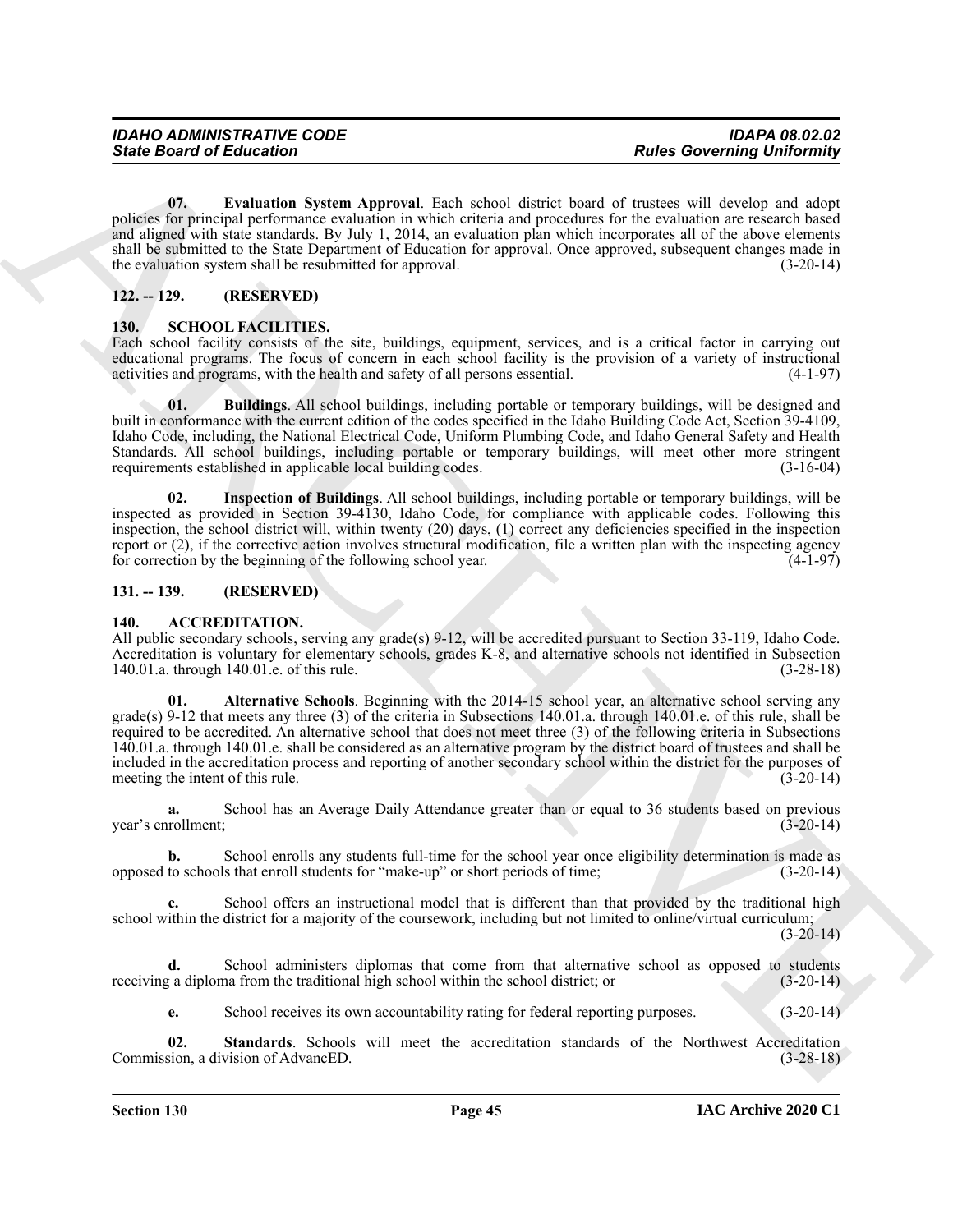<span id="page-45-6"></span>**03. Residential Schools**. In addition to the academic standards, residential schools must meet the applicable health and safety standards established pursuant to Section 39-1210, Idaho Code, to be considered fully accredited by the State Board of Education. (3-28-18)

<span id="page-45-5"></span>**04.** Reporting. An annual accreditation report will be submitted to the State Board of Education ng each accredited school and school district in the state and the status of their accreditation. (3-28-18) identifying each accredited school and school district in the state and the status of their accreditation.

#### <span id="page-45-0"></span>**141. -- 149. (RESERVED)**

#### <span id="page-45-14"></span><span id="page-45-1"></span>**150. TRANSPORTATION.**

Minimum School Bus Construction Standards. All new school bus chassis and bodies must meet or exceed Standards for Idaho School Buses and Operations as incorporated in Section 004 of these rules and as authorized in Section 33- 1511, Idaho Code. (5-8-09)

#### <span id="page-45-2"></span>**151. -- 159. (RESERVED)**

#### <span id="page-45-13"></span><span id="page-45-9"></span><span id="page-45-3"></span>**160. MAINTENANCE STANDARDS AND INSPECTIONS.**

**01. Safety**. School buses will be maintained in a safe operating condition at all times. Certain equipment or parts of a school bus that are critical to its safe operation must be maintained at prescribed standards. When routine maintenance checks reveal any unsafe condition identified in the Standards for Idaho School Buses and Operations as incorporated in Section 004 of these rules the school district will eliminate the deficiency before returning the vehicle to service. (5-8-09) returning the vehicle to service.

<span id="page-45-10"></span><span id="page-45-7"></span>**02. Annual Inspection**. After completion of the annual school bus inspection, and if the school bus is approved for operation, an annual inspection sticker, indicating the year and month of inspection, will be placed in the lower, right-hand corner of the right side front windshield. The date indicated on the inspection sticker shall correlate to State Department of Education's annual school bus inspection certification report signed by pupil transportation maintenance personnel and countersigned by the district superintendent. (Section 33-1506, Idaho Code) (7-1-02)

**Since Board of Entremotion**<br>
1986 Governing University Distribution in the sculpture and control in the control of the sculpture of the sculpture of the sculpture of the sculpture of the sculpture of the sculpture of the **03. Sixty-Day Inspections**. At intervals of not more than sixty (60) calendar days, excluding documented out-of-use periods in excess of thirty (30) days, the board of trustees shall cause inspection to be made of each school bus operating under the authority of the board. Except that, no bus with a documented out-of-use period in excess of sixty  $(60)$  days shall be returned to service without first completing a documented sixty  $(60)$  day inspection. Annual inspections are considered dual purpose and also meet the sixty  $(60)$  day inspection requirement. (Section 33-1506, Idaho Code) (7-1-04)

<span id="page-45-8"></span>**04. Documentation of Inspection**. All inspections will be documented in writing. Annual inspections documented in writing on the form provided by the State Department of Education. (4-1-97) must be documented in writing on the form provided by the State Department of Education.

<span id="page-45-11"></span>**05. Unsafe Vehicle**. When a bus has been removed from service during a State Department of Education inspection due to an unsafe condition, the district will notify the State Department of Education on the appropriate form before the bus can be returned to service. When a bus has been found to have deficiencies that are not life-threatening, it will be repaired within thirty (30) days and the State Department of Education notified on the appropriate form. If the deficiencies cannot be repaired within thirty (30) days, the bus must be removed from service until the deficiencies have been corrected or an extension granted. (7-1-02)

<span id="page-45-12"></span>**06. Withdraw from Service Authority**. Subsequent to any federal, national, or state advisory with good cause given therefor, the district shall, under the direction of the State Department of Education, withdraw from service any bus determined to be deficient in any prescribed school bus construction standard intended to safeguard life or minimize injury. No bus withdrawn from service under the provisions of this section shall be returned to service or used to transport students unless the district submits to the State Department of Education a certification of compliance specific to the school bus construction standard in question. (Section 33-1506, Idaho Code) (7-1-04)

<span id="page-45-4"></span>**161. -- 169. (RESERVED)**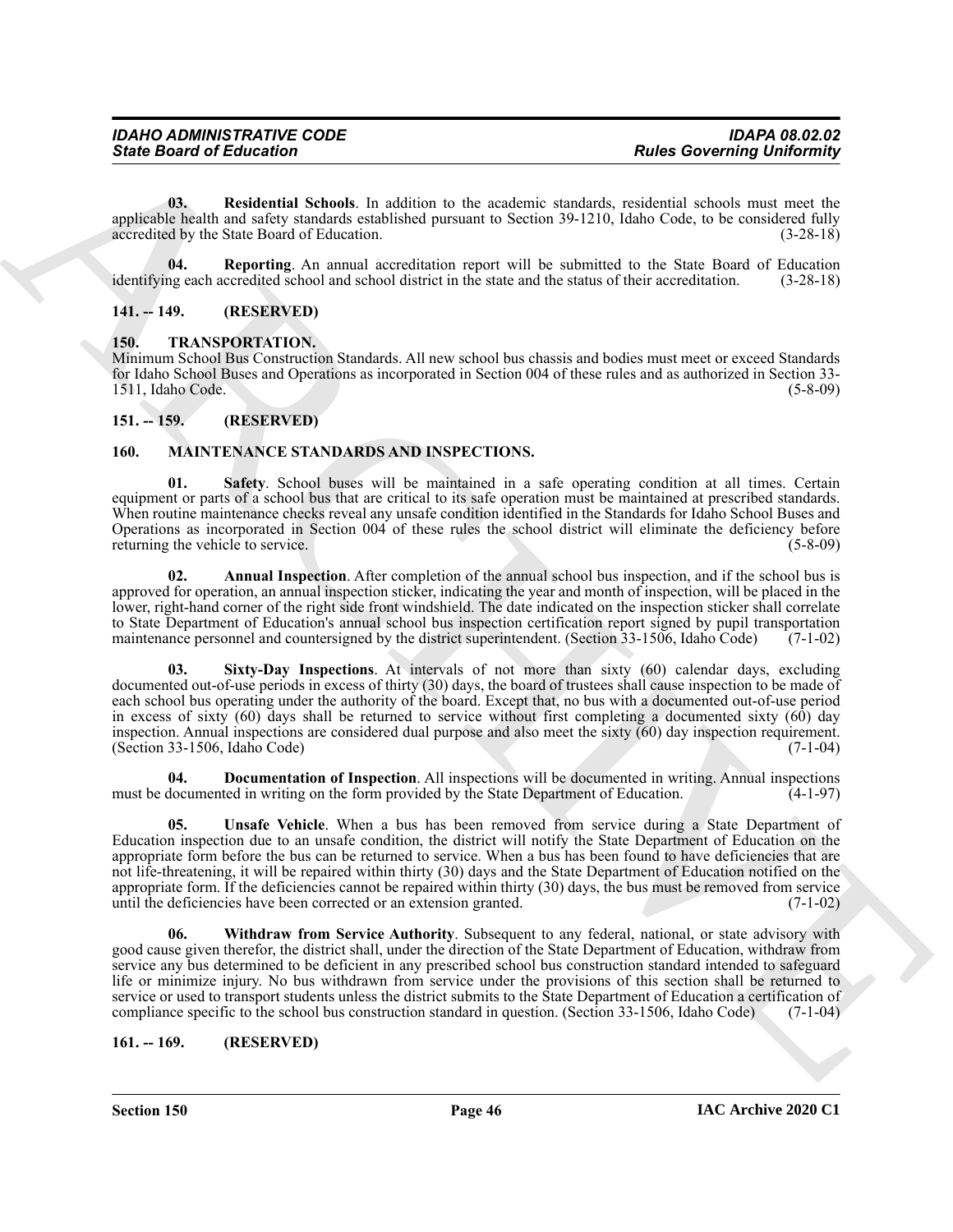#### <span id="page-46-15"></span><span id="page-46-0"></span>**170. SCHOOL BUS DRIVERS AND VEHICLE OPERATION.**

All school districts and school bus drivers must meet or exceed the training, performance and operation requirements delineated in the Standards for Idaho School Buses and Operations as incorporated in Section 004 of these rules. (Section 33-1508; 33-1509, Idaho Code) (5-8-09)

#### <span id="page-46-1"></span>**171. -- 179. (RESERVED)**

#### <span id="page-46-16"></span><span id="page-46-2"></span>**180. WRITTEN POLICY.**

The board of trustees will establish and adopt a set of written policies governing the pupil transportation system. Each school district that provides activity bus transportation for pupils shall have comprehensive policies and guidelines regarding activity transportation. (7-1-02)

#### <span id="page-46-3"></span>**181. -- 189. (RESERVED)**

#### <span id="page-46-7"></span><span id="page-46-4"></span>**190. PROGRAM OPERATIONS.**

**Sink Bookmain of Education Control in the Control in the Control in the Control in the Control in the Control in the Control in the Control in the Control in the Control in the Control in the Control in the Control in th** School district fiscal reporting requirements as well as reimbursable and non-reimbursable costs within the Pupil Transportation Support Program, including but not limited to administration, field and activity trips, safety busing, contracting for transportation services, leasing of district-owned buses, insurance, ineligible and non-public school students, ineligible vehicles, capital investments including the purchasing of school buses and equipment, program support and district waiver procedures shall be delineated in Standards for Idaho School Buses and Operations incorporated in Section 004 of these rules. Approved school activities shall include structured college/university visits when such visits are part of the school district college and career advising and mentoring plan. (Section 33-  $1006$ , Idaho Code)

#### <span id="page-46-5"></span>**191. -- 219. (RESERVED)**

#### <span id="page-46-8"></span><span id="page-46-6"></span>**220. RELEASE TIME PROGRAM FOR ELEMENTARY AND SECONDARY SCHOOLS.**

In the view of the State Board of Education, public elementary and secondary school programs that permit the practice of releasing students from school for the purpose of attending classes in religious education or for other purposes should observe certain practices that are in keeping with the present state of the law. These practices are designed to ensure that the public school operation is not adversely affected and that public funds and property are not used for sectarian religious instruction in a way which violates the United States Constitution, the Idaho State Constitution, or state law. These practices should include the following: (Section 33-519, Idaho Code) (4-1-97)

<span id="page-46-12"></span>**01. Scheduling**. The local school board will have reasonable discretion over the scheduling and timing of the release program. Release time programs may not interfere with the scheduling of classes, activities and programs of the public schools. (4-1-97) programs of the public schools.

<span id="page-46-14"></span>**02. Voluntary Decision**. The decision of a school district to permit release time programs for kindergarten through grade eight (K-8), as well as the decision of individual students to participate, must be purely voluntary.  $(4-1-97)$ 

<span id="page-46-13"></span>**03. Time Limit**. Release time will be scheduled upon the application of a parent or guardian of a student in grades nine through twelve (9-12), not to exceed five (5) periods per week or one hundred sixty-five (165) hours during any one (1) academic school year. (4-1-97) hours during any one  $(1)$  academic school year.

<span id="page-46-9"></span>**04. Location**. Release time programs will be conducted away from public school buildings and public school property. (4-1-97)

<span id="page-46-11"></span>**05.** Request by Parent. No student will be permitted to leave the school grounds during the school day to attend release time programs except upon written request from a parent or guardian filed with the school principal. Such written request by the parent will become a part of the student's permanent record. (4-1-97)

<span id="page-46-10"></span>**06. Record Maintenance**. The public school will not be responsible for maintaining attendance records for a student who, upon written request of a parent or guardian, is given permission to leave the school grounds to attend a release time program. The school district will maintain a record of each student's daily schedule that indicates when a student is released for classes in religious education or for other purposes. (4-1 that indicates when a student is released for classes in religious education or for other purposes.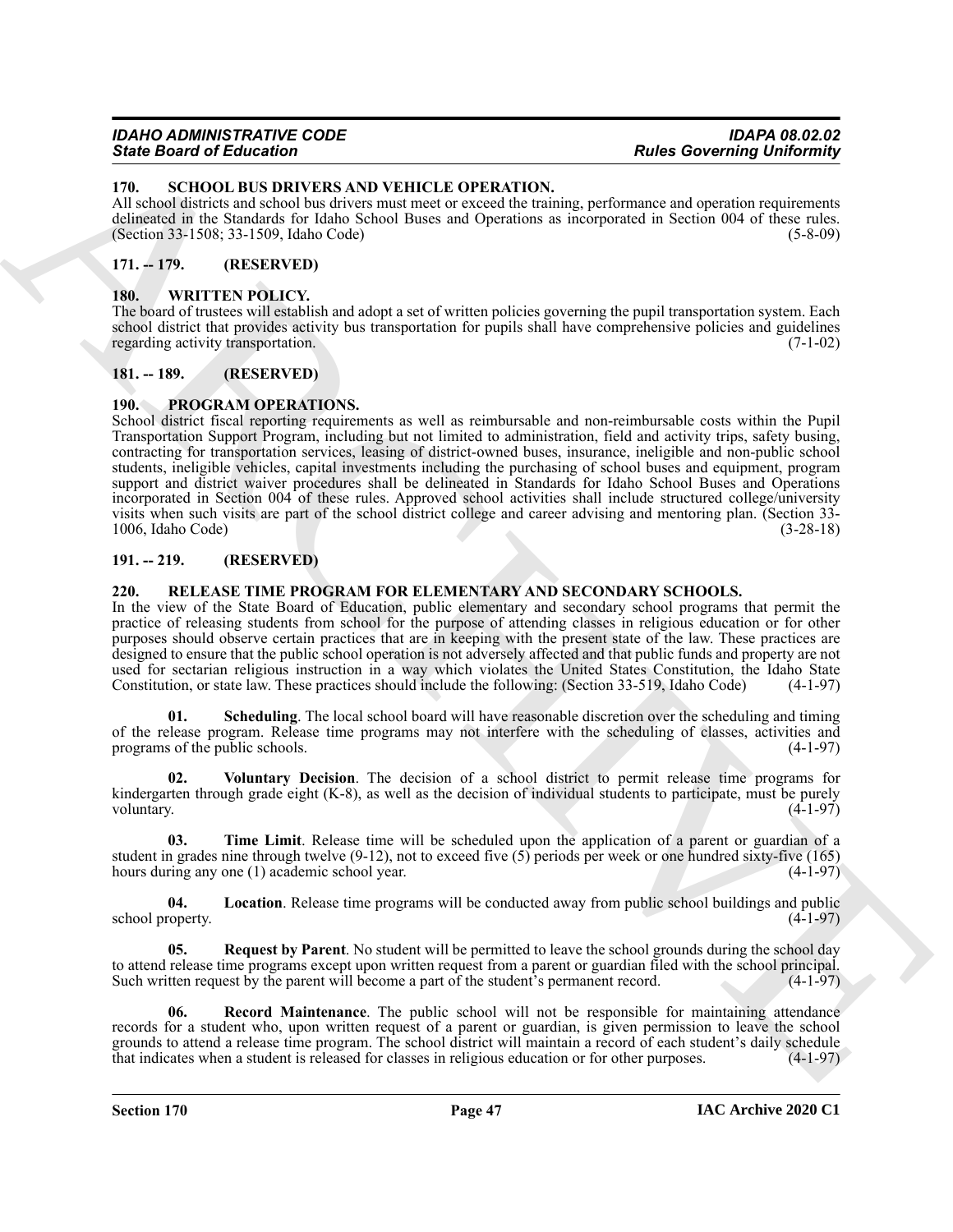| <b>IDAHO ADMINISTRATIVE CODE</b> | <b>IDAPA 08.02.02</b>             |
|----------------------------------|-----------------------------------|
| <b>State Board of Education</b>  | <b>Rules Governing Uniformity</b> |

<span id="page-47-8"></span>**07. Liability**. The school district is responsible for ensuring that no public school property, public funds or other public resources are used in any way to operate these programs. The school district is not liable for any injury, act or event occurring while the student participates in such programs. (4-1-97) injury, act or event occurring while the student participates in such programs.

<span id="page-47-9"></span><span id="page-47-7"></span>**08. Course Credit**. No credit will be awarded by the school or district for satisfactory completion by a student of a course or courses in release time for religious instruction. Credit may be granted for other purposes, at the discretion of the local school board. (4-1-97)

Since Board of Entremotion Transformation Computedly, Excellent the straining that a coverning University of the straining term and the straining term and the straining of the straining term and the straining of the strai **Separation From Public Schools**. Public schools will not include schedules of classes for release time programs in school catalogs, registration forms or any other regularly printed public school material. Registration for release time programs must occur off school premises, and must be done on forms and supplies furnished by the group or institution offering the program. Teachers of release time programs are not to be considered members of any public school faculty and should not be asked to participate as faculty members in any school functions or to assume responsibilities for operation of any part of the public school program. (4-1-97)

<span id="page-47-10"></span>**10. Transportation Liability**. Public schools and school districts will not be liable or responsible for the health, safety and welfare of students while they are being transported to and from or participating in release time programs. (4-1-97) programs. (4-1-97)

#### <span id="page-47-0"></span>**221. -- 229. (RESERVED)**

#### <span id="page-47-4"></span><span id="page-47-1"></span>**230. DRIVER EDUCATION.**

Public Schools. Pursuant to Section 004 of these rules, all public driver education courses offered in Idaho public schools must be conducted in compliance with all the requirements in the Operating Procedures for Idaho Public<br>Driver Education Programs, as incorporated. (4-7-11) Driver Education Programs, as incorporated.

#### <span id="page-47-2"></span>**231. -- 239. (RESERVED)**

#### <span id="page-47-5"></span><span id="page-47-3"></span>**240. JUVENILE DETENTION CENTERS.**

<span id="page-47-6"></span>**01. Instructional Program**. Every public school district in the state within which is located a public or private detention facility housing juvenile offenders pursuant to court order will provide an instructional program. The instructional program will: (4-1-97)

**a.** Provide course work that meets the minimum requirements of Idaho State Board of Education Rules.  $(4-1-97)$ 

**b.** Provide instruction in core subject areas. (3-20-20)

**c.** Include the following components, where appropriate: self-concept improvement, social adjustment, physical fitness/personal health, vocational/occupational, adult living skills, and counseling. (4-1-97)

**d.** Provide instruction and guidance that may lead to a high school diploma. School districts will accept such instruction for purposes of issuing credit when the detention center certifies to the school that the appropriate work is completed. (4-1-97) appropriate work is completed.

**e.** Be directed by an instructor who holds an appropriate, valid certificate.  $(4-1-97)$ 

**f.** Be provided to each student not later than two (2) school days after admission and continue until int is released from the detention center.  $(4-1-97)$ the student is released from the detention center.

**g.** Be provided to students who have attained "school age" as defined in Idaho Code 33-201. (4-1-97)

- **h.** Be provided for a minimum of four (4) hours during each school day. (4-1-97)
- **i.** Be based on the needs and abilities of each student. The resident school district will provide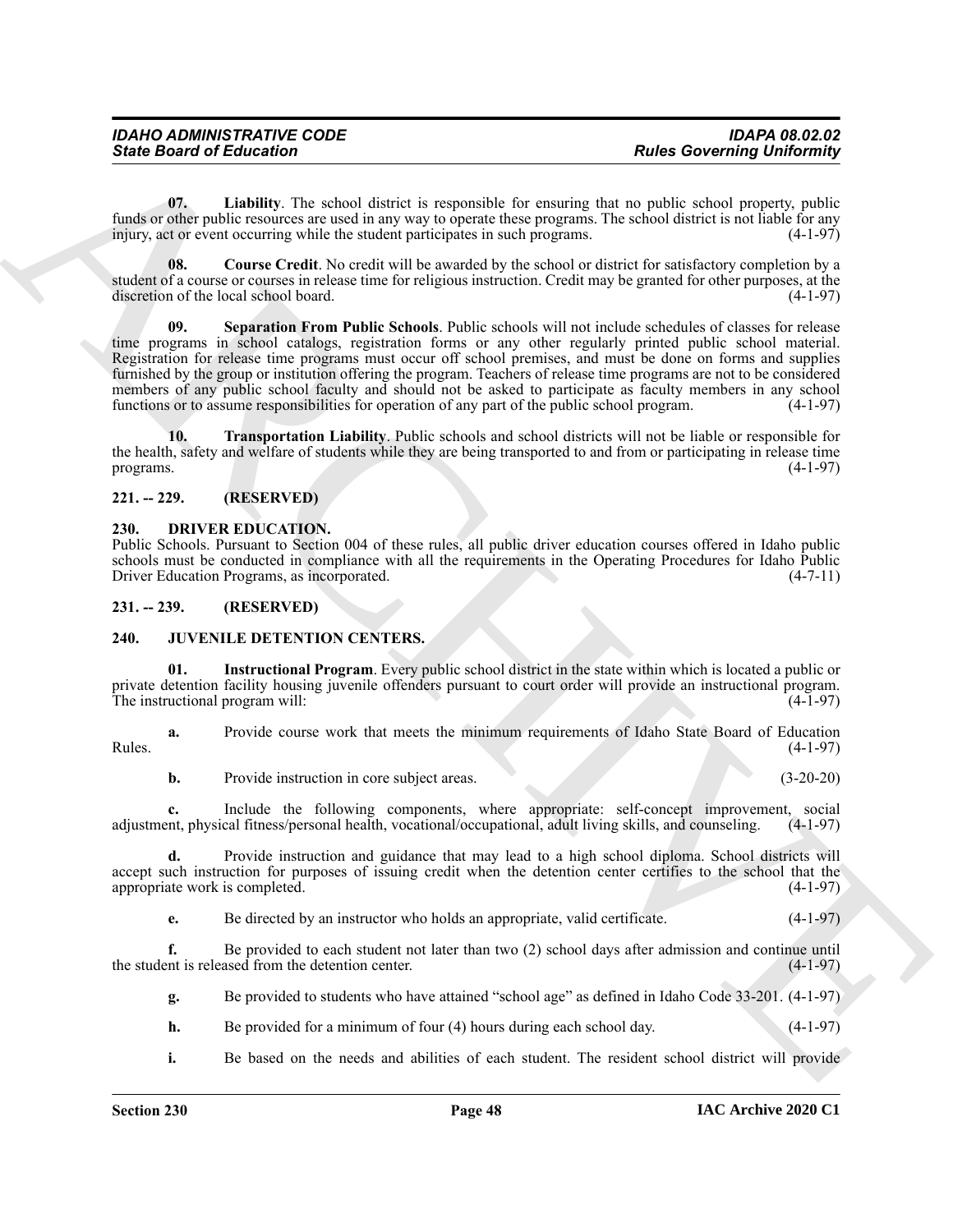# *IDAHO ADMINISTRATIVE CODE IDAPA 08.02.02*

Since Board of Ethication <sup>2</sup><br>
yield and *H* Exceptional Contention Color.<br>
The content state when the level of the present of program at the school for states stands, where experiments<br>  $V_1$  Be even that is the distribu pertinent status information as requested by the Juvenile Detention Center. (4-1-97) **j.** Be coordinated with the instructional program at the school the student attends, where appropriate.  $(4-1-97)$ **k.** Be provided in a facility that is adequate for instruction and study. (4-1-97) **02. State Funding of Instructional Programs at Juvenile Detention Centers**. (4-1-97) **a.** Every student housed in a juvenile detention center pursuant to court order and participating in an

<span id="page-48-1"></span>instructional program provided by a public school district will be counted as an exceptional child by the district for purposes of state reimbursement.

**b.** Public school districts that educate pupils placed by Idaho court order in juvenile detention centers will be eligible for an allowance equivalent to the previous year's certified local annual tuition rate per pupil. The district allowance will be in addition to support unit funding and included in the district apportionment payment.

 $(4-1-97)$ 

**c.** To qualify for state funding of instructional programs at Juvenile Detention Centers, school districts must apply for such funding on forms provided by the State Department of Education. Applications are subject to the review and approval of the State Superintendent of Public Instruction. School districts will submit attendance and enrollment reports as required by the State Superintendent of Public Instruction. Juvenile Detention Centers will submit reports to the local school district as required.

#### <span id="page-48-0"></span>**241. -- 999. (RESERVED)**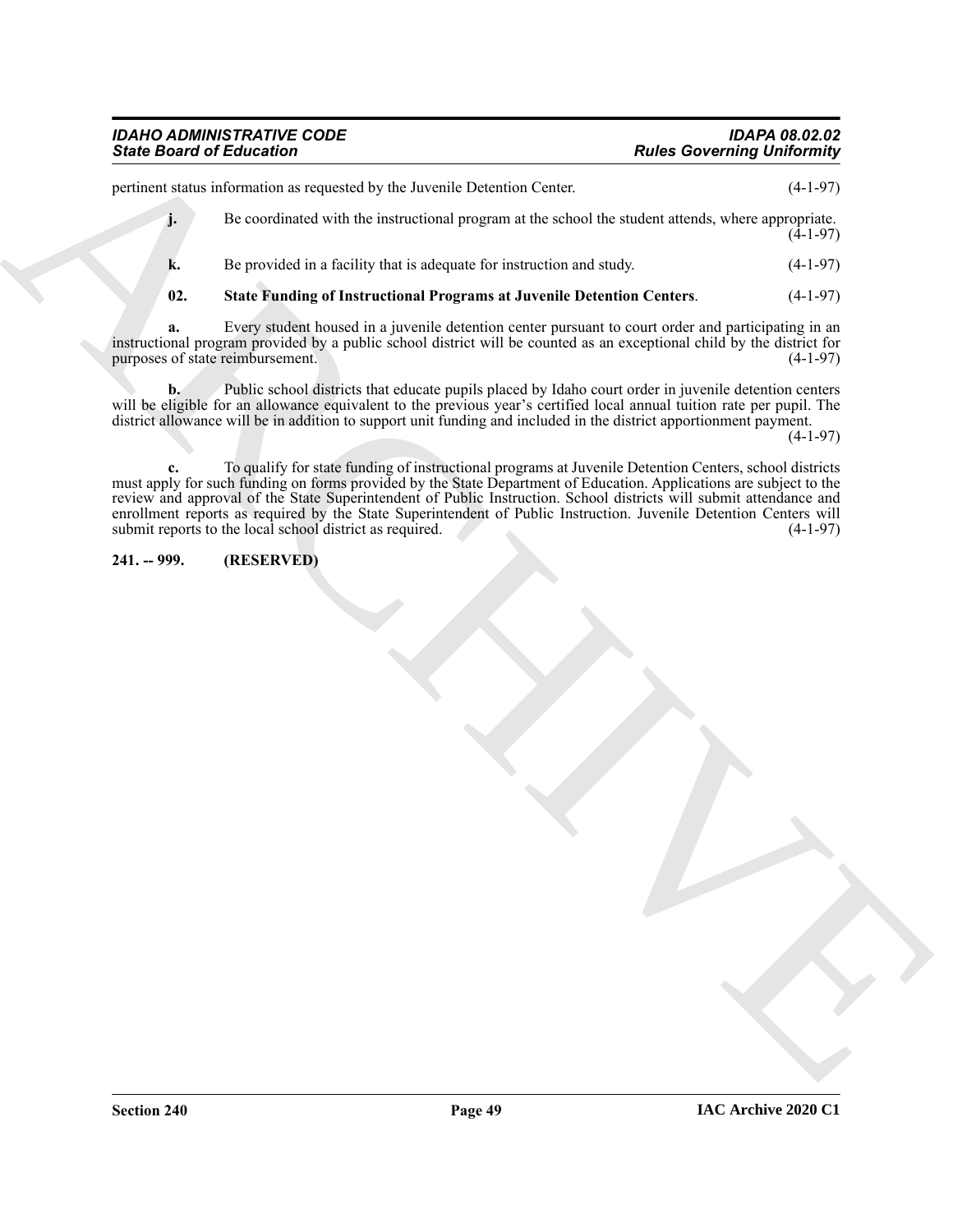# *Subject Index*

#### **A**

Accreditation 45 Alternative Schools 45 Reporting 46 Residential Schools 46 Standards 45 Accredited Institution 7 Administrative Appeals 5 Alternate Routes To Certification Alternative Authorization -- Content Specialist 26 Alternative Authorization - Pupil Service Staff 27 Alternative Authorization -- Teacher To New Certification 26 Alternative Authorization Renewal 27 Alternative Authorization - Certification 25 Application Procedures / Professional Development 27 State Board of Education Professional Development Requirement 28 State Board of Education Requirements for Professional Growth 27

#### **B**

Bullying, Harassment & Intimidation Prevention & Response 38 Dissemination of Information 38 Graduated Consequences 38 Intervention 38 Professional Development 38 Reporting 39

#### **C**

Certificates Issued To Applicants From Regionally Accredited Institutions 7 The Department of Education 7 The Division of Career Technical Education 7 Certification Of Teachers Trained In Foreign Institutions 7 Determination of Eligibility 7 Other Procedures 7 Code Of Ethics For Idaho Professional Educators 31 Aspirations & Commitments 31 Principle I - Professional Conduct 31 Principle II - Educator/Student Relationship 32 Principle III - Alcohol & Drugs Use or Possession 32

Principle IV - Professional Integrity 32 Principle IX - Duty to Report 34 Principle V - Funds & Property 33 Principle VI - Compensation 33 Principle VII - Confidentiality 34 Principle VIII - Breach of Contract or Abandonment of Employment 34 Principle X - Professionalism 34 Content, Pedagogy & Performance Assessment For Certification 17 Assessments 17 Idaho Comprehensive Literacy Assessment 17 Out-of-State Waivers 17

#### **D**

[A](#page-25-0)rchives A<br>
Archives A<br>
Archives A<br>
Archives A<br>
Archives A<br>
Archives A<br>
Archives A<br>
Archives A<br>
Archives A<br>
Archives A<br> [R](#page-25-1)egister A<br>
Register A<br>
Register A<br>
Register A<br>
Register A<br>
Archives A<br>
Archives A<br>
Archives A<br>
Archi Definitions For Use With The Code Of Ethics For Idaho Professional Educators 35 Administrative Complaint 35 Allegation 35 Certificate Denial 35 Certificate Suspension 35 Conditioned Certificate 35 Education Official 35 Educator 35 Executive Committee 35 Hearing 35 Hearing Panel 35 Investigation 35 No Probable Cause 35 Principles 35 Probable Cause 36 Reprimand 36 Respondent 36 Revocation 36 Stipulated Agreement 36 Definitions, IDAPA 08.02.02 5 Clinical Experience 5 Clinical Practice 5 Credential 6 Endorsement 6 Field Experience 6 Idaho Student Achievement Standards 6 Individualized Professional Learning Plan 6 Institutional Recommendation 6 Internship 6 Local Education Agency (LEA) 6 Paraprofessional 6 Pedagogy 7 Practicum 7 Student Learning Objective

(SLO) 7 Student Teaching 7 Teacher Leader 7 Driver Education 48

#### **E**

Endorsements 17 Alternative Authorization - Teacher to New Endorsement 18 Clinical Experience Requirement 18

#### **F**

Fees 28 Additions or Changes During the Life of an Existing Certificate 29 Alternate Route Authorization 29 Initial Certificate 28 Renewal Certificate 28 To Replace an Existing Certificate 29 Fingerprinting & Background Investigation Checks 29 Background Investigation Checks for Certification 30 Break In Service 30 Definitions 29 Fee 30 Individuals Required to Complete a Background Investigation Check 29 Postsecondary 31 Rejected Fingerprint Cards or Scans 30 Secured Background Investigation Check Website 30 Substitute Teachers 30

**I** Idaho Educator Credential 8 Additional Renewal Requirements 15 Administrator Certificate 11 American Indian Language 15 Certification Standards For Career Technical Educators 12 Degree Based Career-Technical Certification 12 Industry Based Occupational Specialist Certificate 13 Junior Reserved Officer Training Corps (Junior ROTC) Instructors 15 Postsecondary Specialist 14 Pupil Service Staff Certificate 8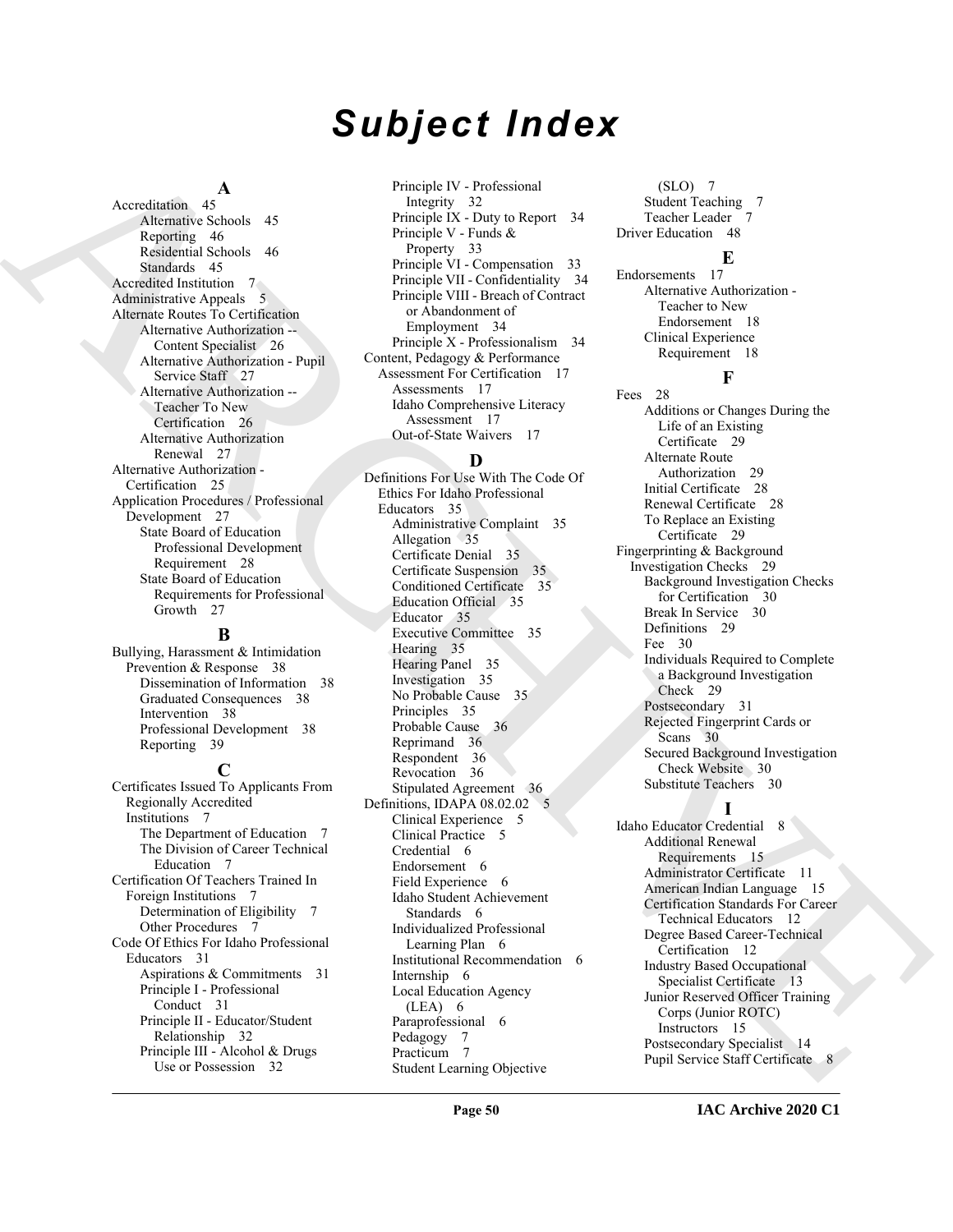#### *Subject Index (Cont'd)*

Such<br>the centres of the state of the state of the state of the state of the state of the state of the state of the state of the state of the state of the state of the state of the state of the state of the state of the st Standard Instructional Certificate 8 Idaho Interim Certificate 15 Codes of Ethics 17 Foreign Institutions 17 Idaho Comprehensive Literacy Course 16 Interim Certificate Not Renewable 16 Mathematical Thinking for Instruction 16 Non-Traditional Route to Teacher Certification 16 Reinstatement of Expired Certificate 16 Technology 16 Incorporation By Reference 5 Idaho Standards for the Initial Certification of Professional School Personnel as approved on June 9, 2019 5 Operating Procedures for Idaho Public Driver Education Programs as approved on June 16, 2016 5 Standards for Idaho School Buses and Operations as approved on March 23, 2020 5 Instructional Certificate Endorsements A - D 18 All Subjects (K-8) 18 American Government /Political Science (5-9 or 6-12) 18 Bilingual Education (K-12) 18 Biological Science (5-9 or 6- 12) 18 Blended Early Childhood Education/Early Childhood Special Education (Birth - Grade 3) 18 Blended Elementary Education/ Elementary Special Education (Grade 4 - Grade 6) 19 Chemistry (5-9 or 6-12) 19 Communication (5-9 or 6-12) 19 Computer Science (5-9 or 6- 12) 19 Deaf/Hard of Hearing (Pre-K-12) 19 Instructional Certificate Endorsements  $E - L$  19 Early Childhood Special Education (Pre-K-3) 19 Earth & Space Science (5-9 or 6- 12) 20 Economics (5-9 or 6-12) 20 Engineering  $(5-9 \text{ or } 6-12)$  20

English (5-9 or 6-12) 20 English as a Second Language  $(ESL)$   $(K-12)$  20 Exceptional Child Generalist (K-8, 6-12, or K-12) 20 Geography (5-9 or 6-12) 20 Geology (5-9 or 6-12) 20 Gifted and Talented (K-12) 20 Health (5-9, 6-12, or K-12) 20 History (5-9 or 6-12) 21 Humanities (5-9 or 6-12) 21 Journalism (5-9 or 6-12) 21 Literacy (K-12) 21 Instructional Certificate Endorsements  $M - Z$  21 Mathematics - Middle Level (5- 9) 21 Mathematics (6-12) 21 Music (5-9 or 6-12 or K-12) 21 Natural Science (5-9 or 6-12) 21 Online-Teacher (K-12) 22 Physical Education (PE) (5-9 or 6- 12 or K-12) 22 Physical Science (5-9 or 6-12) 22 Physics (5-9 or 6-12) 22 Psychology (5-9 or 6-12) 22 Science – Middle Level (5-9) 22 Social Studies – Middle Level (5- 9) 22 Social Studies (5-9 or 6-12) 22 Sociology (5-9 or 6-12) 23 Sociology/Anthropology (5-9 or 6- 12) 23 Teacher Leader 23 Teacher Librarian (K-12) 24 Theater Arts (5-9 or 6-12) 24 Visual Arts (5-9, 6-12, or K-12) 24 Visual Impairment (Pre-K-12) 24 World Language (5-9, 6-12 or K-12) 25

### **J**

Juvenile Detention Centers 48 Instructional Program 48 State Funding of Instructional Programs at Juvenile Detention Centers 49

## **L**

Legal Authority 5 Local District Evaluation Policy -- Instructional Staff & Pupil Service Certificate Holders Evaluation Policy – Content 41 Student Achievement 41 Local District Evaluation Policy --

Instructional Staff & Pupil Service Staff Certificate Holders 39 Evaluation Policy – Frequency of Evaluation 42 Evaluation Policy - Personnel Records 42 Evaluation System Approval 42 Participants 41 Professional Practice 40 Standards 39 Local District Evaluation Policy - School Administrator 42 Evaluation Policy - Content 44 Evaluation Policy - Frequency of Evaluation 44 Evaluation Policy - Personnel Records 44 Evaluation System Approval 45 Professional Practice 43 Standards 42 Student Achievement 44

#### **M**

Maintenance Standards & Inspection Annual Inspection 46 Documentation of Inspection 46 Safety 46 Sixty-Day Inspections 46 Unsafe Vehicle 46 Withdraw from Service Authority 46 Maintenance Standards & Inspections 46

#### **O**

Office – Office Hours – Mailing  $\&$ Street Address 5 Official Vehicle For Approving Educator Preparation Programs 36 Continuing Approval 36 Non-Traditional Educator Preparation Program 36 Payment Responsibilities for Educator Preparation Program Reviews 37 Reference Availability 36 The Official Vehicle for the Approval of Educator Preparation Programs 36

#### **P**

Personnel Standards 37 Professional Endorsement 25 Evaluation of Evidence 25 Measurable Student Achievement & Student Success Indicators 25 Performance Criteria 25